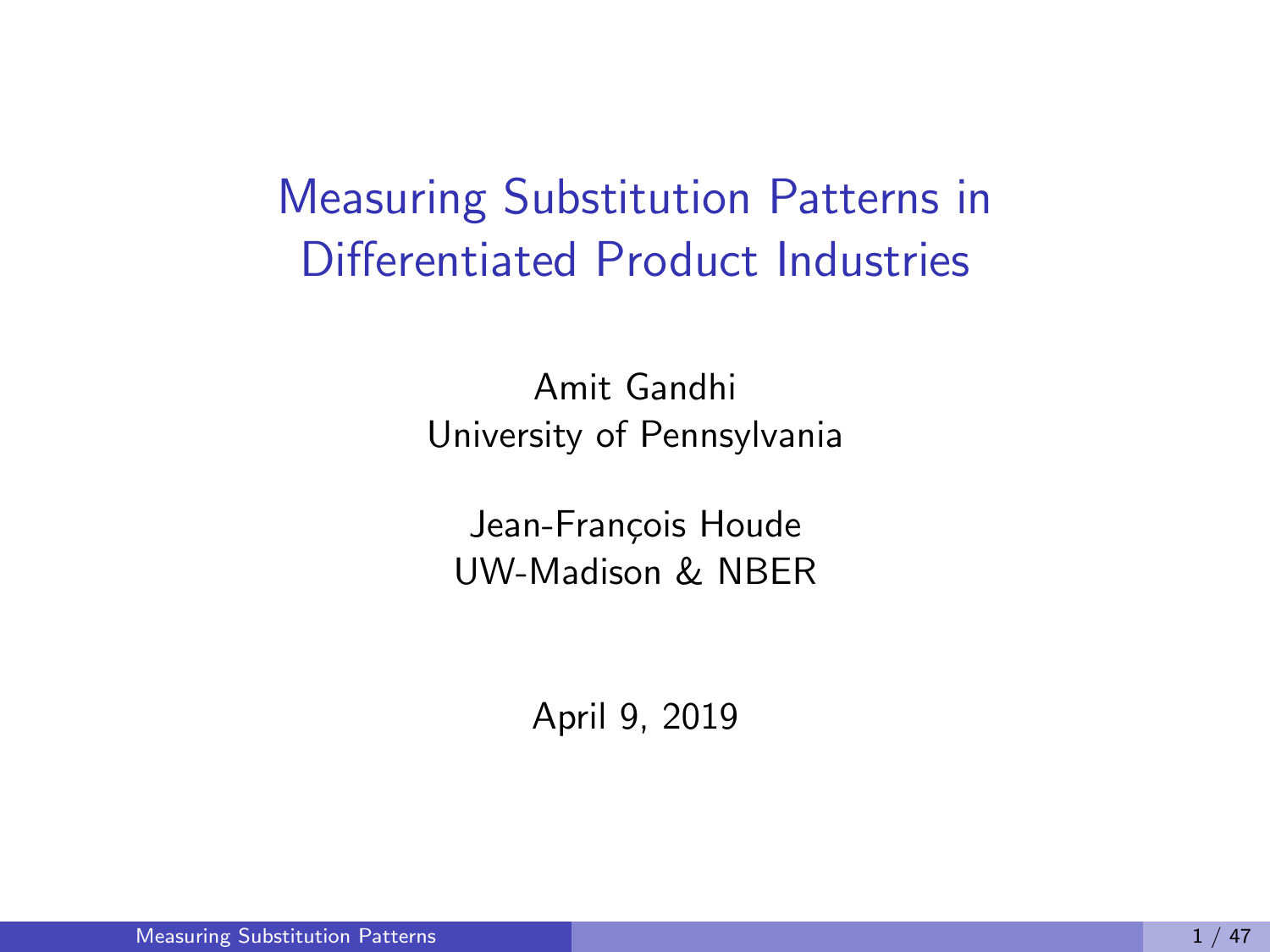# <span id="page-1-0"></span>**Motivation**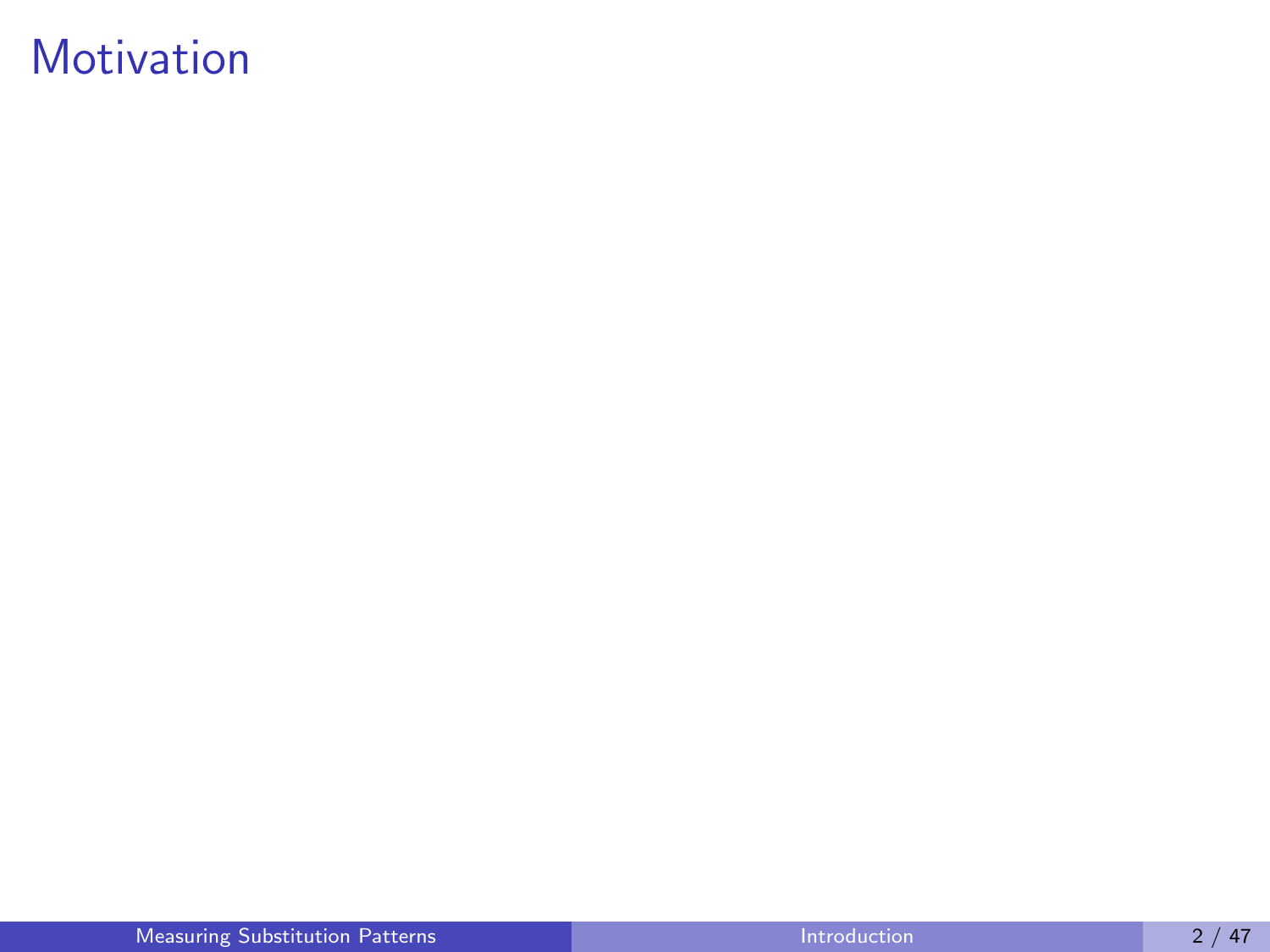### **Motivation**

- The Beauty of BLP: Flexible estimation of substitution patterns with *many* products, aggregate data, and unobserved attributes.
	- $\triangleright$  Workhorse model to study demand for differentiated products in IO
	- Increasingly used to analyse *sorting* problems in urban, education, insurance, etc.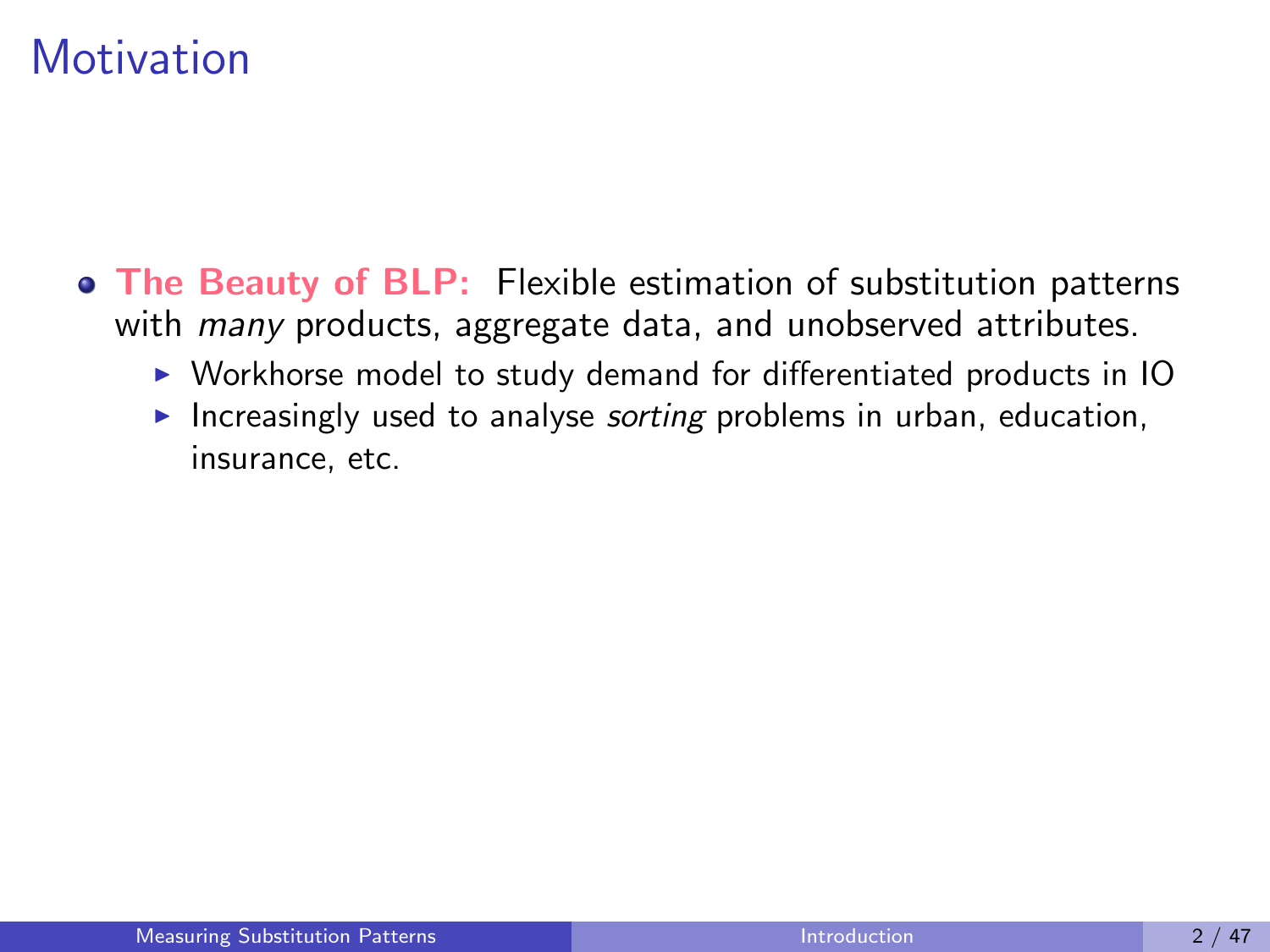### **Motivation**

- The Beauty of BLP: Flexible estimation of substitution patterns with *many* products, aggregate data, and unobserved attributes.
	- $\triangleright$  Workhorse model to study demand for differentiated products in IO
	- Increasingly used to analyse *sorting* problems in urban, education, insurance, etc.
- Achieving this flexibility can be difficult in practice...
	- Precision: Often rely on external restrictions (e.g. supply, survey, etc.)
	- $\triangleright$  **Numerical:** Multiple solutions and/or poor convergence properties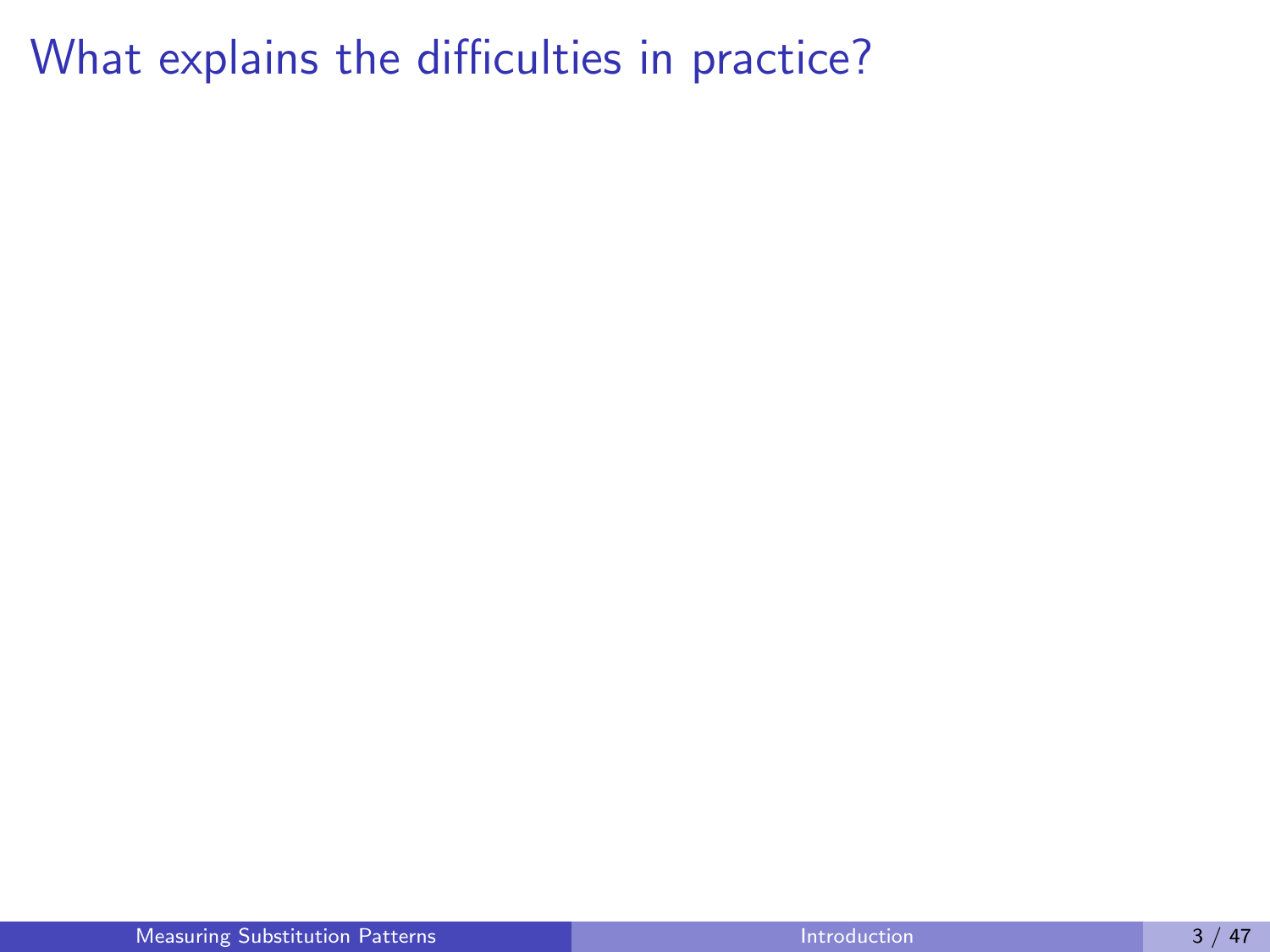• Is the variation in data simply too weak?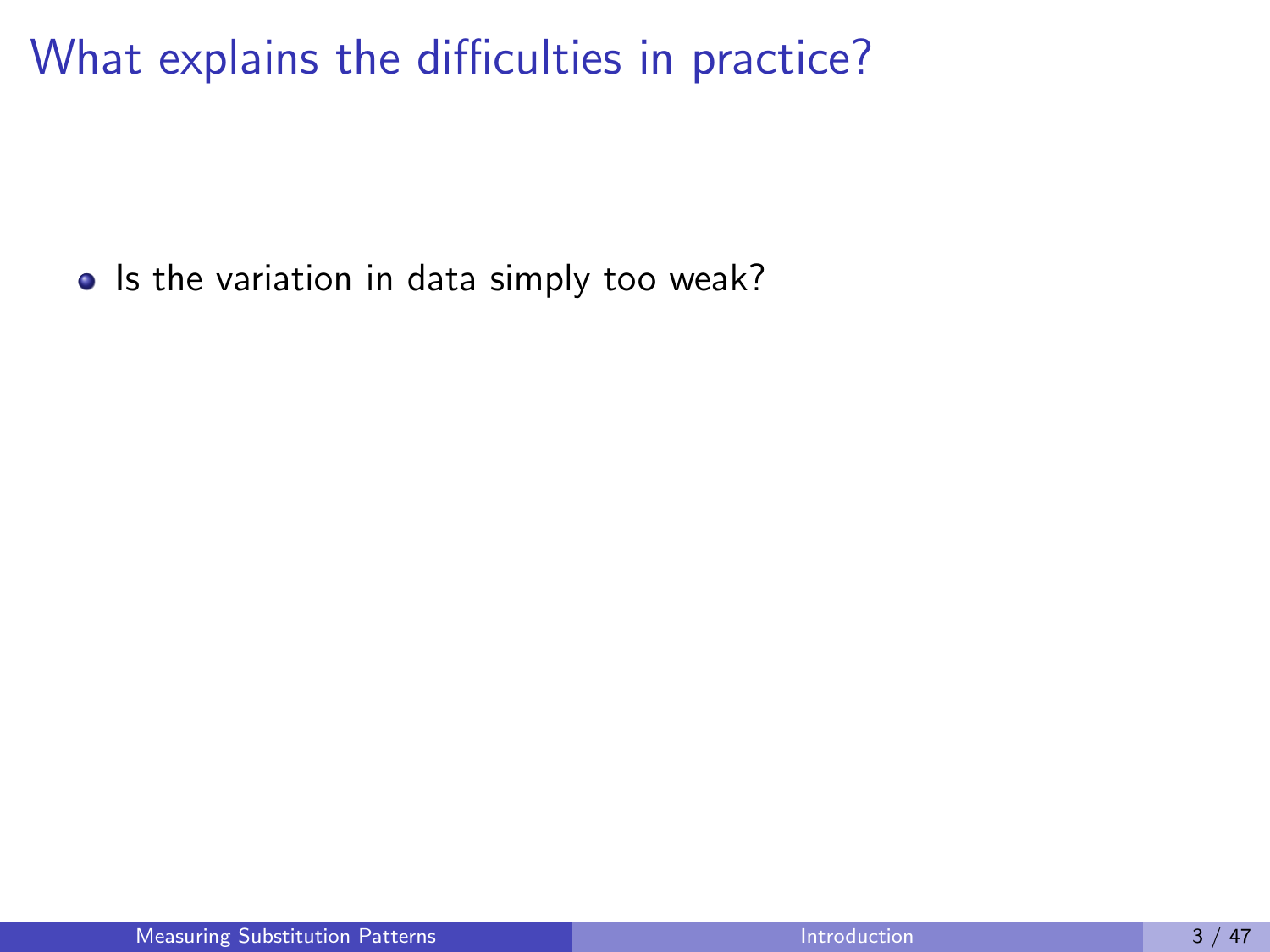- Is the variation in data simply too weak?
- Or is it weakness of the instruments (IVs)?
	- $\triangleright$  i.e., Are we using the variation in the data in the optimal way?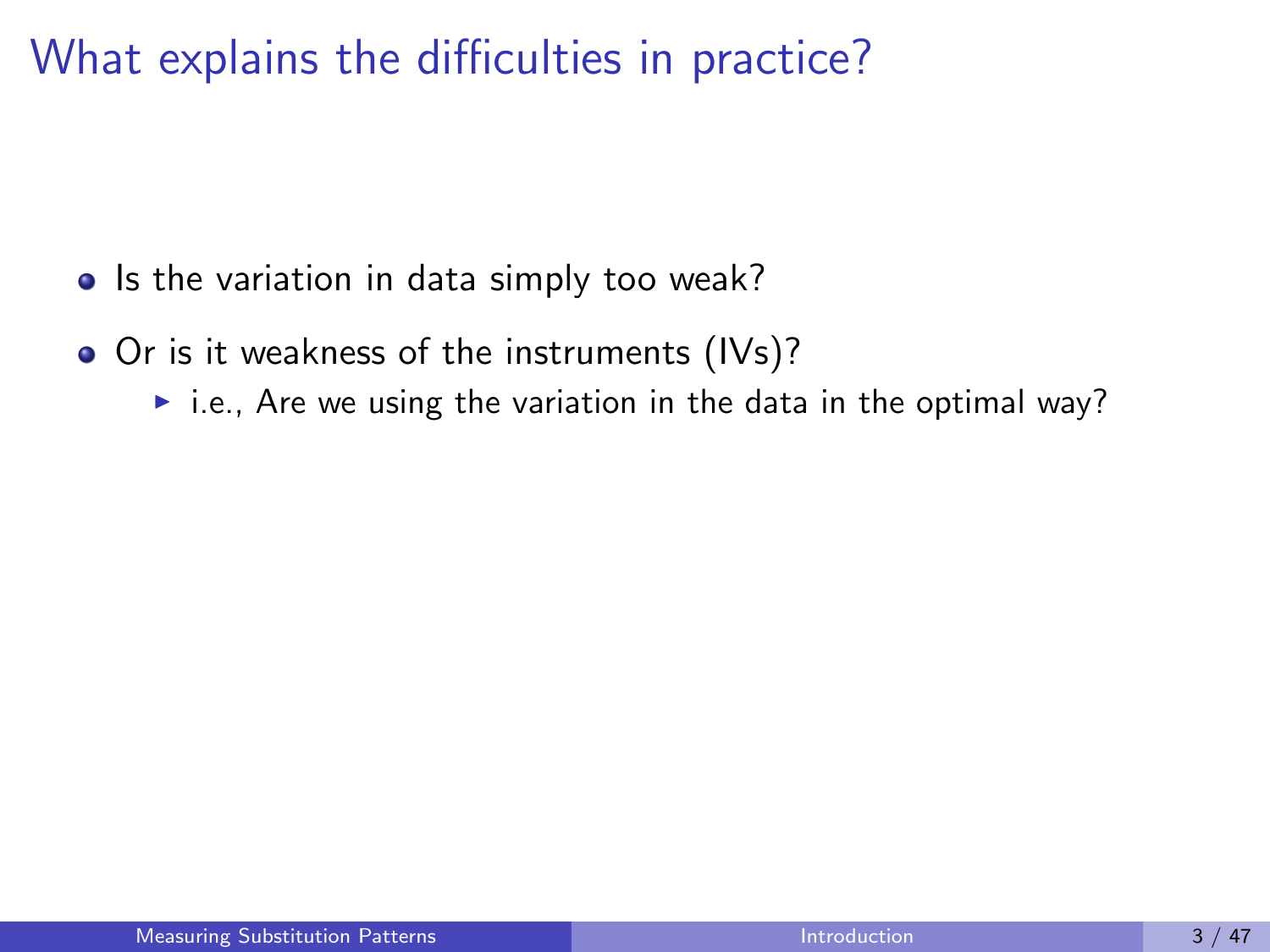- Is the variation in data simply too weak?
- Or is it weakness of the instruments (IVs)?
	- $\triangleright$  i.e., Are we using the variation in the data in the optimal way?
- **Our paper** argue that many empiricists' problems are caused by weak IVs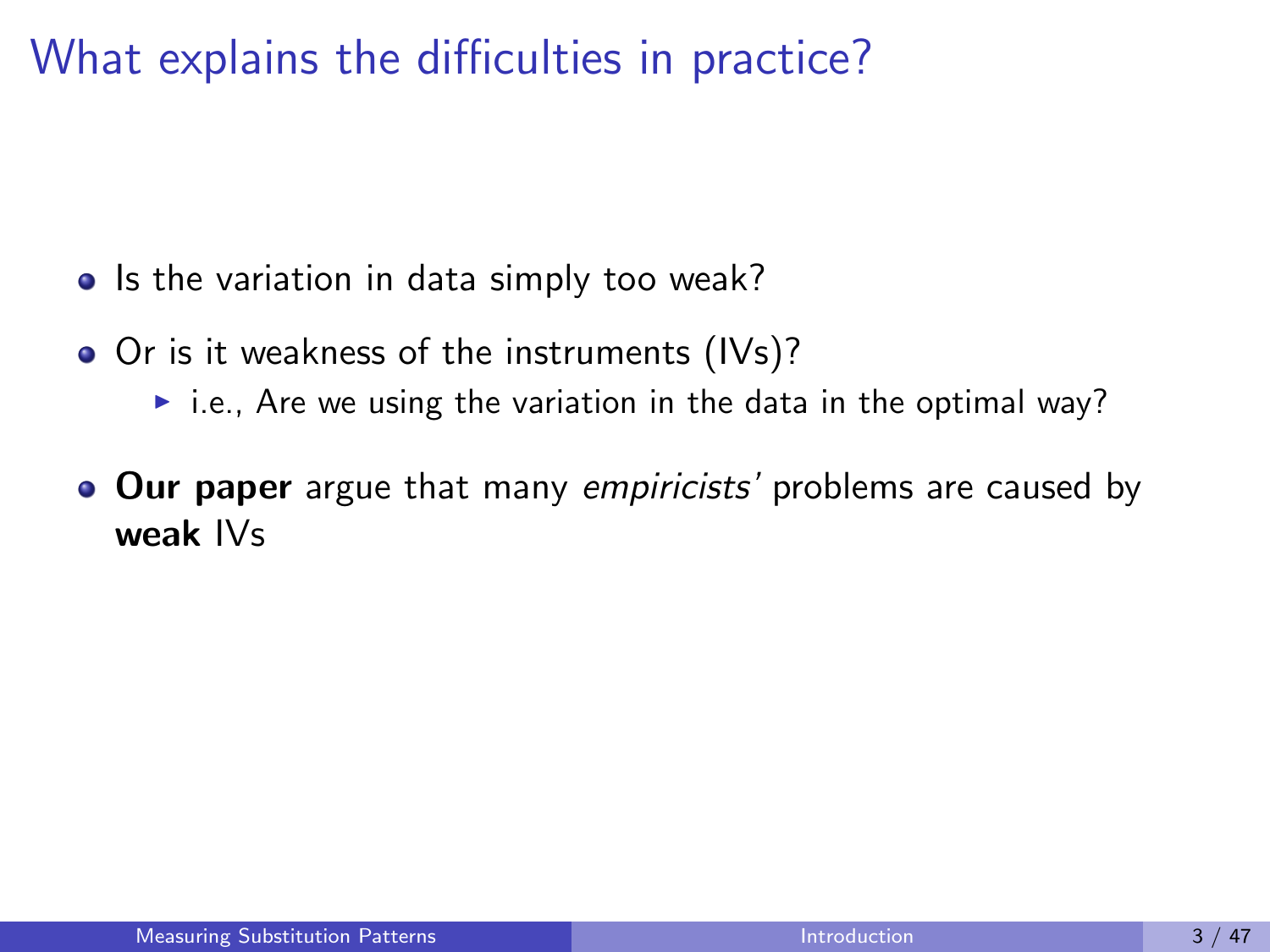- Is the variation in data simply too weak?
- Or is it weakness of the instruments (IVs)?
	- $\triangleright$  i.e., Are we using the variation in the data in the optimal way?
- **Our paper** argue that many empiricists' problems are caused by weak IVs
- $\bullet$  Show how to construct strong IVs using a new representation of the reduced-form of the model.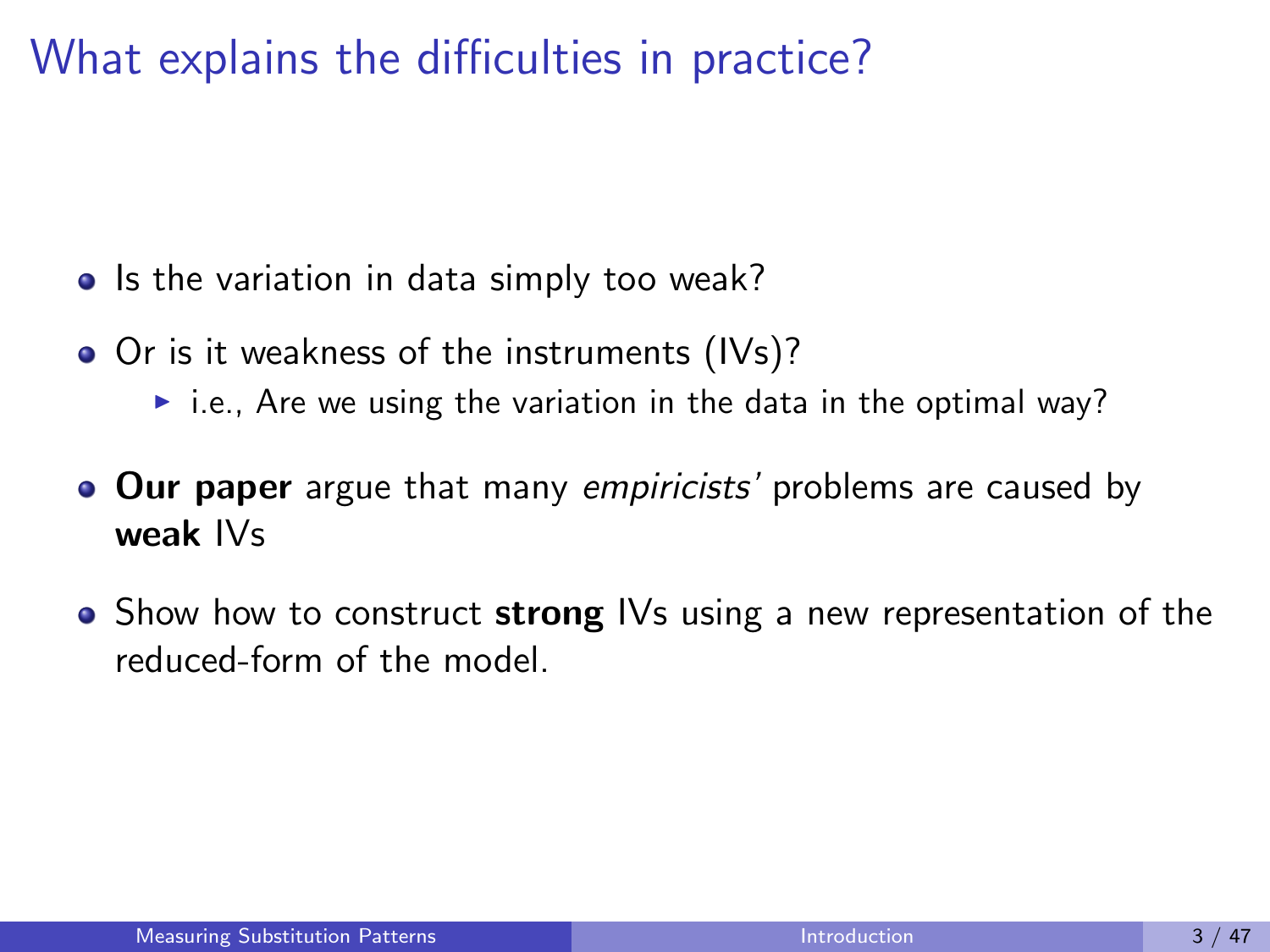- **Differentiation IV:** Capture the relative position of each product in the characteristic space
	- $\triangleright$  Approximate optimal IV without requiring initial estimates
	- $\triangleright$  Simple to construct and test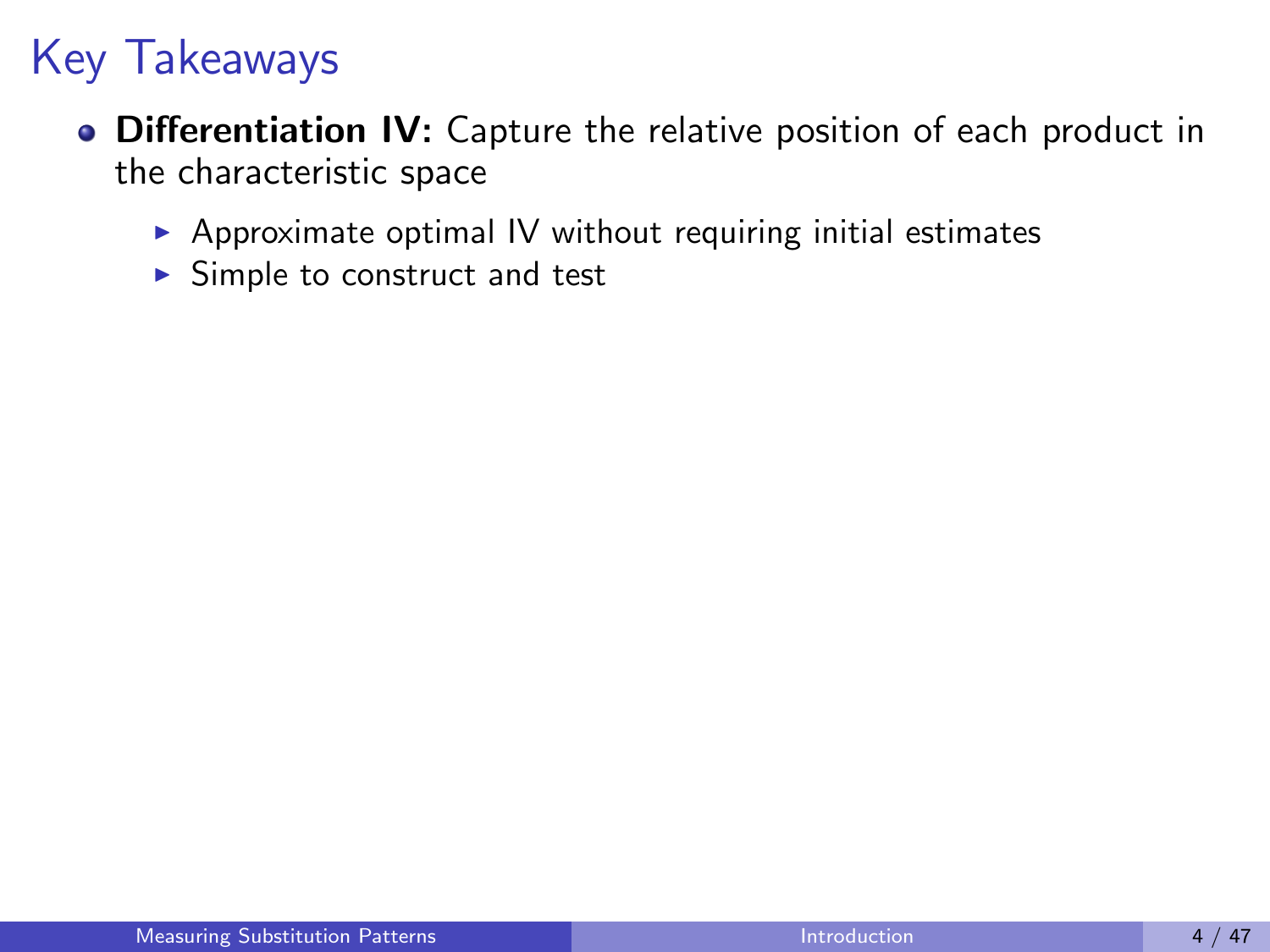- **Differentiation IV:** Capture the relative position of each product in the characteristic space
	- $\triangleright$  Approximate optimal IV without requiring initial estimates
	- $\triangleright$  Simple to construct and test
- Powerful in practice:
	- $\blacktriangleright$  10+ improvement in precision
	- $\blacktriangleright$  Fast convergence  $+$  Numerically stable
	- $\blacktriangleright$  Flexible substitution: Multiple dimensions  $+$  Correlated heterogeneity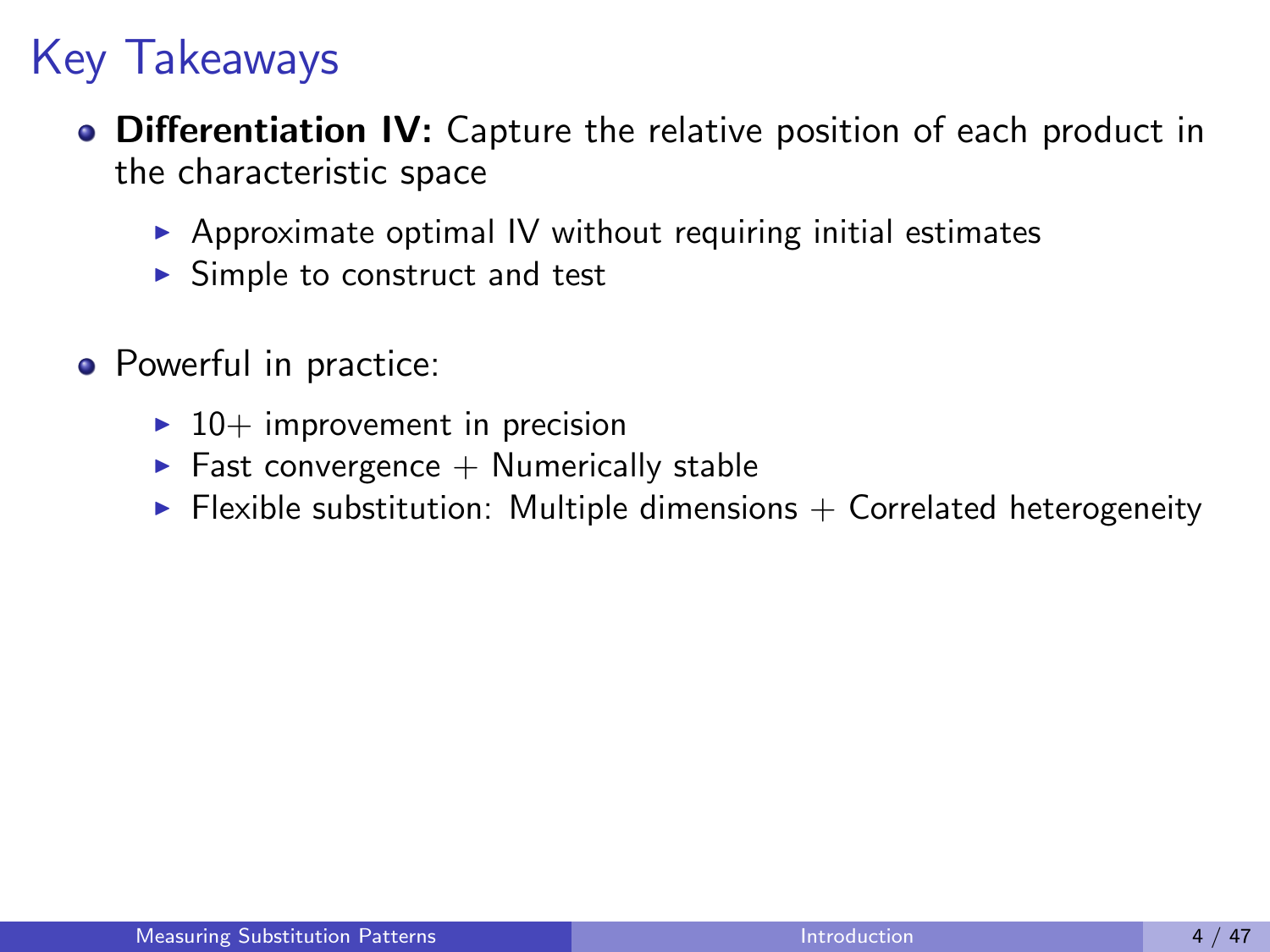- **Differentiation IV:** Capture the relative position of each product in the characteristic space
	- $\triangleright$  Approximate optimal IV without requiring initial estimates
	- $\triangleright$  Simple to construct and test
- Powerful in practice:
	- $\blacktriangleright$  10+ improvement in precision
	- $\blacktriangleright$  Fast convergence  $+$  Numerically stable
	- $\blacktriangleright$  Flexible substitution: Multiple dimensions  $+$  Correlated heterogeneity
- **a** Related work:
	- $\triangleright$  Weak Identification: BLP (1999), Conlon (2013), Reynaert & Verboven (2013), Metaxoglou and Knittel (2014)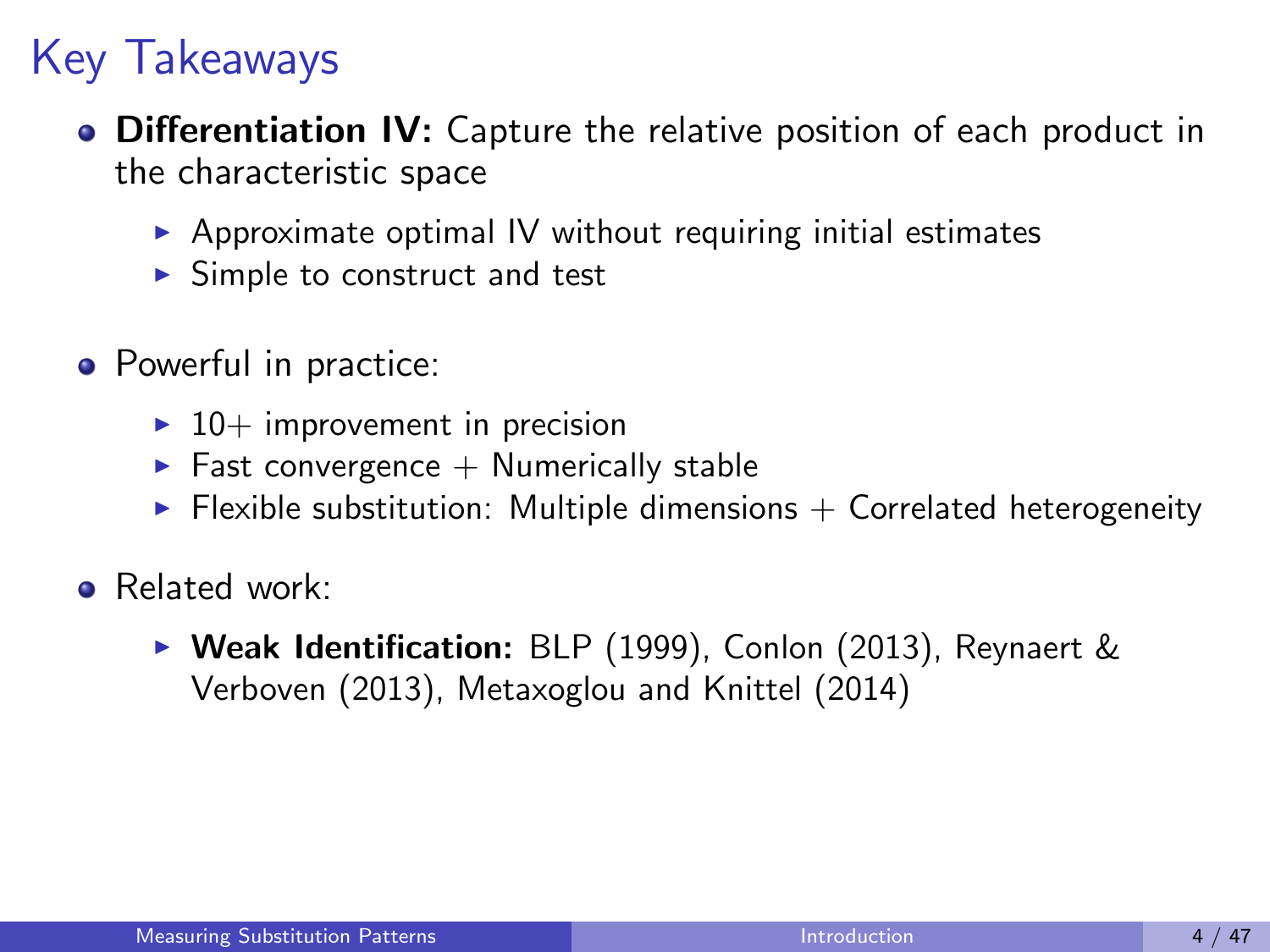- **Differentiation IV:** Capture the relative position of each product in the characteristic space
	- $\triangleright$  Approximate optimal IV without requiring initial estimates
	- $\triangleright$  Simple to construct and test
- Powerful in practice:
	- $\blacktriangleright$  10+ improvement in precision
	- $\blacktriangleright$  Fast convergence  $+$  Numerically stable
	- $\blacktriangleright$  Flexible substitution: Multiple dimensions  $+$  Correlated heterogeneity
- **•** Related work:
	- $\triangleright$  Weak Identification: BLP (1999), Conlon (2013), Reynaert & Verboven (2013), Metaxoglou and Knittel (2014)
	- ▶ Differentiation IV: Nested-Logit (e.g. Berry (1994), Verboven (1996), Bresnahan et al. (1997)), and Spatial Differentiation (e.g. Pinkse and Slade (2001), Davis (2006), Thomadsen (2005), Manuszak (2012), Houde (2012))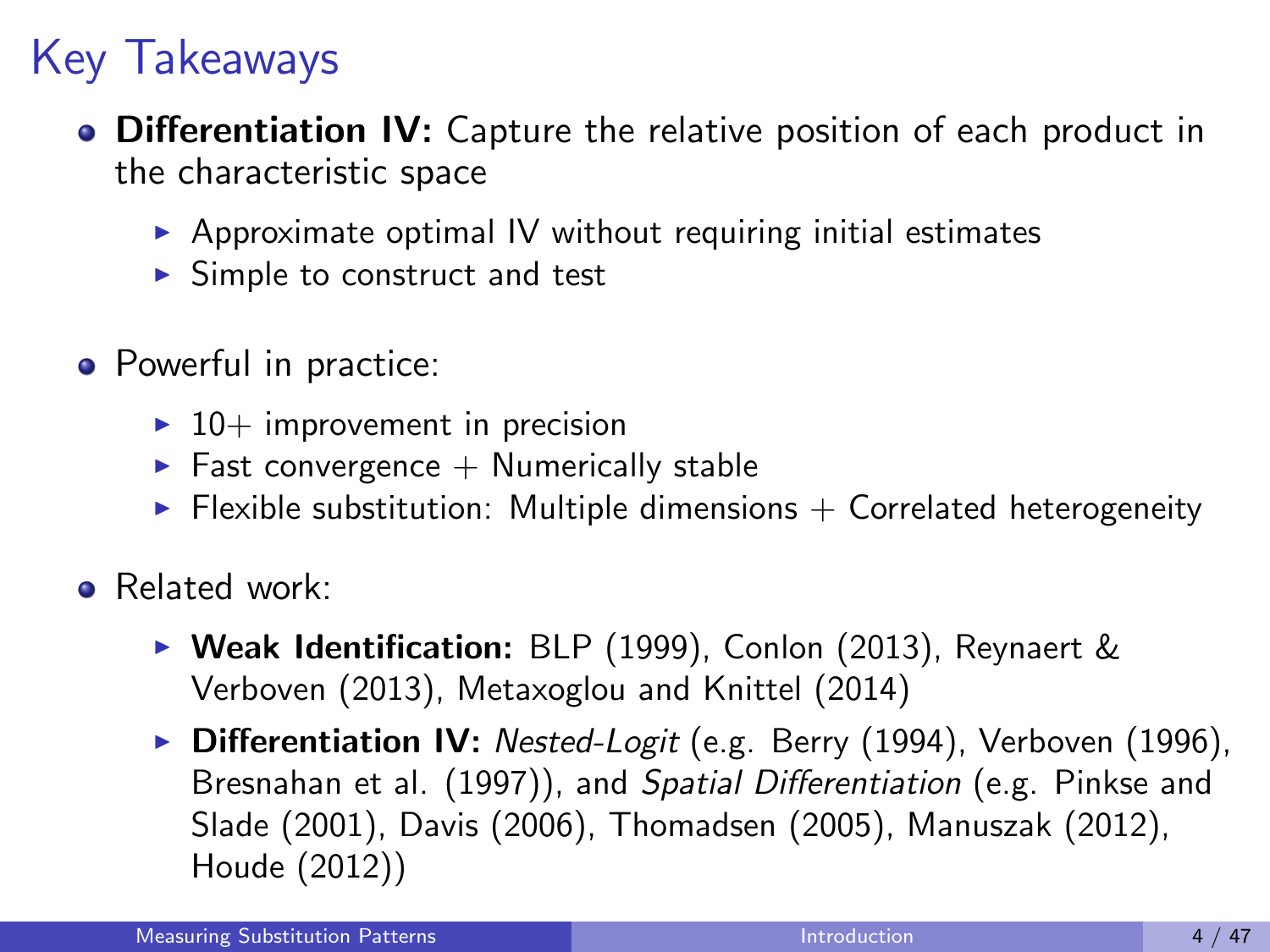## <span id="page-13-0"></span>Baseline Model: Exogenous Characteristics

- Data: Market shares  $(s_{it})$  and characteristics  $(x_{it})$  observed in  $T$ independent markets.
	- Each market includes  $J_t$  products + an outside option  $(x_{0t} = 0)$ .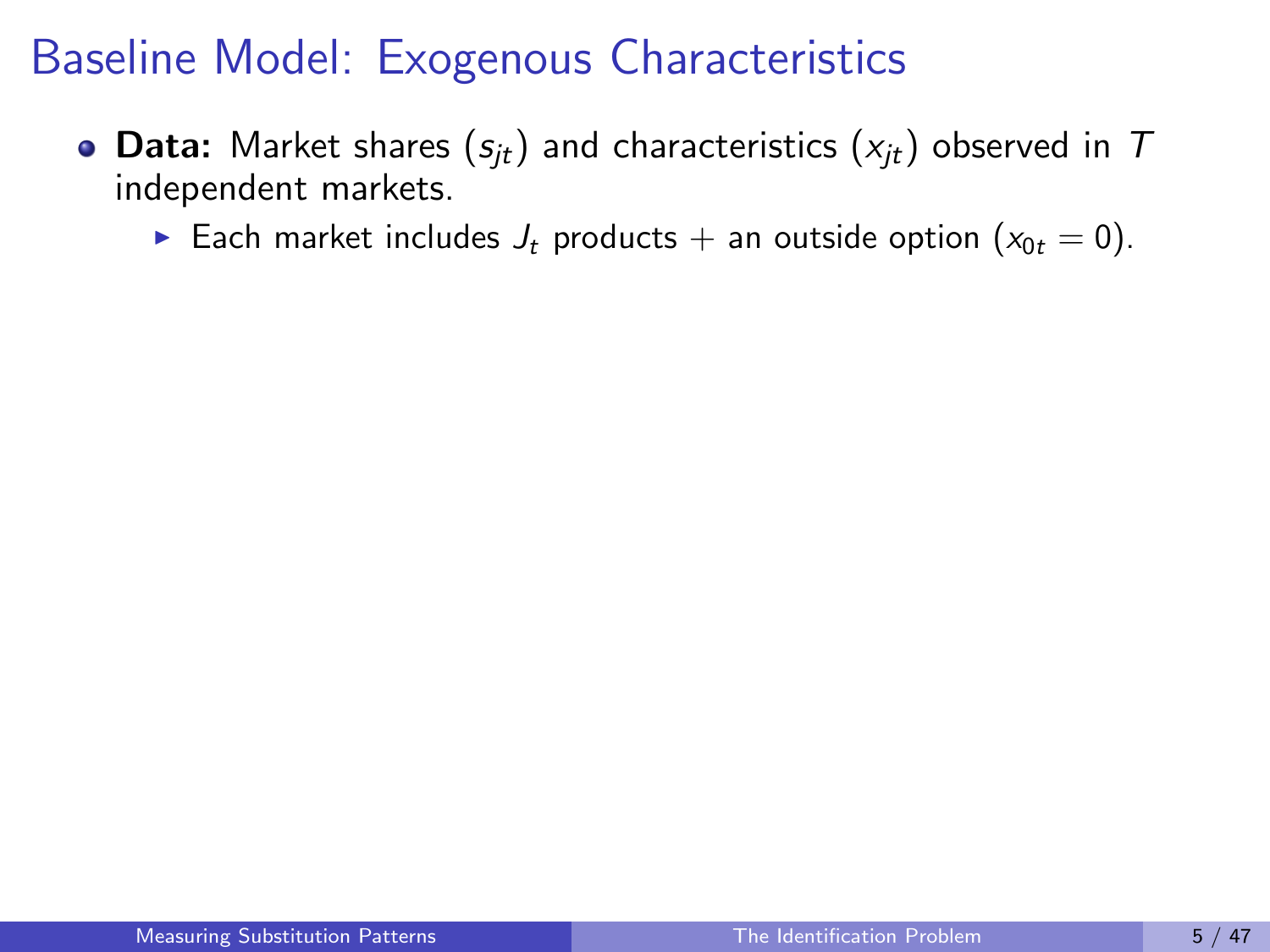#### Baseline Model: Exogenous Characteristics

- Data: Market shares  $(s_{it})$  and characteristics  $(x_{it})$  observed in T independent markets.
	- Each market includes  $J_t$  products + an outside option  $(x_{0t} = 0)$ .
- Demand: Linear random-coefficient with T1EV random utility shocks

$$
\sigma_j\left(\delta_t, x_t^{(2)}; \lambda\right) = \int \frac{\exp\left(\delta_{jt} + \nu_i^T x_{jt}^{(2)}\right)}{1 + \sum_{j'=1}^J \exp\left(\delta_{j't} + \nu_i^T x_{j't}^{(2)}\right)} dF(\nu_i|\lambda)
$$

where  $\delta_{jt} = \beta_0 + \mathsf{x}_{jt}^{(1)} \beta_1 + \mathsf{x}_{jt}^{(2)} \beta_2 + \xi_{jt}.$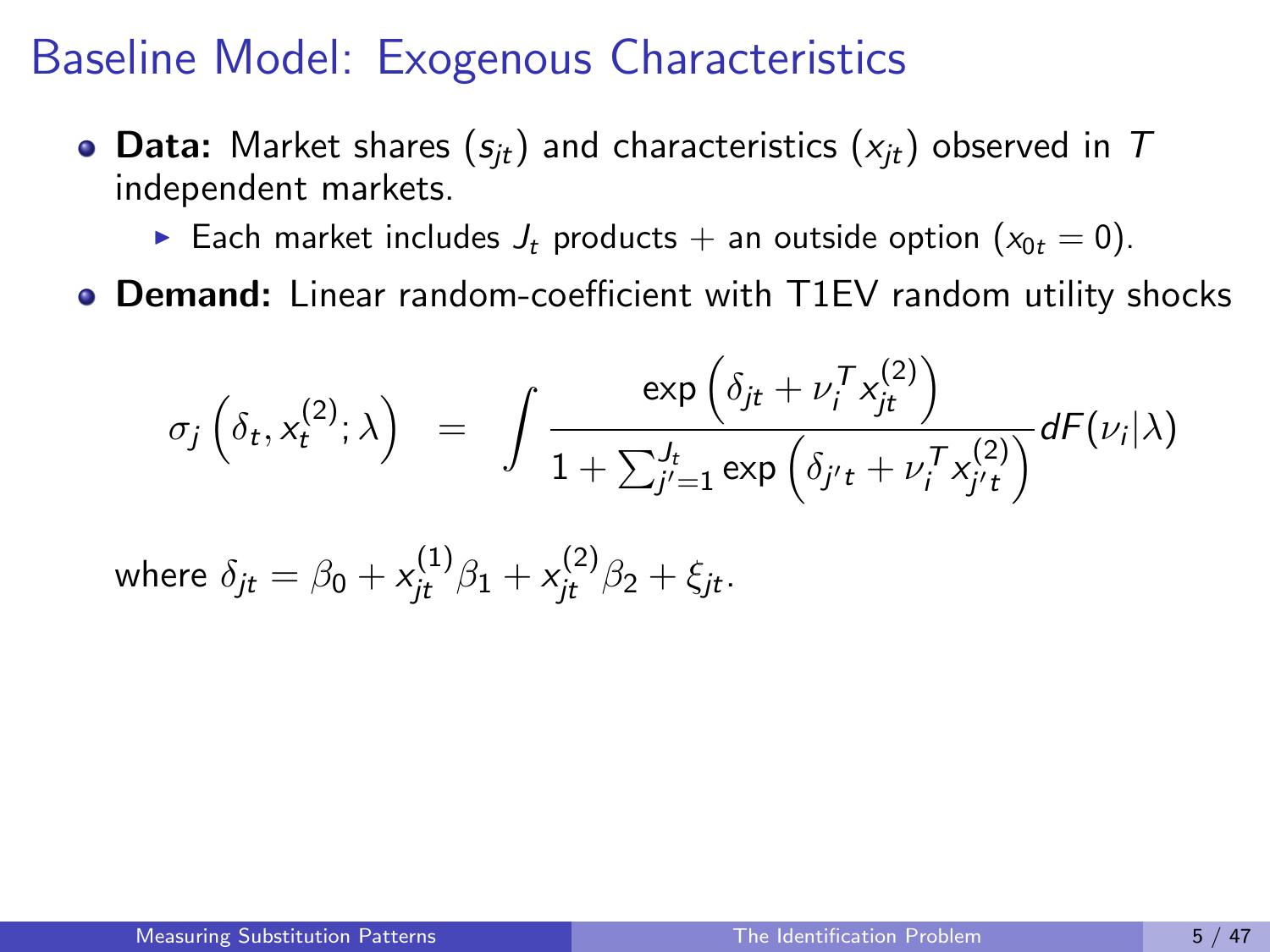#### Baseline Model: Exogenous Characteristics

- Data: Market shares  $(s_{it})$  and characteristics  $(x_{it})$  observed in T independent markets.
	- Each market includes  $J_t$  products + an outside option  $(x_{0t} = 0)$ .
- Demand: Linear random-coefficient with T1EV random utility shocks

$$
\sigma_j\left(\delta_t, x_t^{(2)}; \lambda\right) = \int \frac{\exp\left(\delta_{jt} + \nu_i^T x_{jt}^{(2)}\right)}{1 + \sum_{j'=1}^J \exp\left(\delta_{j't} + \nu_i^T x_{j't}^{(2)}\right)} dF(\nu_i|\lambda)
$$

where  $\delta_{jt} = \beta_0 + \mathsf{x}_{jt}^{(1)} \beta_1 + \mathsf{x}_{jt}^{(2)} \beta_2 + \xi_{jt}.$ 

• The **residual** of the model is obtained from the inverse-demand function:

$$
\rho_j(s_t, x_t; \theta) = \sigma_j^{-1}\left(s_t, x_t^{(2)}; \lambda\right) - x_{jt}\beta, \quad \text{where } \theta = (\beta, \lambda).
$$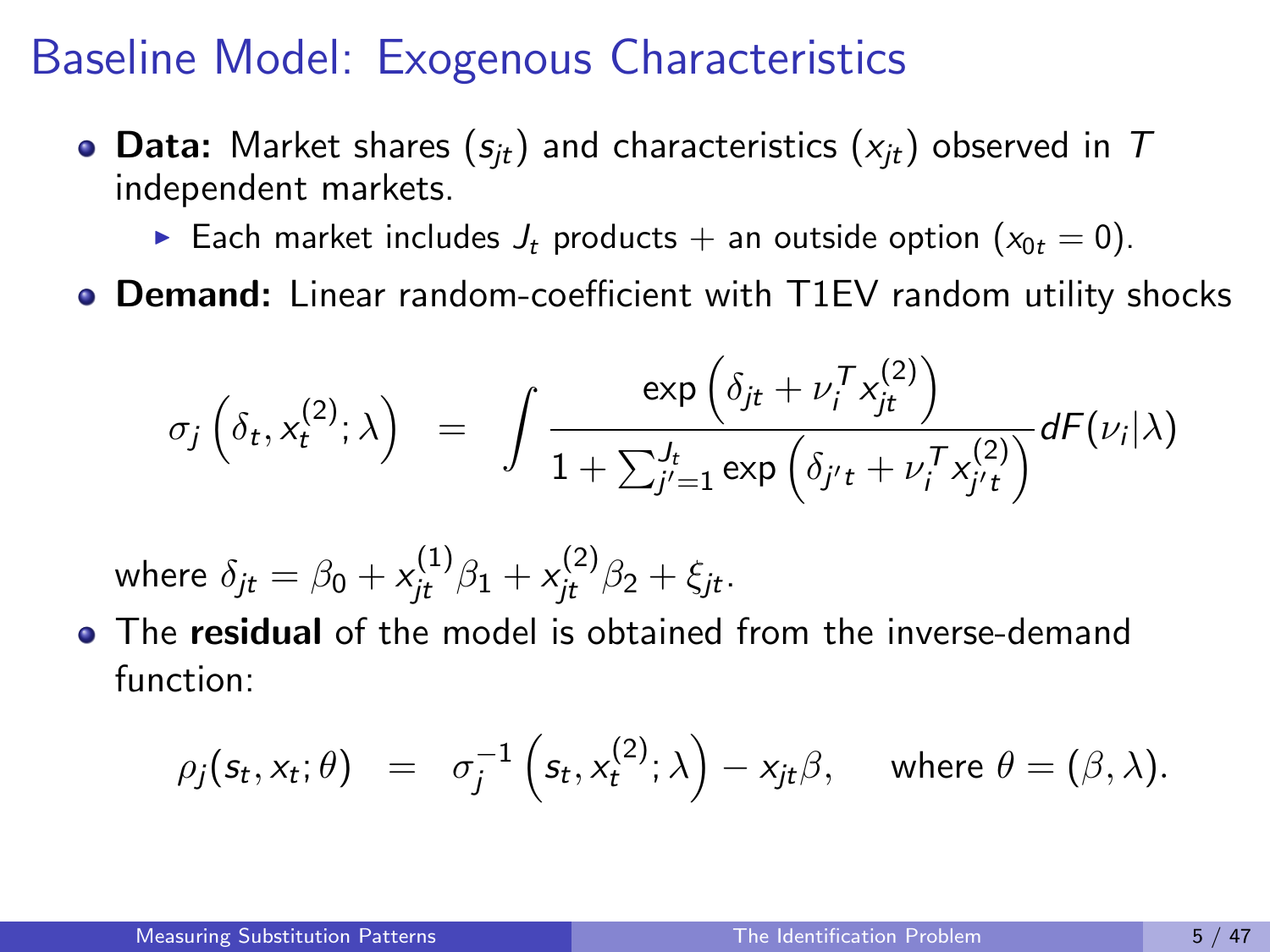## Identifying Assumption

**• Assumption:** The unobserved attribute of each product is independent of the **menu**,  $x_t$ , of characteristics available in market  $t$ ,

$$
E[\xi_{jt}|x_t]=0
$$
 (CMR).

 $\bullet$  In practice, the model is estimated using a finite number (L) of unconditional moment restrictions,  $A_i(x_t)$ :

$$
E\left[\rho_j(s_t,x_t;\theta^0)\cdot A_j(x_t)\right]=0
$$
  

$$
\leftrightarrow \qquad E\left[\left(\sigma_j^{-1}\left(s_t,x_t^{(2)};\lambda^0\right)-x_{jt}\beta\right)\cdot A_j(x_t)\right]=0.
$$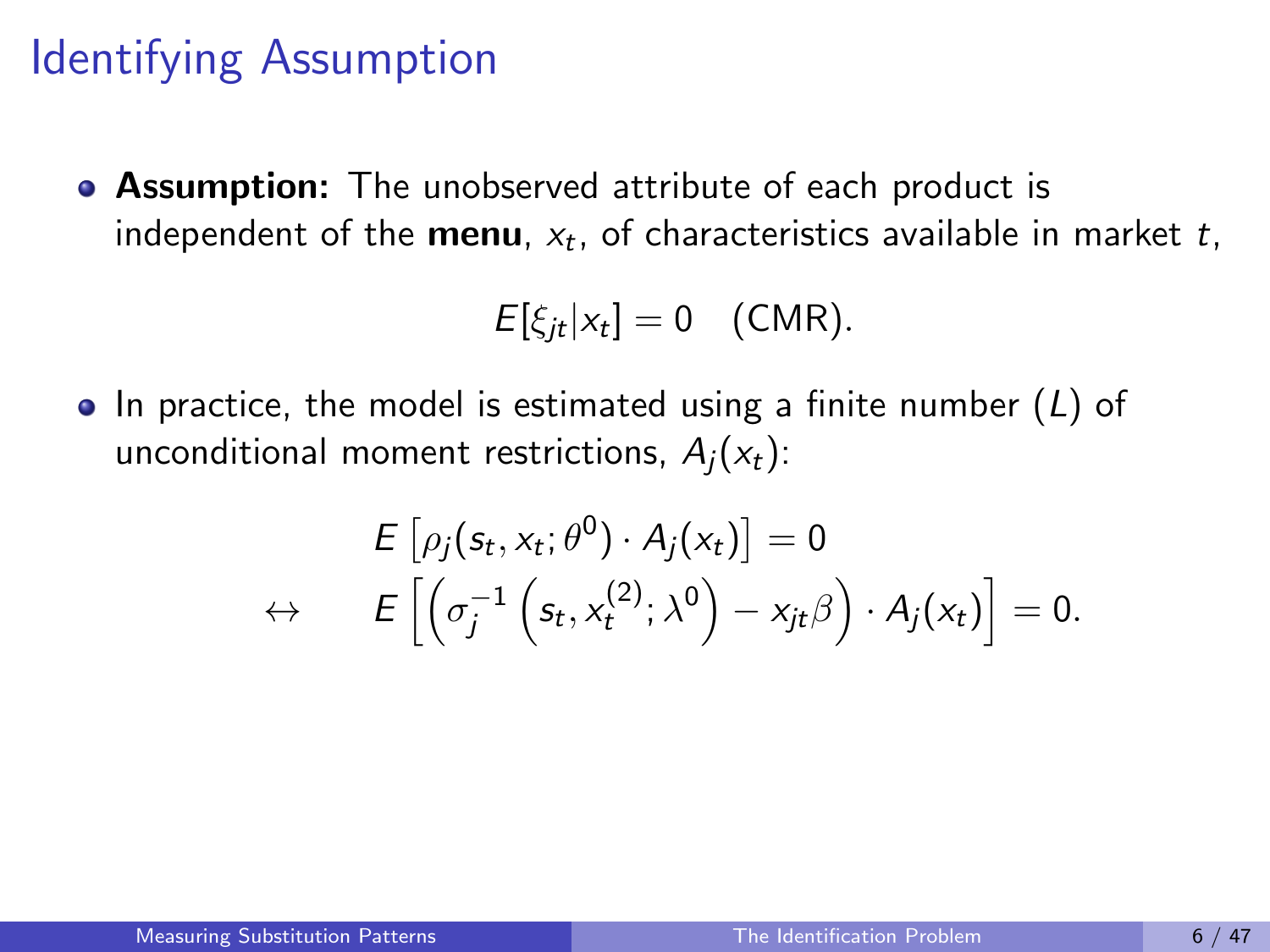# Identifying Assumption

**• Assumption:** The unobserved attribute of each product is independent of the **menu**,  $x_t$ , of characteristics available in market  $t$ ,

$$
E[\xi_{jt}|x_t] = 0
$$
 (CMR).

 $\bullet$  In practice, the model is estimated using a finite number (L) of unconditional moment restrictions,  $A_i(x_t)$ :

$$
E\left[\rho_j(s_t,x_t;\theta^0)\cdot A_j(x_t)\right]=0
$$
  

$$
\leftrightarrow \qquad E\left[\left(\sigma_j^{-1}\left(s_t,x_t^{(2)};\lambda^0\right)-x_{jt}\beta\right)\cdot A_j(x_t)\right]=0.
$$

• Our question: How to construct relevant instruments to identify  $\lambda$ ?

Stock & Wright (2000):  $A_i(x_t)$  is weak if the moment conditions are almost satisfied away from the true parameters.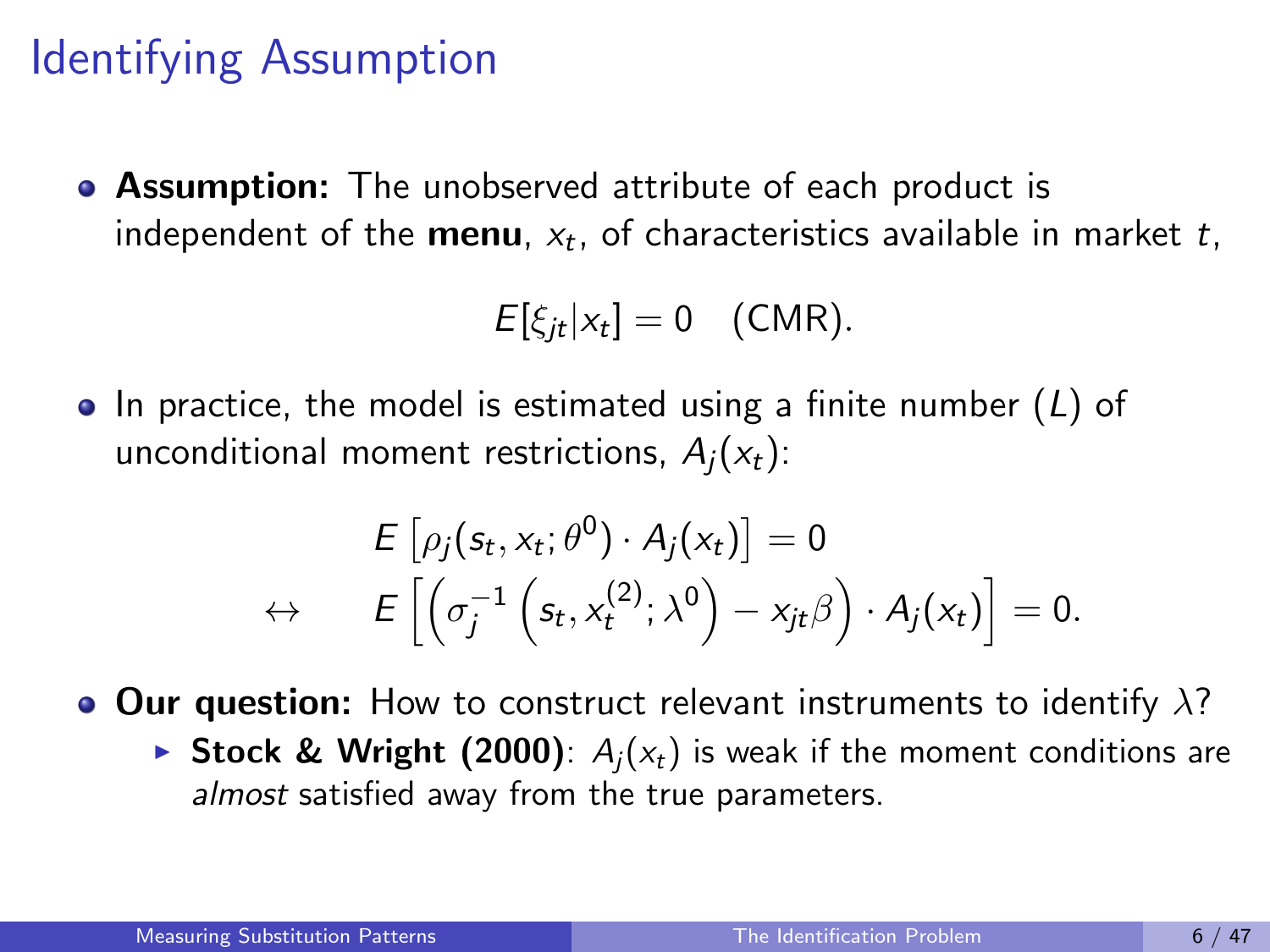<span id="page-18-0"></span>• Two detection tests: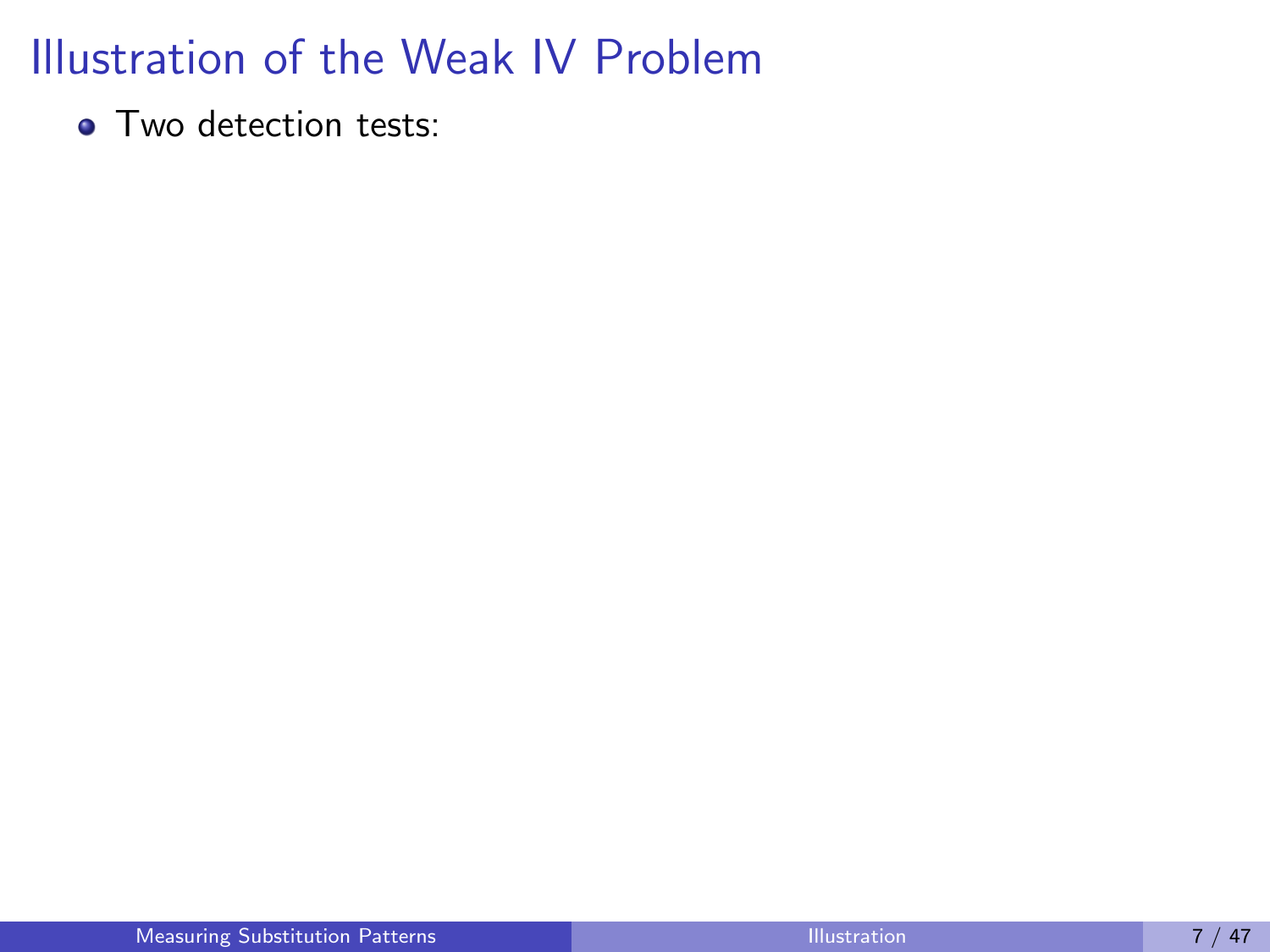• Two detection tests:

**1** Testing the wrong model: IIA hypothesis

$$
H_0: E[\rho_j(s_t, x_t | \beta, \lambda = 0) \cdot z_{jt}] = 0
$$

$$
\leftrightarrow \qquad \ln s_{jt}/s_{0t} = x_{jt}\beta + \gamma z_{jt} + \xi_{jt}
$$

$$
H_0: \gamma = 0
$$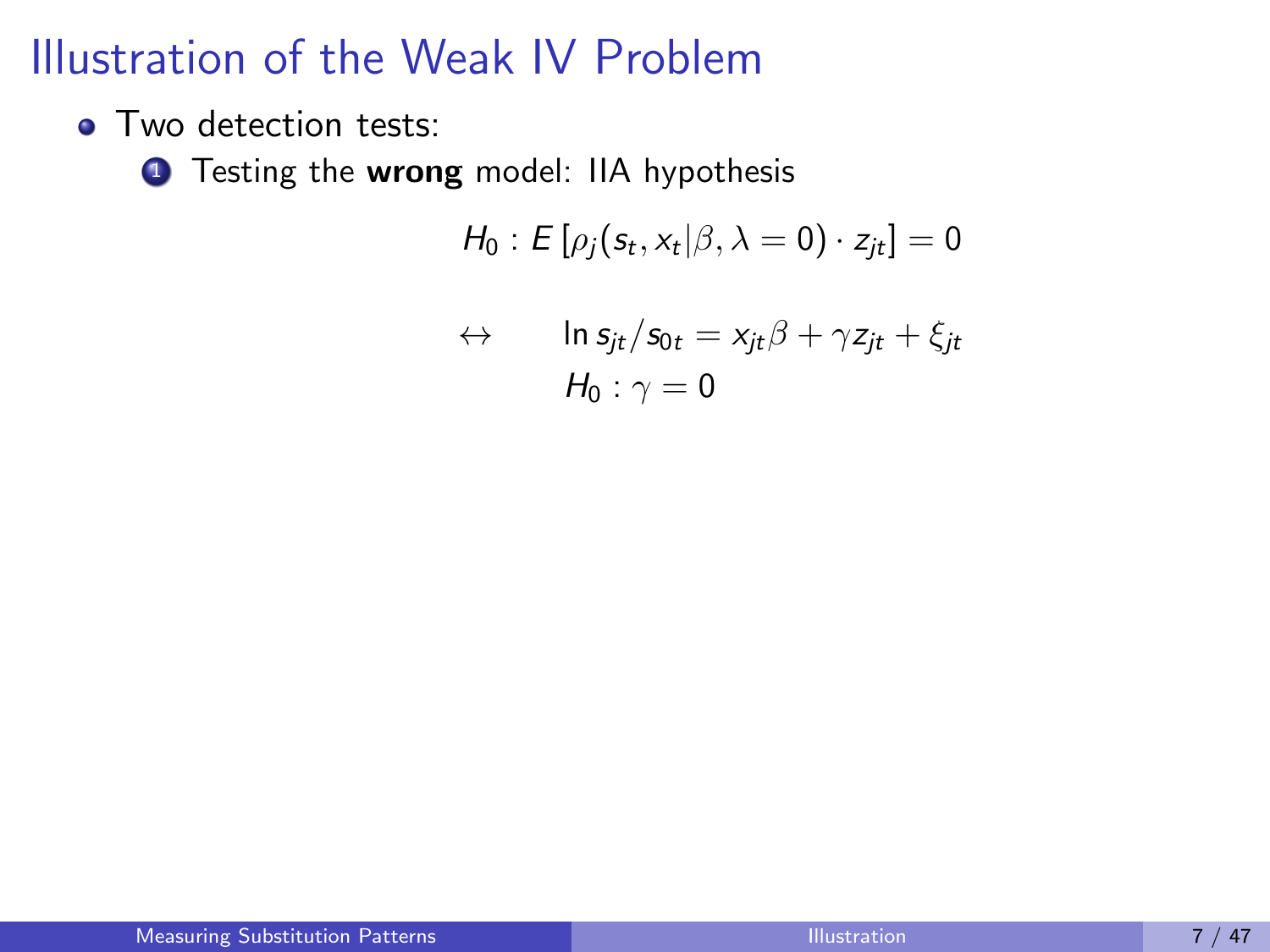• Two detection tests:

**1** Testing the **wrong** model: IIA hypothesis

$$
H_0: E[\rho_j(s_t, x_t | \beta, \lambda = 0) \cdot z_{jt}] = 0
$$

$$
\leftrightarrow \qquad \ln s_{jt}/s_{0t} = x_{jt}\beta + \gamma z_{jt} + \xi_{jt}
$$

$$
H_0: \gamma = 0
$$

2 Local identification: Cragg-Donald rank test

rank 
$$
(E[\partial \rho_j (s_t, x_t; \theta) / \partial \theta^T \cdot z_{jt}]) = m
$$
  
 $\leftrightarrow J_{jt,k}(\theta) = z_t \pi^k + u_{jt,k}$ 

where  $\pi^k$  are the "reduced-form" parameters of the model. This test can be implemented in STATA (ivreg2 or ranktest).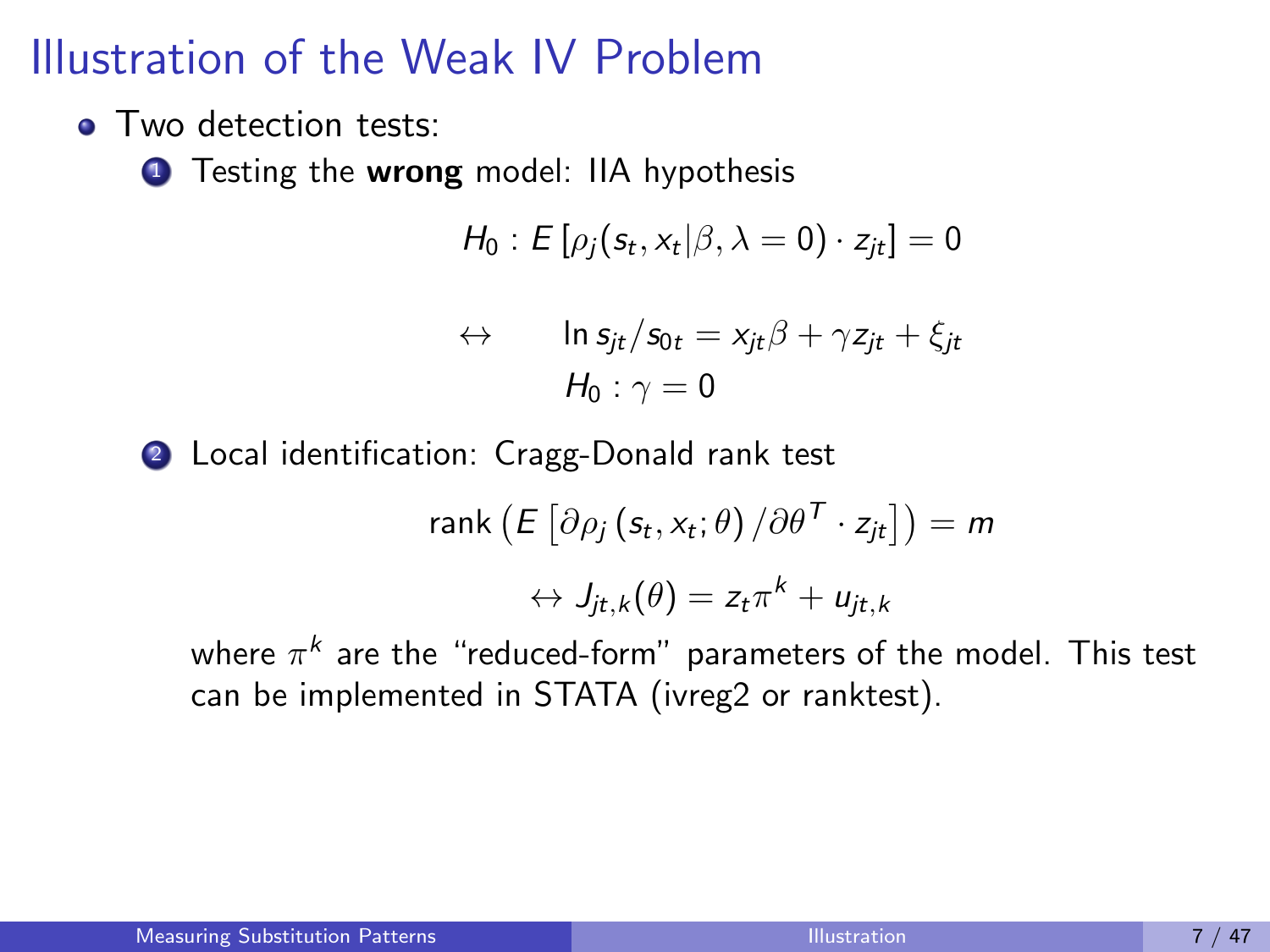• Two detection tests:

**1** Testing the **wrong** model: IIA hypothesis

$$
H_0: E[\rho_j(s_t, x_t | \beta, \lambda = 0) \cdot z_{jt}] = 0
$$

$$
\leftrightarrow \qquad \ln s_{jt}/s_{0t} = x_{jt}\beta + \gamma z_{jt} + \xi_{jt}
$$

$$
H_0: \gamma = 0
$$

2 Local identification: Cragg-Donald rank test

rank 
$$
(E[\partial \rho_j (s_t, x_t; \theta) / \partial \theta^T \cdot z_{jt}]) = m
$$
  
 $\leftrightarrow J_{jt,k}(\theta) = z_t \pi^k + u_{jt,k}$ 

where  $\pi^k$  are the "reduced-form" parameters of the model. This test can be implemented in STATA (ivreg2 or ranktest).

- Monte-Carlo design:
	- Sample:  $T = 100$  and  $J = 15$
	- **•** Random utility with (independent) normal random-coefficients  $(K_2)$
	- ► DGP:  $(x_{it,k}, \xi_{it}) \sim N(0, I)$  [homoscedasticity]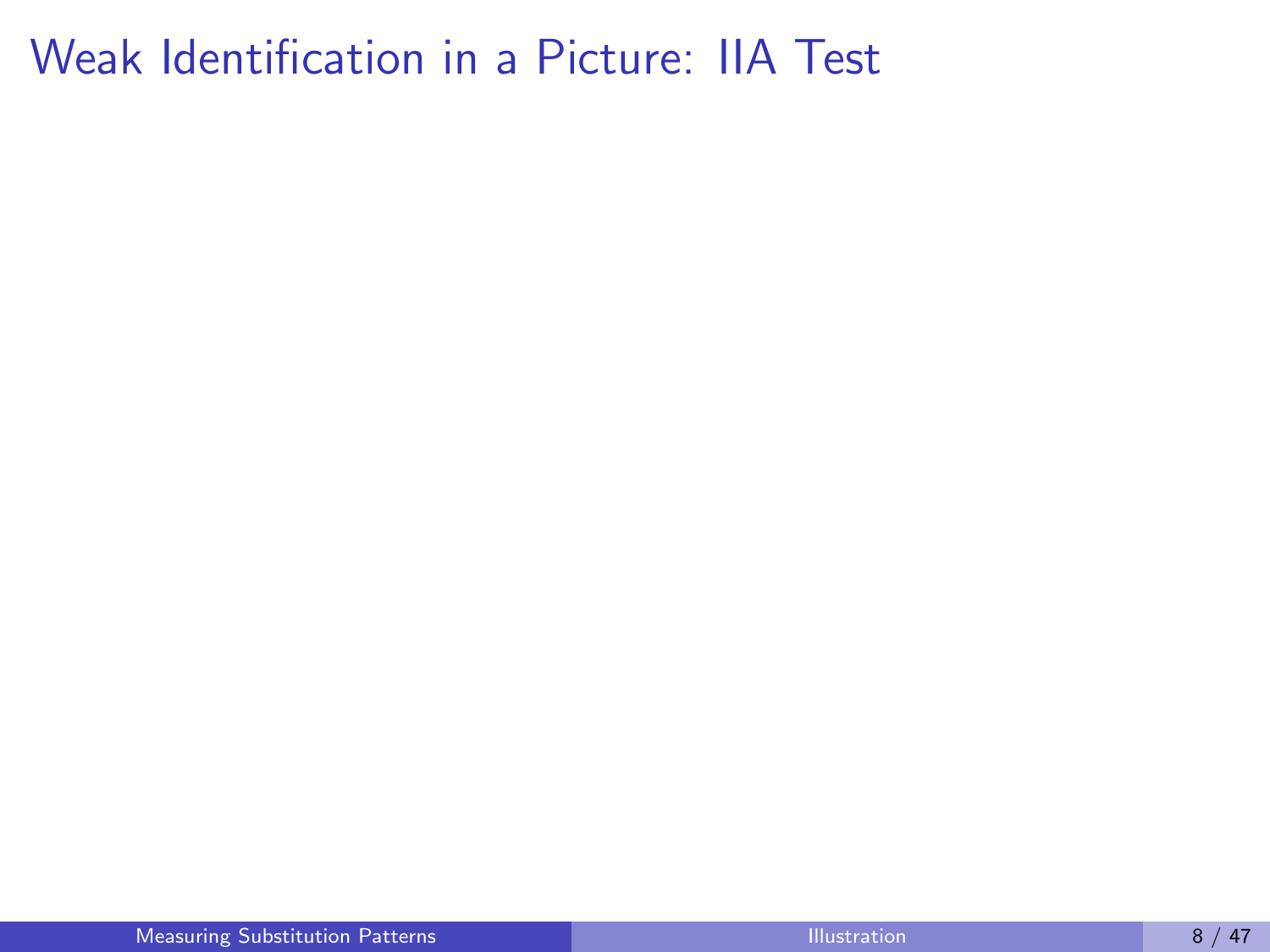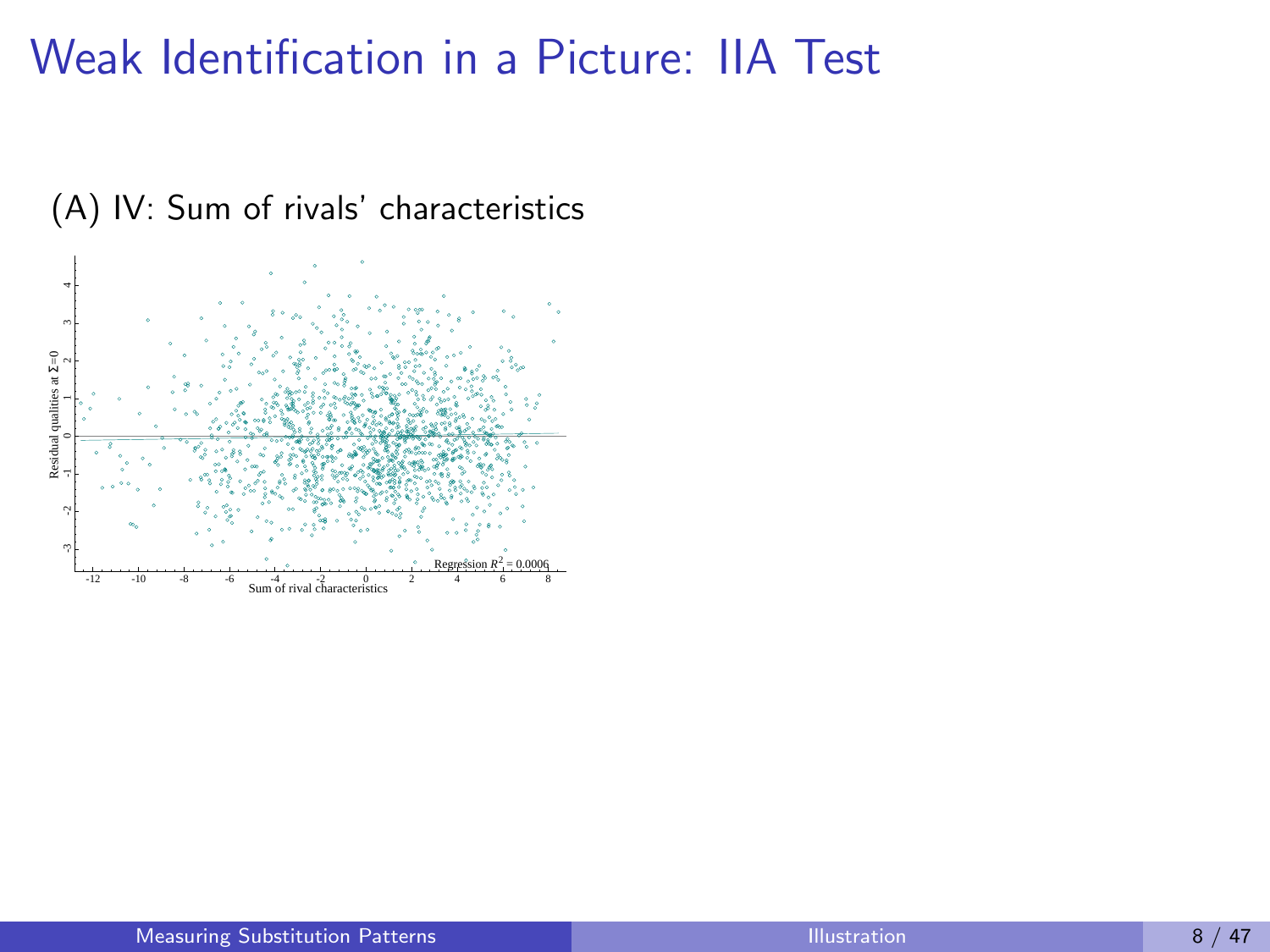

(B) IV: Euclidean distance in x

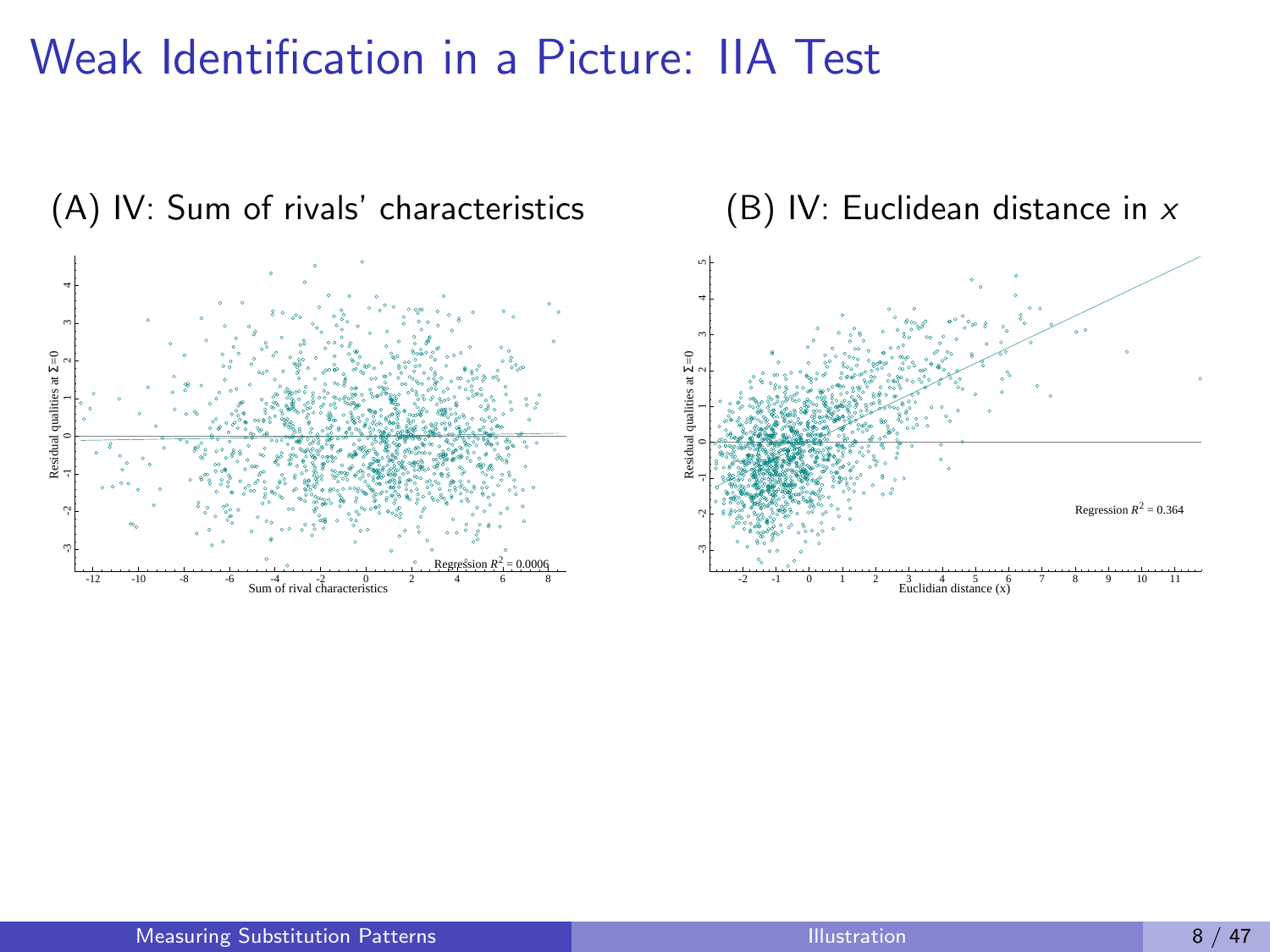

• Takeaway: Independence of  $\xi_{it}$  and the *distance of rival* characteristics rules out the IIA hypothesis, but not the sum of rival characteristics.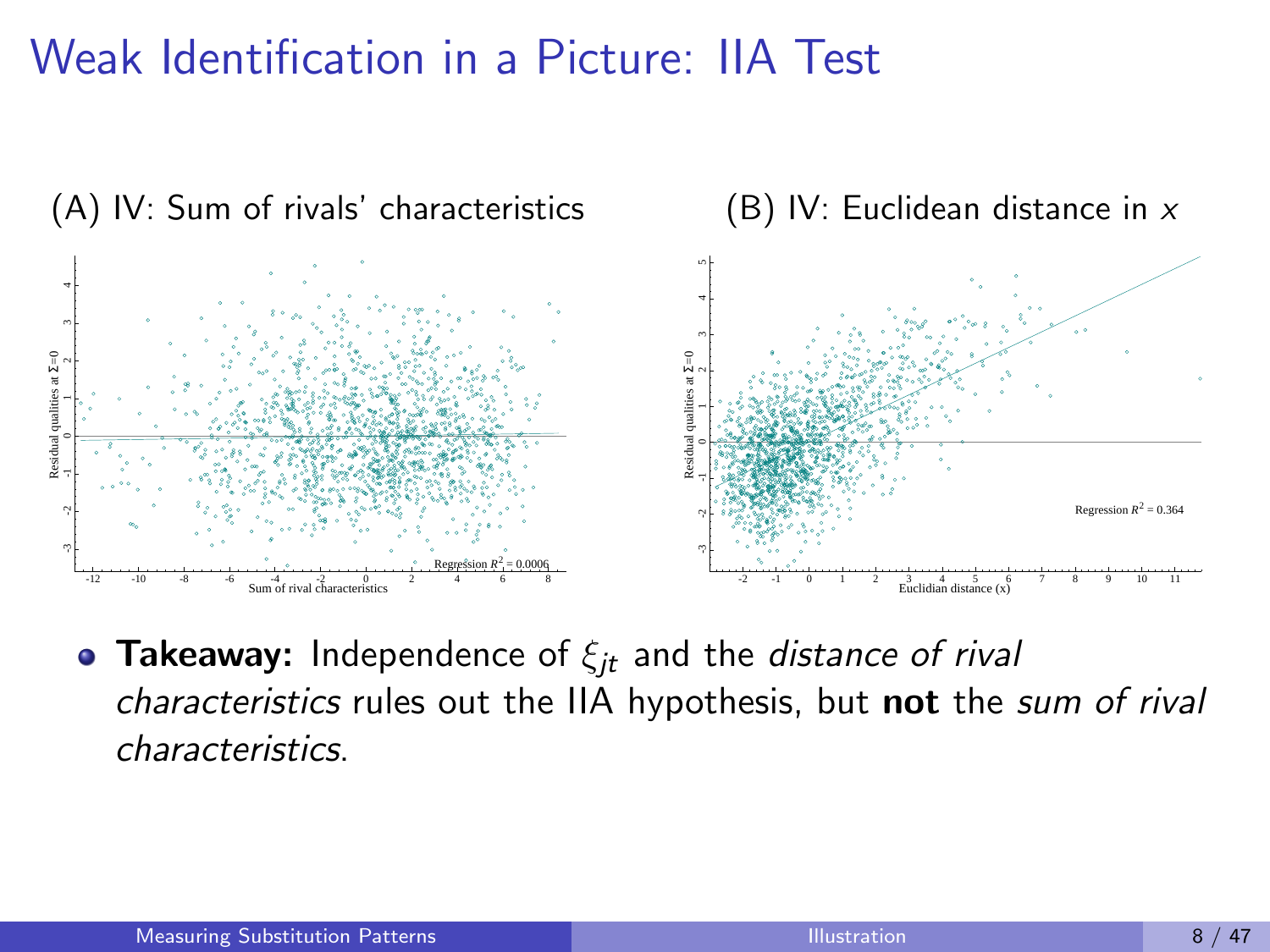## Distribution of  $\hat{\sigma}_2$  with weak IVs

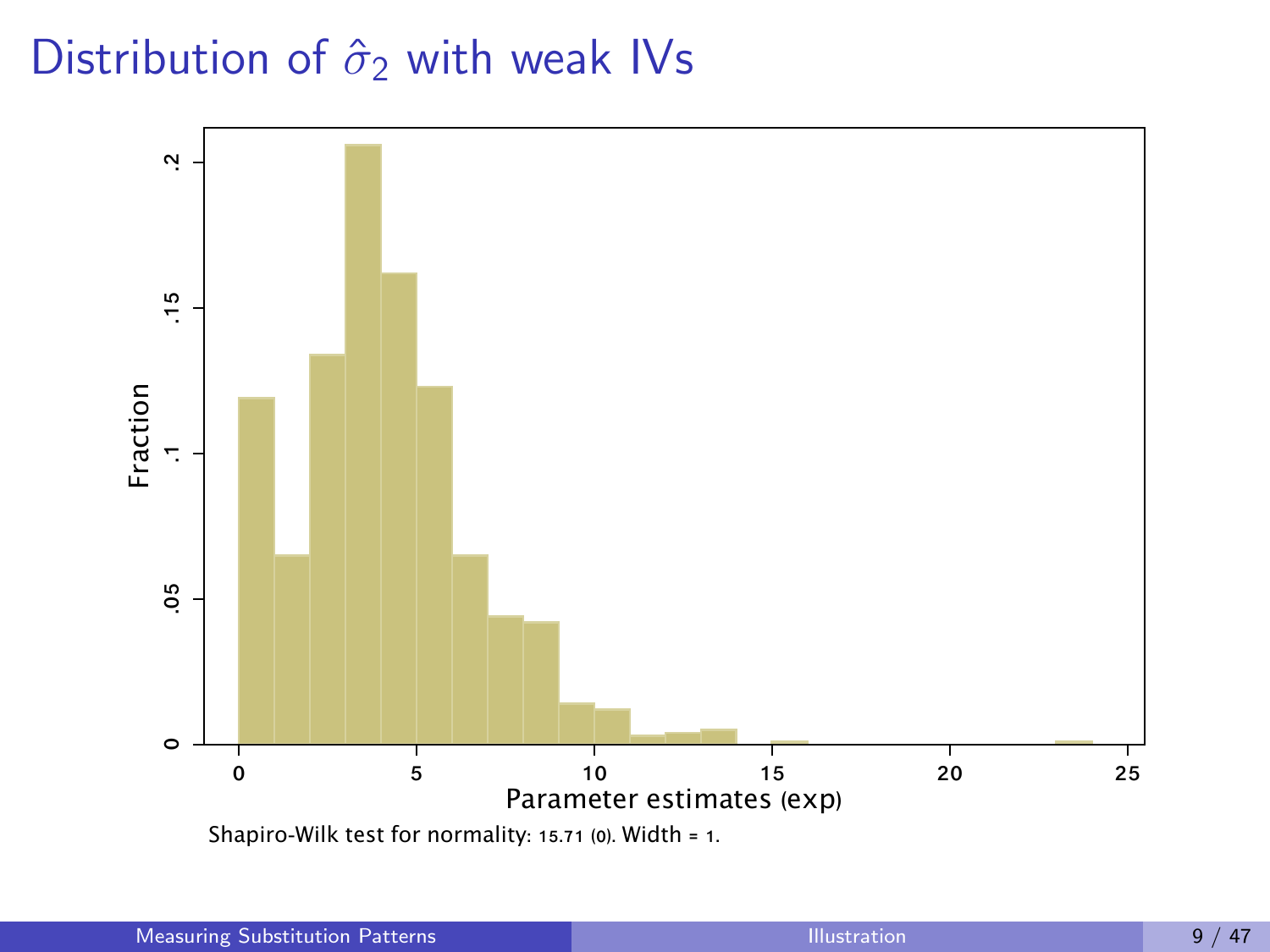# GMM Estimates with Weak IVs

|                       | $K_2=1$  |       | $K_2 = 2$ |       | $K_2 = 3$ |      | $K_2 = 4$ |        |
|-----------------------|----------|-------|-----------|-------|-----------|------|-----------|--------|
|                       | bias     | rmse  | bias      | rmse  | bias      | rmse | bias      | rmse   |
| $log \sigma_1$        | $-11.29$ | 95.93 | $-5.43$   | 74.95 | $-1.15$   | 5.50 | $-8.40$   | 229.67 |
| $log \sigma_2$        |          |       | $-4.69$   | 58.31 | $-1.36$   | 6.26 | $-1.10$   | 6.17   |
| $log \sigma_3$        |          |       |           |       | $-1.41$   | 9.20 | $-4.66$   | 112.64 |
| $log \sigma_4$        |          |       |           |       |           |      | $-0.93$   | 4.02   |
| $\sigma_1$            | 0.14     | 2.64  | $-0.01$   | 2.49  | $-0.03$   | 2.19 | 0.22      | 2.35   |
| $\sigma_2$            |          |       | 0.12      | 2.42  | $-0.01$   | 2.27 | 0.10      | 2.30   |
| $\sigma_3$            |          |       |           |       | 0.18      | 2.38 | 0.11      | 2.38   |
| $\sigma_4$            |          |       |           |       |           |      | 0.08      | 2.21   |
| $1$ (Local-min)       | 0.19     |       | 0.51      |       | 0.59      |      | 0.66      |        |
| Range(J)              | 0.74     |       | 1.15      |       | 1.64      |      | 1.51      |        |
| Range(pv)             | 0.17     |       | 0.19      |       | 0.21      |      | 0.21      |        |
| Range( $log \sigma$ ) | 11.74    |       | 6.64      |       | 6.58      |      | 4.86      |        |
| Rank-test             | 1.26     |       | 0.46      |       | 0.26      |      | 0.18      |        |
| p-value               | 0.62     |       | 0.81      |       | 0.89      |      | 0.92      |        |
| <b>IIA-test</b>       | 1.33     |       | 1.30      |       | 1.49      |      | 1.94      |        |
| p-value               | 0.43     |       | 0.42      |       | 0.36      |      | 0.24      |        |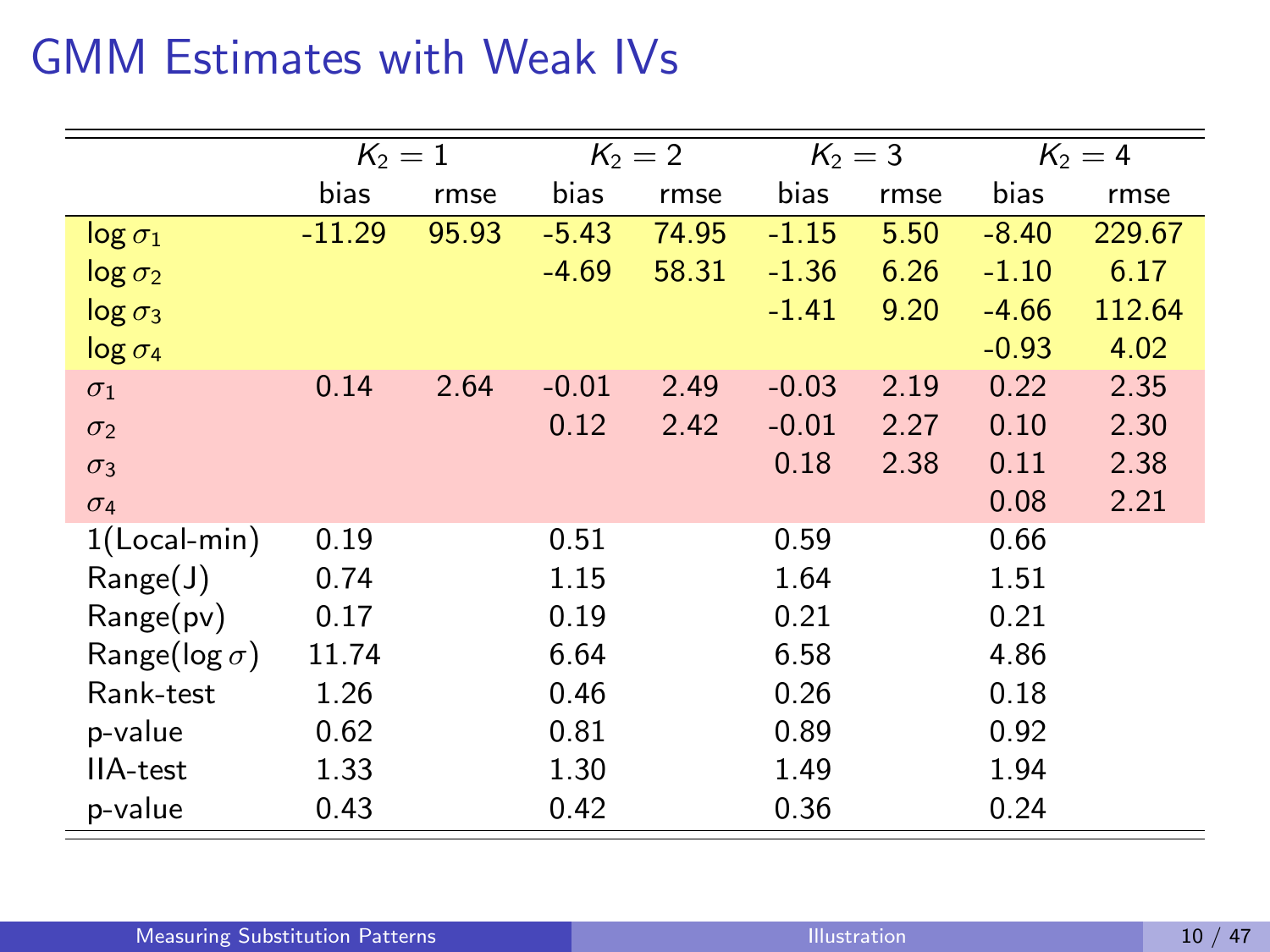# GMM Estimates with Weak IVs

|                       | $K_2=1$  |       | $K_2 = 2$ |       | $K_2 = 3$ |      | $K_2=4$ |        |
|-----------------------|----------|-------|-----------|-------|-----------|------|---------|--------|
|                       | bias     | rmse  | bias      | rmse  | bias      | rmse | bias    | rmse   |
| $log \sigma_1$        | $-11.29$ | 95.93 | $-5.43$   | 74.95 | $-1.15$   | 5.50 | $-8.40$ | 229.67 |
| $log \sigma_2$        |          |       | $-4.69$   | 58.31 | $-1.36$   | 6.26 | $-1.10$ | 6.17   |
| $log \sigma_3$        |          |       |           |       | $-1.41$   | 9.20 | $-4.66$ | 112.64 |
| $log \sigma_4$        |          |       |           |       |           |      | $-0.93$ | 4.02   |
| $\sigma_1$            | 0.14     | 2.64  | $-0.01$   | 2.49  | $-0.03$   | 2.19 | 0.22    | 2.35   |
| $\sigma_2$            |          |       | 0.12      | 2.42  | $-0.01$   | 2.27 | 0.10    | 2.30   |
| $\sigma_3$            |          |       |           |       | 0.18      | 2.38 | 0.11    | 2.38   |
| $\sigma_4$            |          |       |           |       |           |      | 0.08    | 2.21   |
| $1(Local-min)$        | 0.19     |       | 0.51      |       | 0.59      |      | 0.66    |        |
| Range(J)              | 0.74     |       | 1.15      |       | 1.64      |      | 1.51    |        |
| Range(pv)             | 0.17     |       | 0.19      |       | 0.21      |      | 0.21    |        |
| Range( $log \sigma$ ) | 11.74    |       | 6.64      |       | 6.58      |      | 4.86    |        |
| Rank-test             | 1.26     |       | 0.46      |       | 0.26      |      | 0.18    |        |
| p-value               | 0.62     |       | 0.81      |       | 0.89      |      | 0.92    |        |
| <b>IIA-test</b>       | 1.33     |       | 1.30      |       | 1.49      |      | 1.94    |        |
| p-value               | 0.43     |       | 0.42      |       | 0.36      |      | 0.24    |        |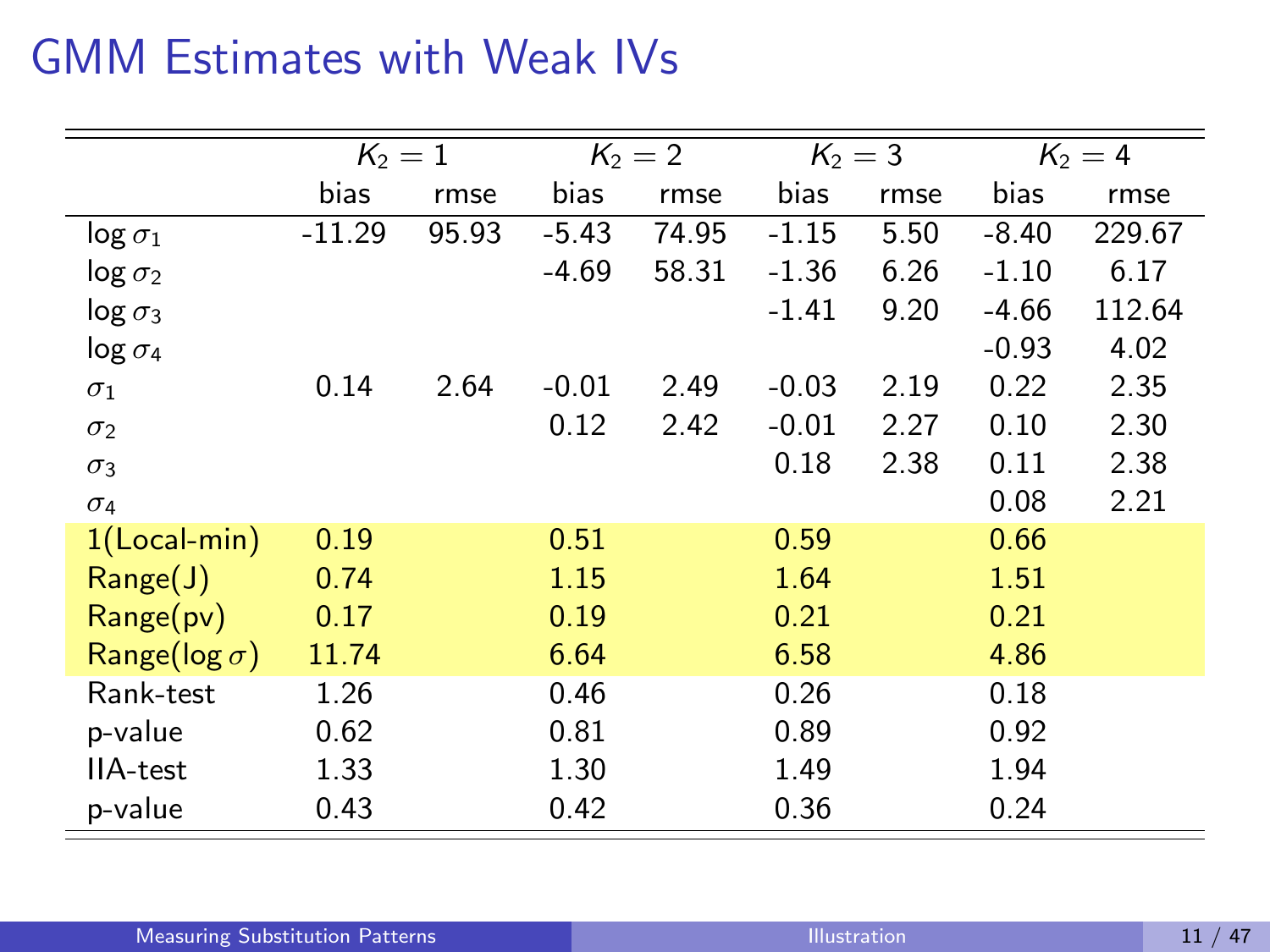# GMM Estimates with Weak IVs

|                       | $K_2=1$  |       | $K_2 = 2$ |       | $K_2 = 3$ |      | $K_2=4$ |        |
|-----------------------|----------|-------|-----------|-------|-----------|------|---------|--------|
|                       | bias     | rmse  | bias      | rmse  | bias      | rmse | bias    | rmse   |
| $log \sigma_1$        | $-11.29$ | 95.93 | $-5.43$   | 74.95 | $-1.15$   | 5.50 | $-8.40$ | 229.67 |
| $log \sigma_2$        |          |       | $-4.69$   | 58.31 | $-1.36$   | 6.26 | $-1.10$ | 6.17   |
| $log \sigma_3$        |          |       |           |       | $-1.41$   | 9.20 | $-4.66$ | 112.64 |
| $log \sigma_4$        |          |       |           |       |           |      | $-0.93$ | 4.02   |
| $\sigma_1$            | 0.14     | 2.64  | $-0.01$   | 2.49  | $-0.03$   | 2.19 | 0.22    | 2.35   |
| $\sigma_2$            |          |       | 0.12      | 2.42  | $-0.01$   | 2.27 | 0.10    | 2.30   |
| $\sigma_3$            |          |       |           |       | 0.18      | 2.38 | 0.11    | 2.38   |
| $\sigma_4$            |          |       |           |       |           |      | 0.08    | 2.21   |
| $1$ (Local-min)       | 0.19     |       | 0.51      |       | 0.59      |      | 0.66    |        |
| Range(J)              | 0.74     |       | 1.15      |       | 1.64      |      | 1.51    |        |
| Range(pv)             | 0.17     |       | 0.19      |       | 0.21      |      | 0.21    |        |
| Range( $log \sigma$ ) | 11.74    |       | 6.64      |       | 6.58      |      | 4.86    |        |
| Rank-test             | 1.26     |       | 0.46      |       | 0.26      |      | 0.18    |        |
| p-value               | 0.62     |       | 0.81      |       | 0.89      |      | 0.92    |        |
| <b>IIA-test</b>       | 1.33     |       | 1.30      |       | 1.49      |      | 1.94    |        |
| p-value               | 0.43     |       | 0.42      |       | 0.36      |      | 0.24    |        |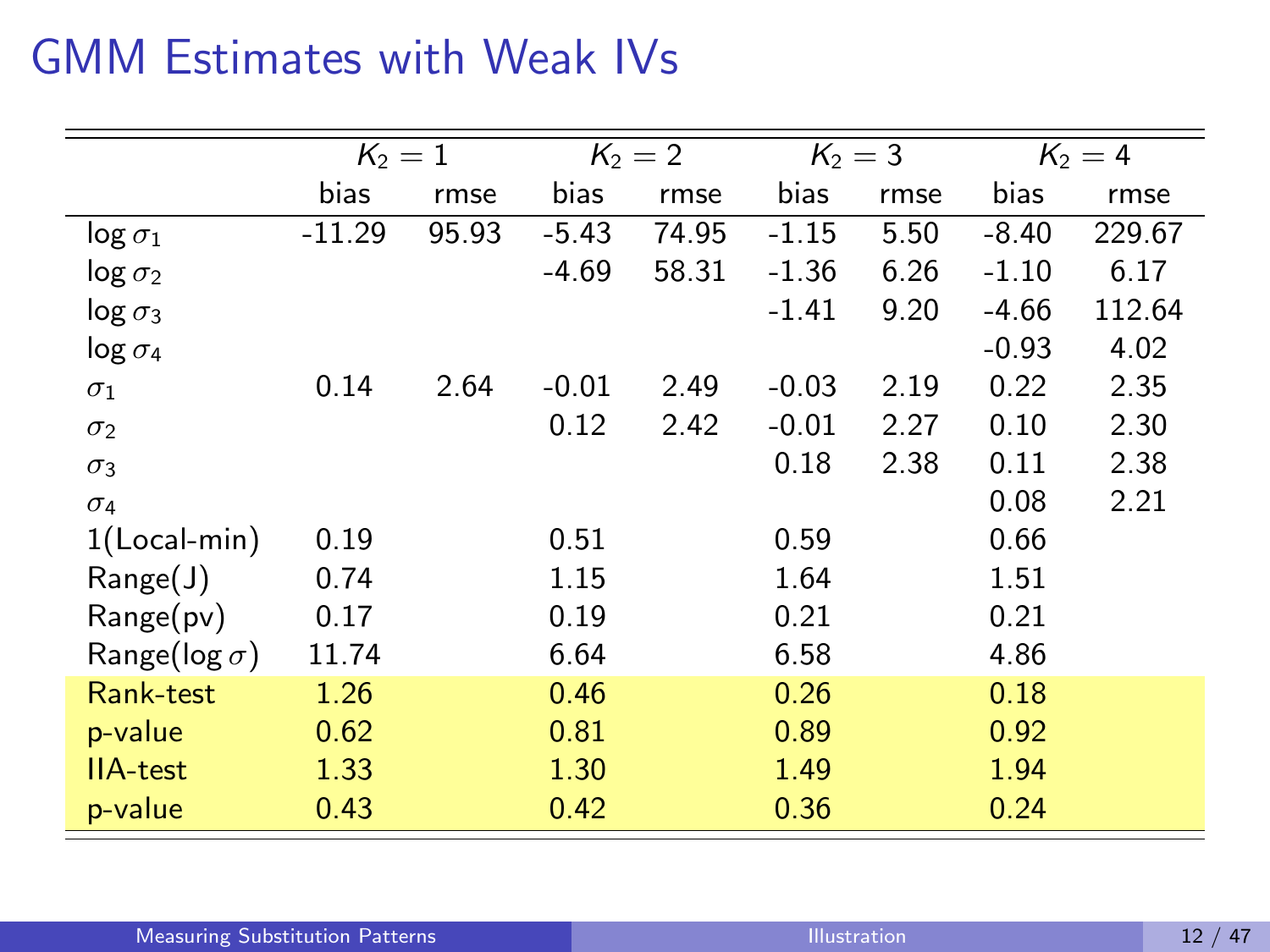## <span id="page-30-0"></span>Identification problem

Simultaneous equation: Reduced-form vs structural equation

$$
\rho_j(s_t, x_t; \theta) = \underbrace{\sigma_j^{-1} \left(s_t, x_t^{(2)}; \lambda^0\right)}_{\text{Structural equation}} - x_{jt} \beta
$$
\n
$$
E[\rho_j(s_t, x_t; \theta) | x_t] = 0, \text{ iff } \theta = \theta^0
$$
\n
$$
E\left[\sigma_j^{-1} \left(s_t, x_t^{(2)}; \lambda^0\right) | x_t\right] - \beta_0 - x_{t}^{(1)} \beta_1 - x_{t}^{(2)} \beta_2
$$

$$
E[\rho_j(s_t, x_t; \theta)|x_t] = 0, \text{ iff } \theta = \theta^0
$$
  
\n
$$
\Leftrightarrow \underbrace{E\left[\sigma_j^{-1}\left(s_t, x_t^{(2)}; \lambda^0\right)|x_t\right]}_{\text{Reduced-form: } g_j(x_t)} - \beta_0 - x_{jt}^{(1)}\beta_1 - x_{jt}^{(2)}\beta_2 = 0
$$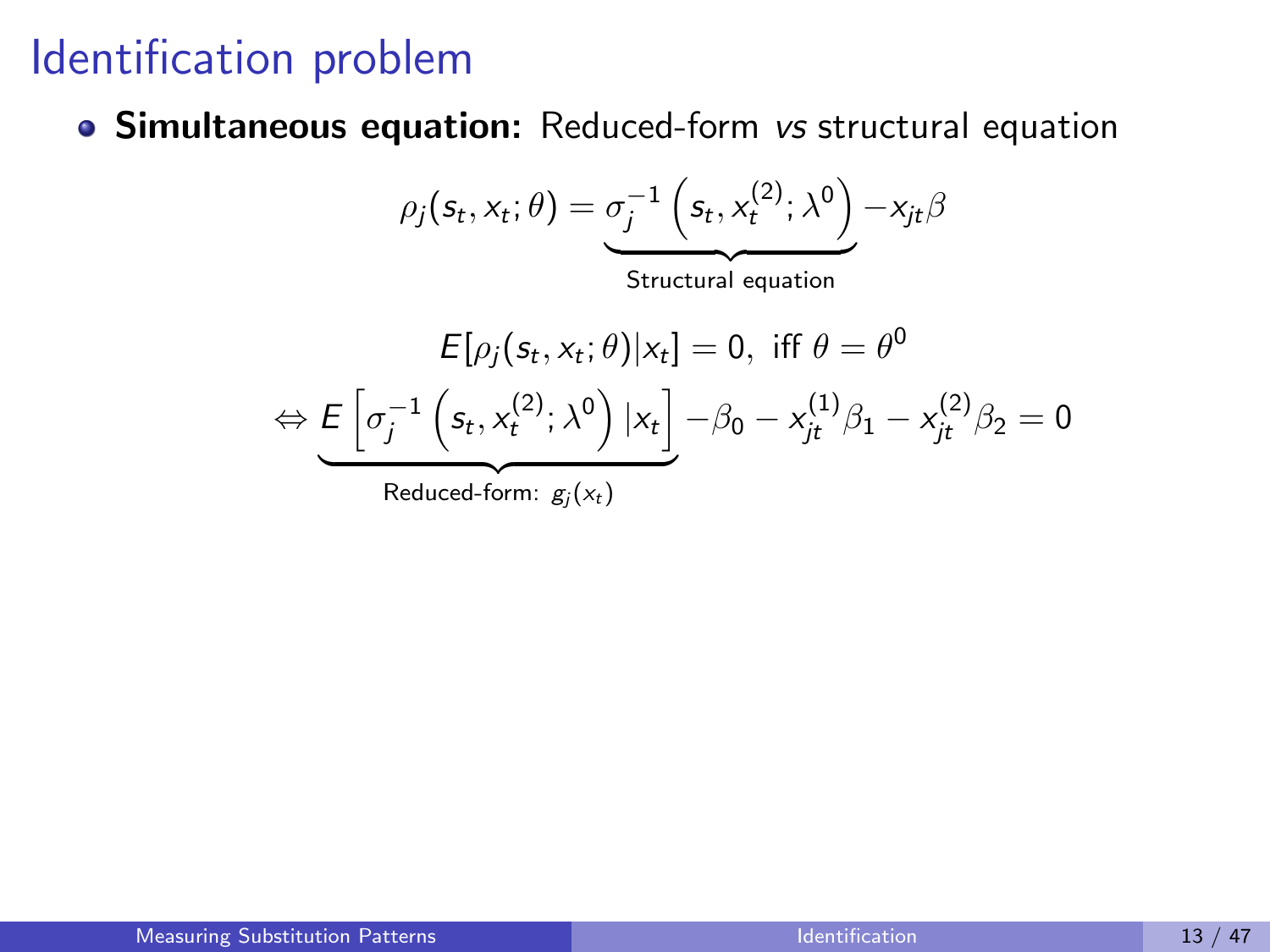### Identification problem

Simultaneous equation: Reduced-form vs structural equation

$$
\rho_j(s_t, x_t; \theta) = \underbrace{\sigma_j^{-1} \left(s_t, x_t^{(2)}; \lambda^0\right)}_{\text{Structural equation}} -x_{jt} \beta
$$

$$
E[\rho_j(s_t, x_t; \theta)|x_t] = 0, \text{ iff } \theta = \theta^0
$$
  
\n
$$
\Leftrightarrow \underbrace{E\left[\sigma_j^{-1}\left(s_t, x_t^{(2)}; \lambda^0\right)|x_t\right]}_{\text{Reduced-form: } g_j(x_t)} - \beta_0 - x_{jt}^{(1)}\beta_1 - x_{jt}^{(2)}\beta_2 = 0
$$

Example: Quasi-linear utility with exogenous prices

$$
u_{ijt} = x_{jt}b_i - p_{jt} + \xi_{jt} + \epsilon_{ijt}; b_i = \beta + \lambda \eta_i
$$

$$
\rightarrow p_{jt} = x_{jt}\beta + \sigma_j^{-1}(s_t, x^{(2)}; \lambda) + \xi_{jt} = \text{Non-linear IV regression}
$$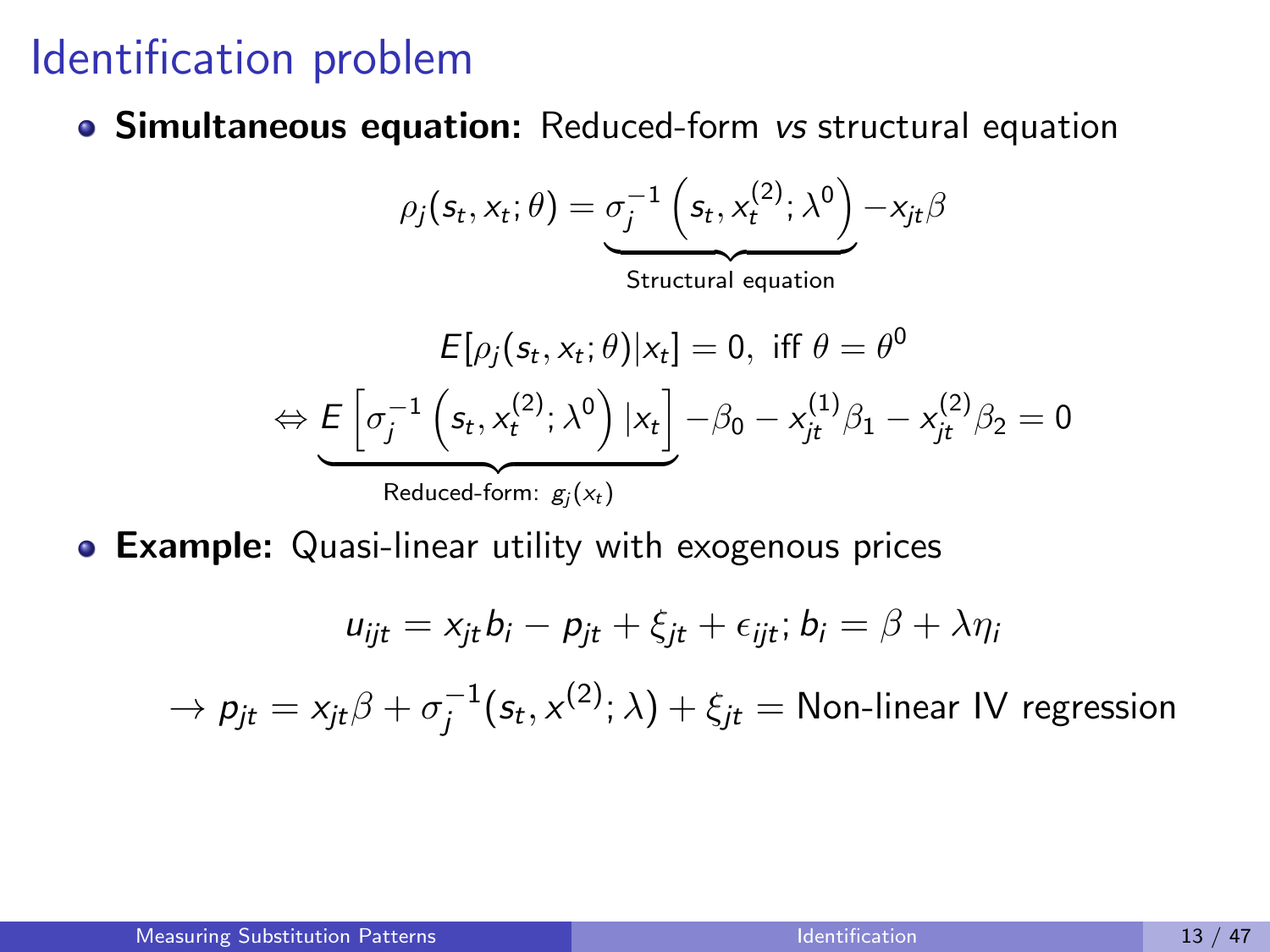# Identification problem

**• Simultaneous equation:** Reduced-form vs structural equation

$$
\rho_j(s_t, x_t; \theta) = \underbrace{\sigma_j^{-1}\left(s_t, x_t^{(2)}; \lambda^0\right)}_{\text{Structural equation}} - x_{jt}\beta
$$

$$
E[\rho_j(s_t, x_t; \theta)|x_t] = 0, \text{ iff } \theta = \theta^0
$$
  
\n
$$
\Leftrightarrow \underbrace{E\left[\sigma_j^{-1}\left(s_t, x_t^{(2)}; \lambda^0\right)|x_t\right]}_{\text{Reduced-form: } g_j(x_t)} - \beta_0 - x_{jt}^{(1)}\beta_1 - x_{jt}^{(2)}\beta_2 = 0
$$

**• Example:** Quasi-linear utility with exogenous prices

$$
u_{ijt} = x_{jt}b_i - p_{jt} + \xi_{jt} + \epsilon_{ijt}; b_i = \beta + \lambda \eta_i
$$

 $\rightarrow p_{jt} = x_{jt}\beta + \sigma_i^{-1}$  $j_{j}^{-1}(\mathit{s}_{t}, x^{(2)}; \lambda) + \xi_{jt} =$  Non-linear IV regression

**Insight from Berry & Haile:** The presence of a special regressor  $\mathsf{x}_{jt}^{(1)}$  implies that  $\mathsf{x}_{-j,}^{(1)}$  $\chi_{-j,t}^{(1)}$  can be used as *excluded instruments* for the endogenous shares.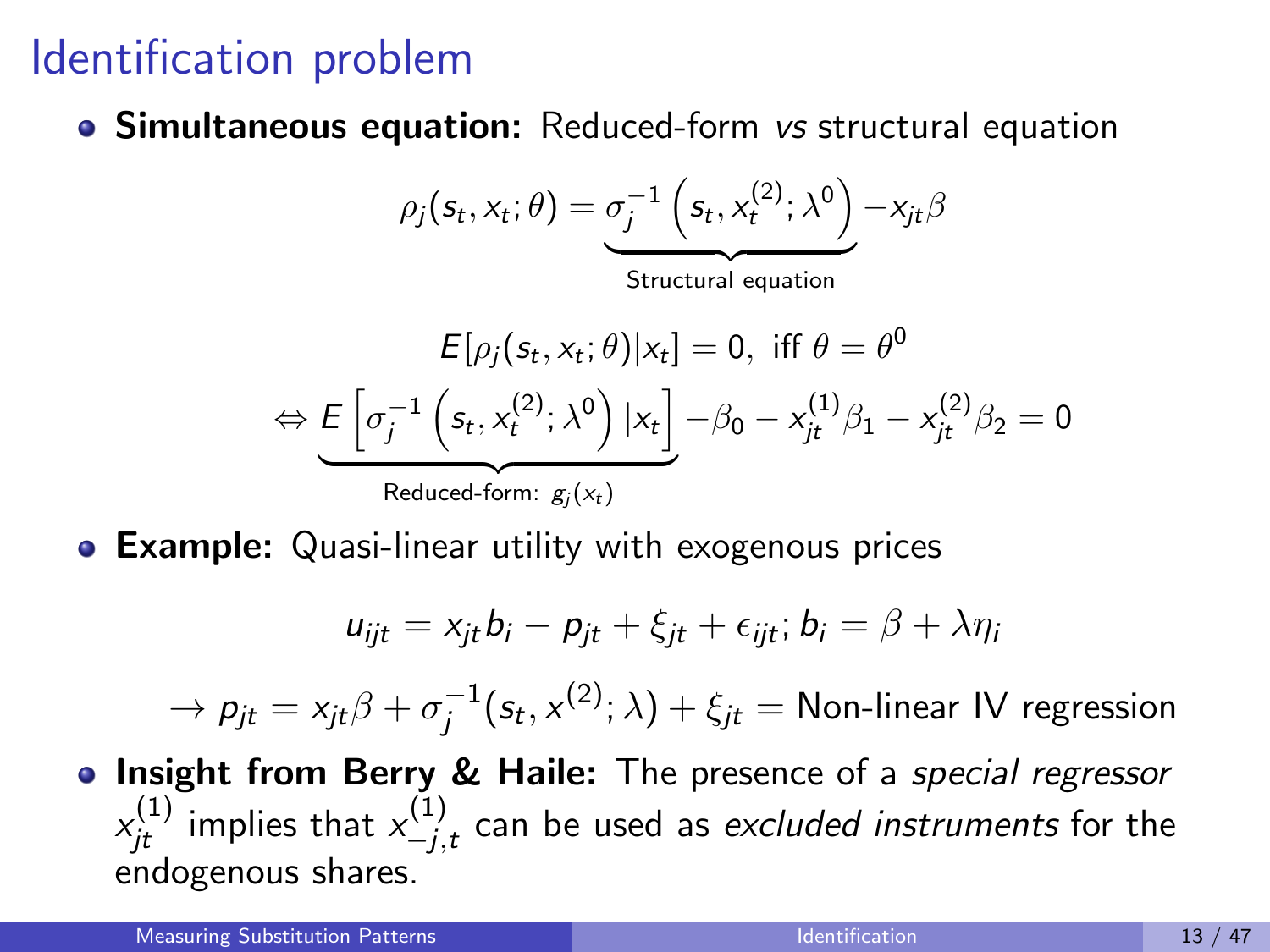#### How to construct relevant instrument?

• Since dim( $x_t$ ) >> dim( $\lambda$ ) = m, any transformation of  $x_t = \{x_{1t}, \ldots, x_{J_t,t}\}\;$  can be used to construct valid moments.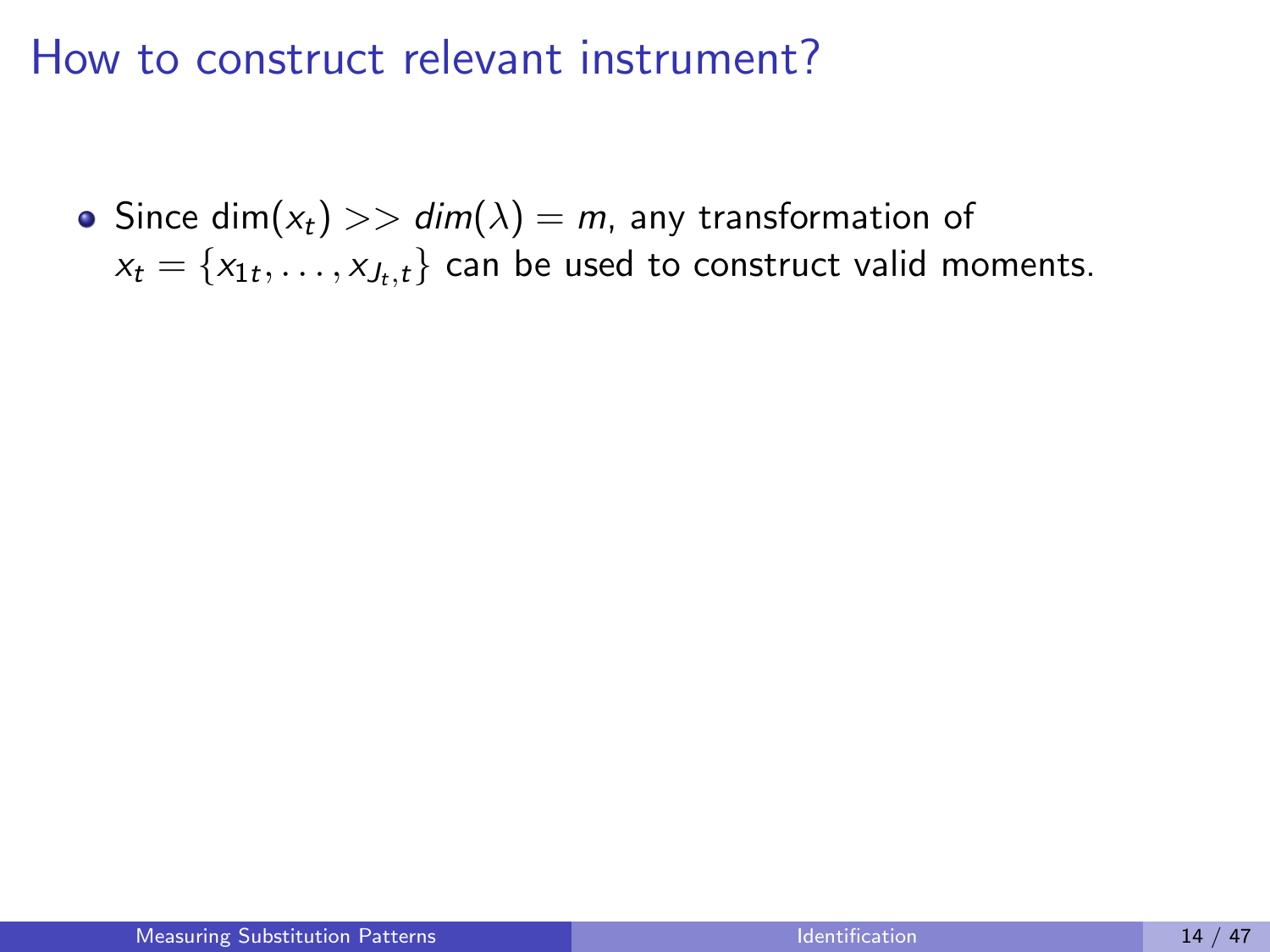#### How to construct relevant instrument?

- Since dim( $x_t$ ) >> dim( $\lambda$ ) = m, any transformation of  $x_t = \{x_{1t}, \ldots, x_{J_t,t}\}\;$  can be used to construct valid moments.
- **Definition:** An "efficient" instrument is a (basis) function  $A^L(x_t)$  of dimension L, that can approximate the reduced-form of the model arbitrarily well:

$$
E\left[\sigma_j^{-1}\left(s_t, x_t^{(2)}; \lambda^0\right) | x_t\right] - A_j^L(x_t)\hat{\gamma}_L \to 0, \text{ as } L \text{ and } n \text{ get large.}
$$

► Where  $\hat{\gamma}_L$  are OLS coefficients obtained by projecting  $\sigma^{-1}$  onto  $A_j^L(x_t)$ .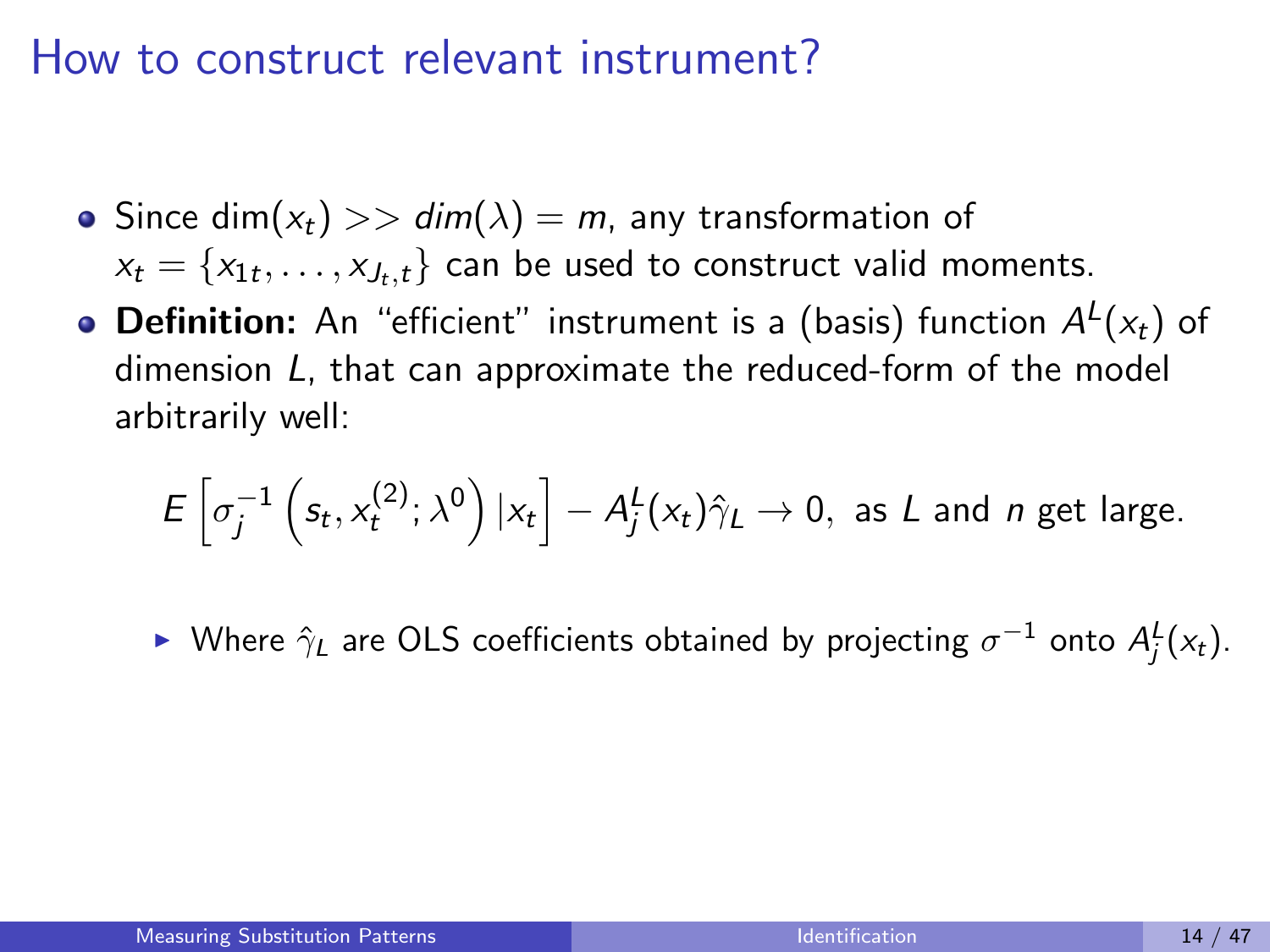#### How to construct relevant instrument?

- Since dim( $x_t$ ) >> dim( $\lambda$ ) = m, any transformation of  $x_t = \{x_{1t}, \ldots, x_{J_t,t}\}\;$  can be used to construct valid moments.
- **Definition:** An "efficient" instrument is a (basis) function  $A^L(x_t)$  of dimension L, that can approximate the reduced-form of the model arbitrarily well:

$$
E\left[\sigma_j^{-1}\left(s_t, x_t^{(2)}; \lambda^0\right)|x_t\right] - A_j^L(x_t)\hat{\gamma}_L \to 0, \text{ as } L \text{ and } n \text{ get large.}
$$

► Where  $\hat{\gamma}_L$  are OLS coefficients obtained by projecting  $\sigma^{-1}$  onto  $A_j^L(x_t)$ . The same basis functions can be used to construct [Chamberlain](#page-96-1)

[\(1987\)](#page-96-1)'s optimal instruments. See [Newey \(1990\)](#page-96-2).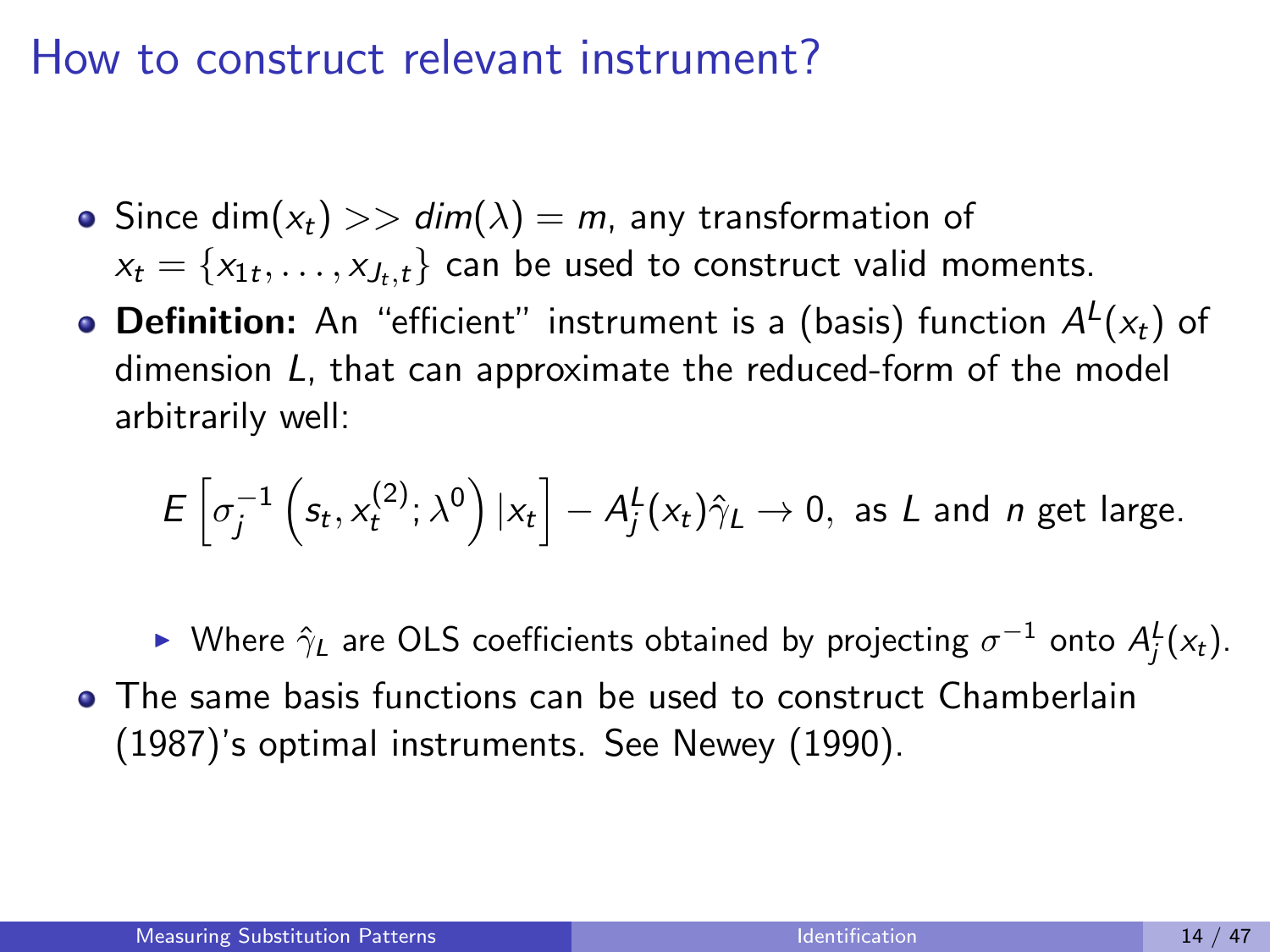## Curse of Dimensionality Problem

- Curse of Dimensionality: The reduced-form is a *product-specific* function of the entire menu of product characteristics.
	- As  $J \uparrow$ , both the number of arguments and the number of functions to approximate increase.
- Without further restrictions, we cannot directly use the insights of BH to construct relevant IVs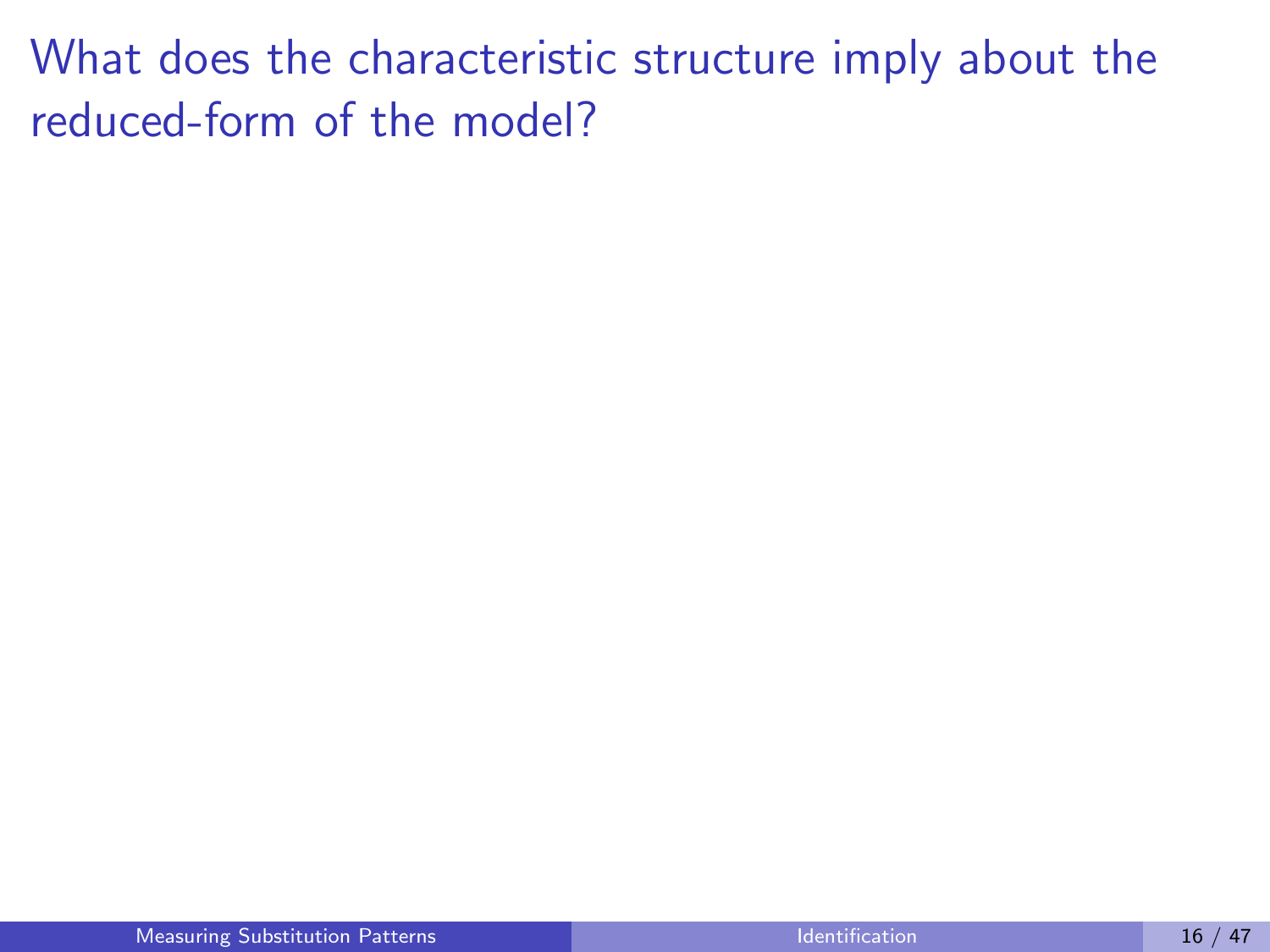• Market-structure facing product  $j$  (dropping  $t$ ):

$$
(\mathbf{w}_j, \mathbf{w}_{-j}) \equiv \left( \left( \delta_j, \mathbf{x}_j^{(2)} \right), \left( \delta_{-j}, \mathbf{x}_{-j}^{(2)} \right) \right)
$$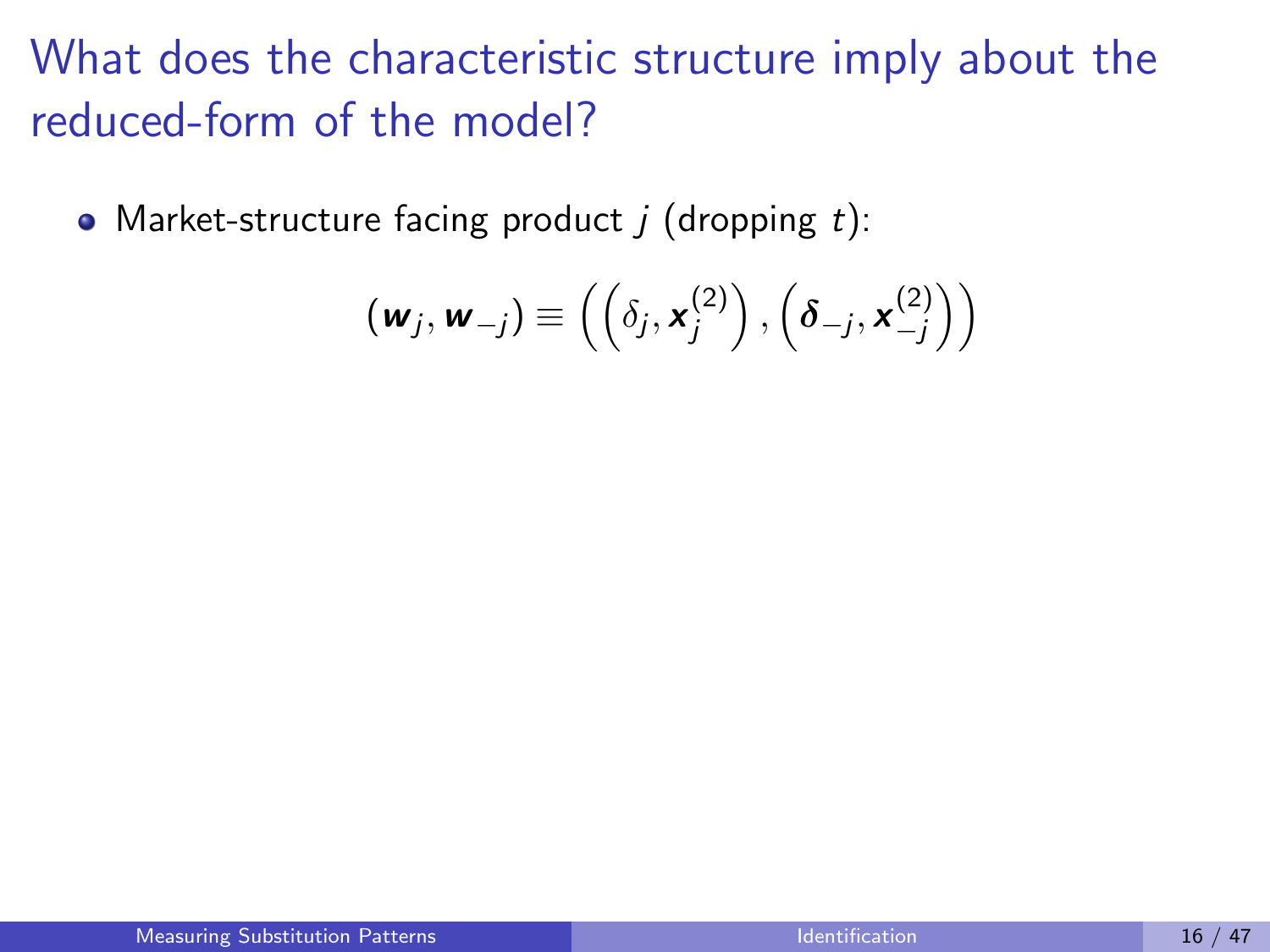• Market-structure facing product  $j$  (dropping  $t$ ):

$$
\left(\mathbf{w}_{j}, \mathbf{w}_{-j}\right) \equiv \left(\left(\delta_{j}, \mathbf{x}_{j}^{(2)}\right), \left(\boldsymbol{\delta}_{-j}, \mathbf{x}_{-j}^{(2)}\right)\right)
$$

**•** Properties of the linear-in-characteristics model: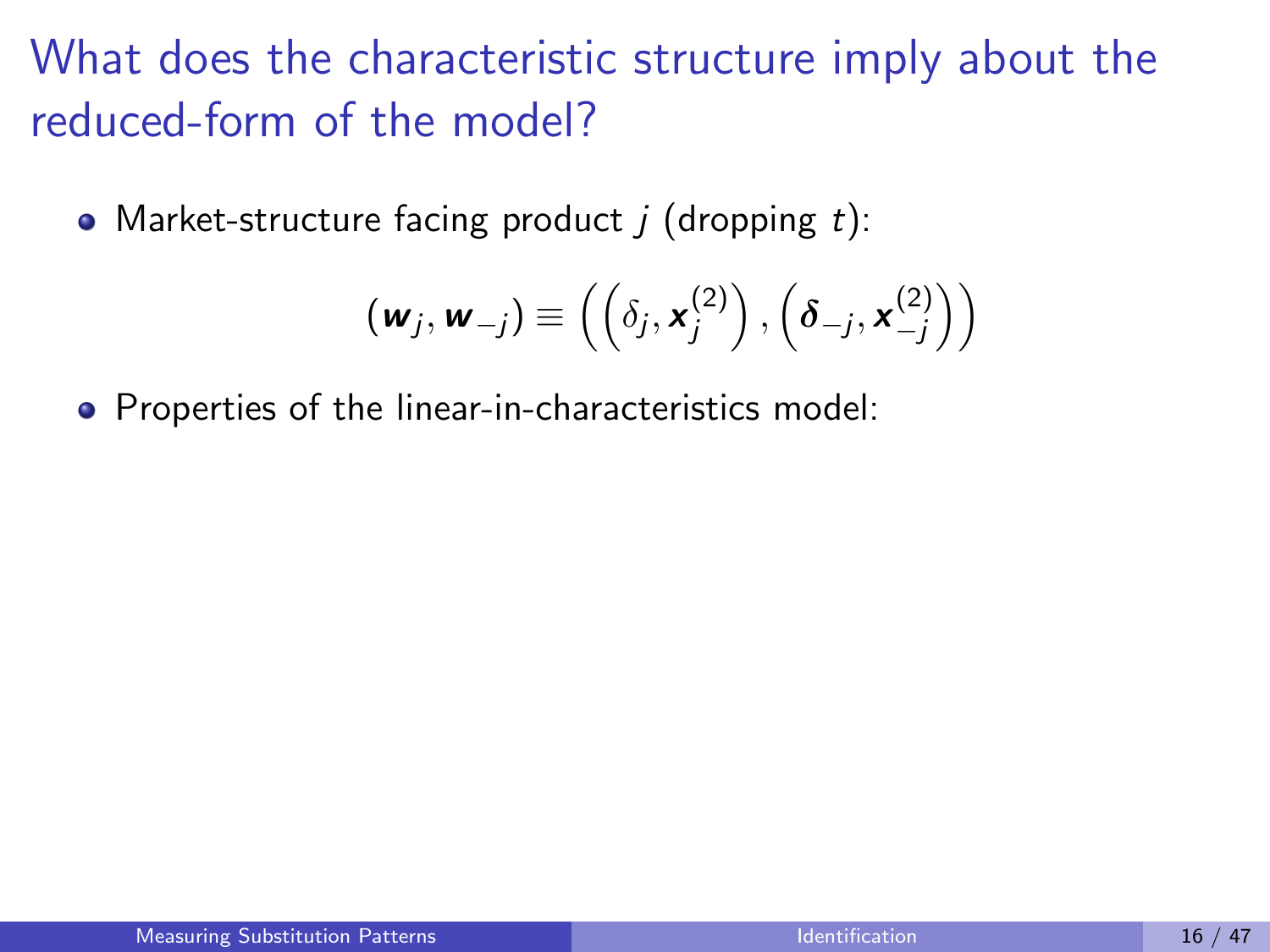• Market-structure facing product  $j$  (dropping  $t$ ):

$$
(\mathbf{w}_j, \mathbf{w}_{-j}) \equiv \left( \left( \delta_j, \mathbf{x}_j^{(2)} \right), \left( \delta_{-j}, \mathbf{x}_{-j}^{(2)} \right) \right)
$$

- **•** Properties of the linear-in-characteristics model:
	- $\blacktriangleright$  Symmetry:

$$
\sigma_j(\mathbf{w}_j, \mathbf{w}_{-j}) = \sigma_k(\mathbf{w}_j, \mathbf{w}_{-j}) \quad \forall k \neq j
$$

 $\blacktriangleright$  Anonymity:

$$
\sigma\left(\mathbf{w}_{j}, \mathbf{w}_{-j}\right) = \sigma\left(\mathbf{w}_{j}, \mathbf{w}_{\rho(-j)}\right) \forall \rho
$$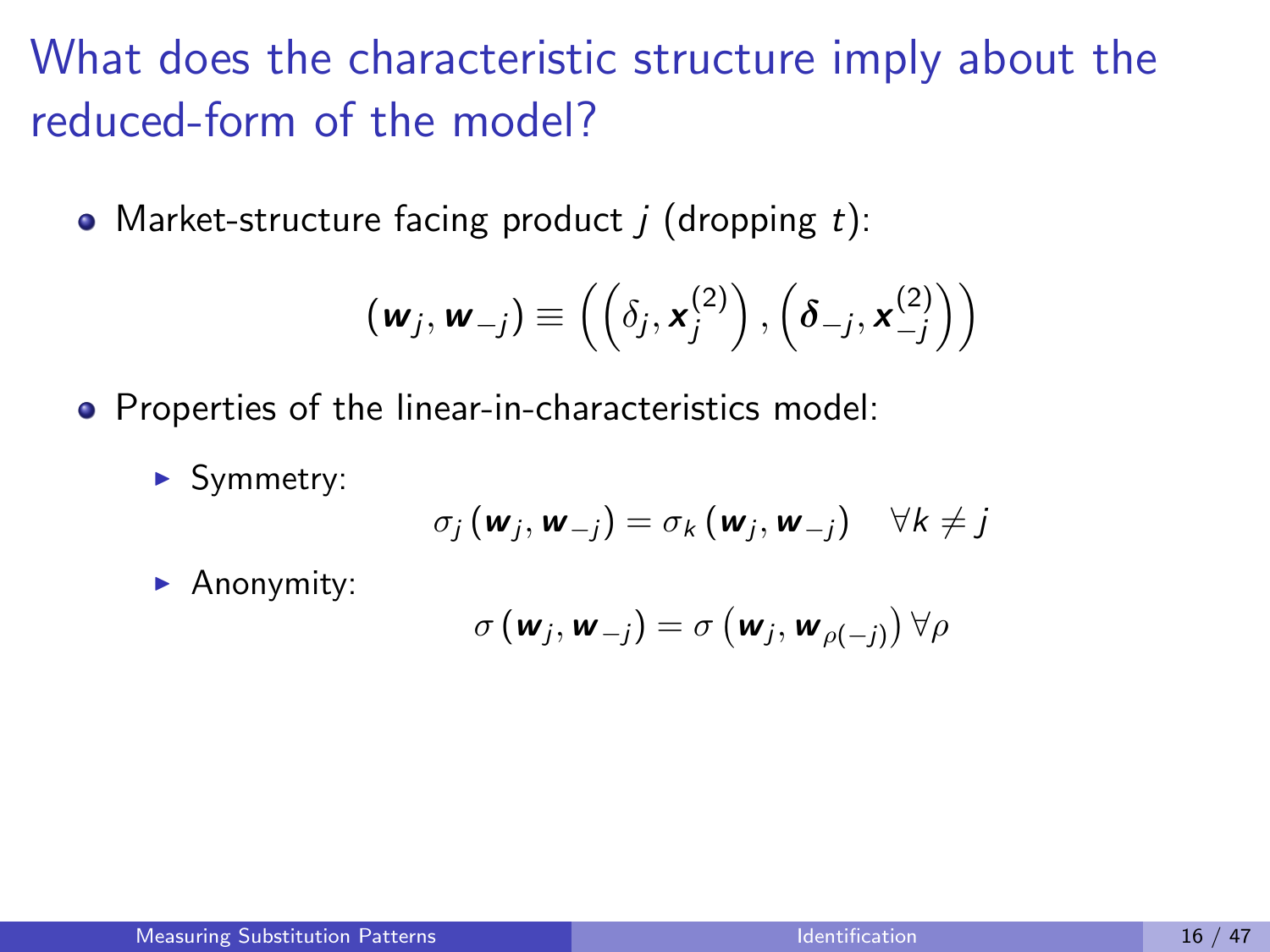• Market-structure facing product  $j$  (dropping  $t$ ):

$$
(\mathbf{w}_j, \mathbf{w}_{-j}) \equiv \left( \left( \delta_j, \mathbf{x}_j^{(2)} \right), \left( \delta_{-j}, \mathbf{x}_{-j}^{(2)} \right) \right)
$$

- **•** Properties of the linear-in-characteristics model:
	- $\blacktriangleright$  Symmetry:

$$
\sigma_j(\mathbf{w}_j, \mathbf{w}_{-j}) = \sigma_k(\mathbf{w}_j, \mathbf{w}_{-j}) \quad \forall k \neq j
$$

 $\blacktriangleright$  Anonymity:

$$
\sigma\left(\mathbf{w}_j, \mathbf{w}_{-j}\right) = \sigma\left(\mathbf{w}_j, \mathbf{w}_{\rho(-j)}\right) \forall \rho
$$

 $\blacktriangleright$  Translation invariant: for any  $\boldsymbol{c} \in \mathbb{R}^K$ 

$$
\sigma\left(\boldsymbol{w}_j+\left(0,\boldsymbol{c}\right),\boldsymbol{w}_{-j}+\left(0,\boldsymbol{c}\right)\right)=\sigma\left(\boldsymbol{w}_j,\boldsymbol{w}_{-j}\right)
$$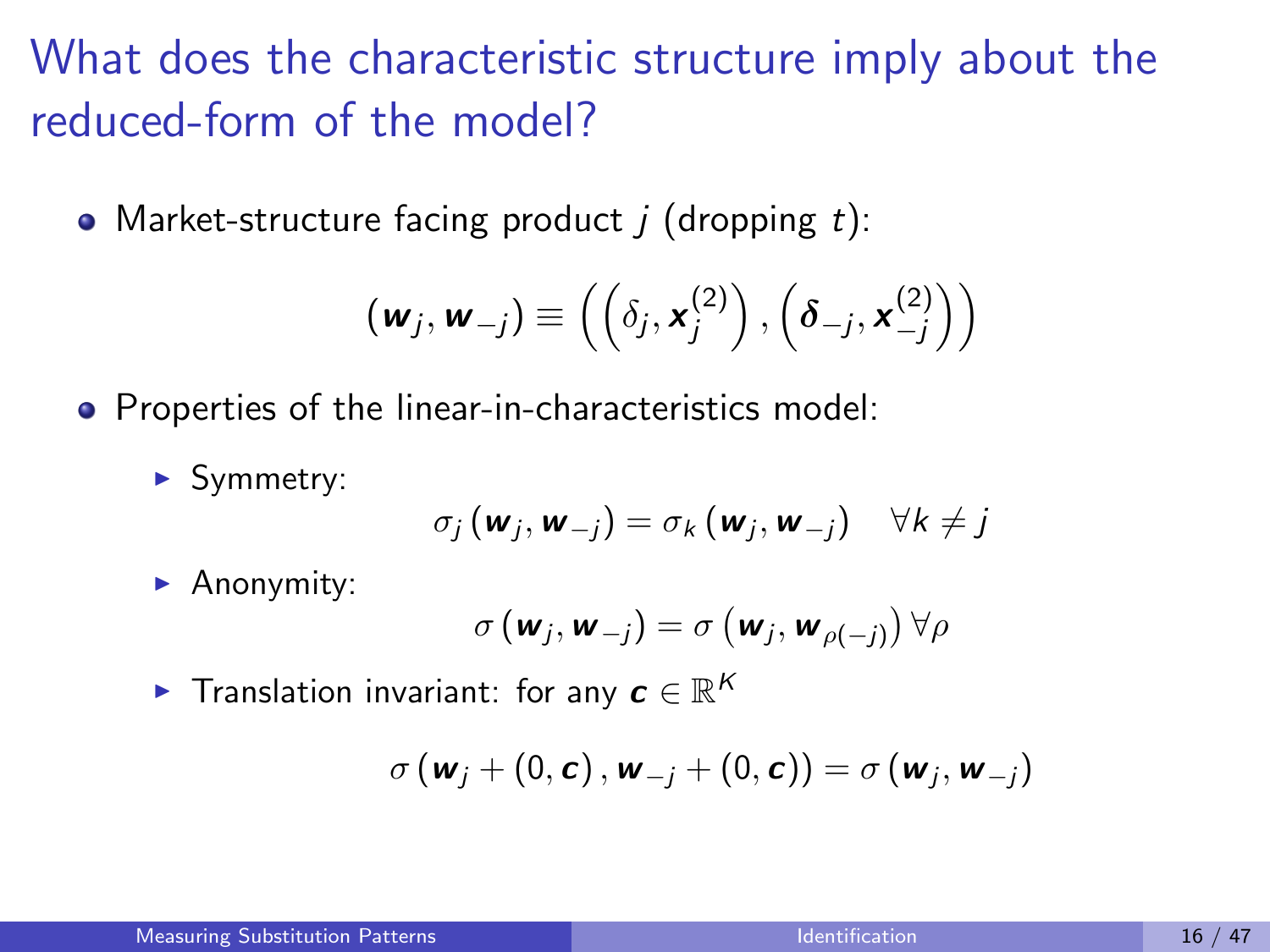#### Re-Express the Demand System

 $\bullet$  Express the "state" of the market in *differences* relative to  $j$  and treat the outside option just like any other product.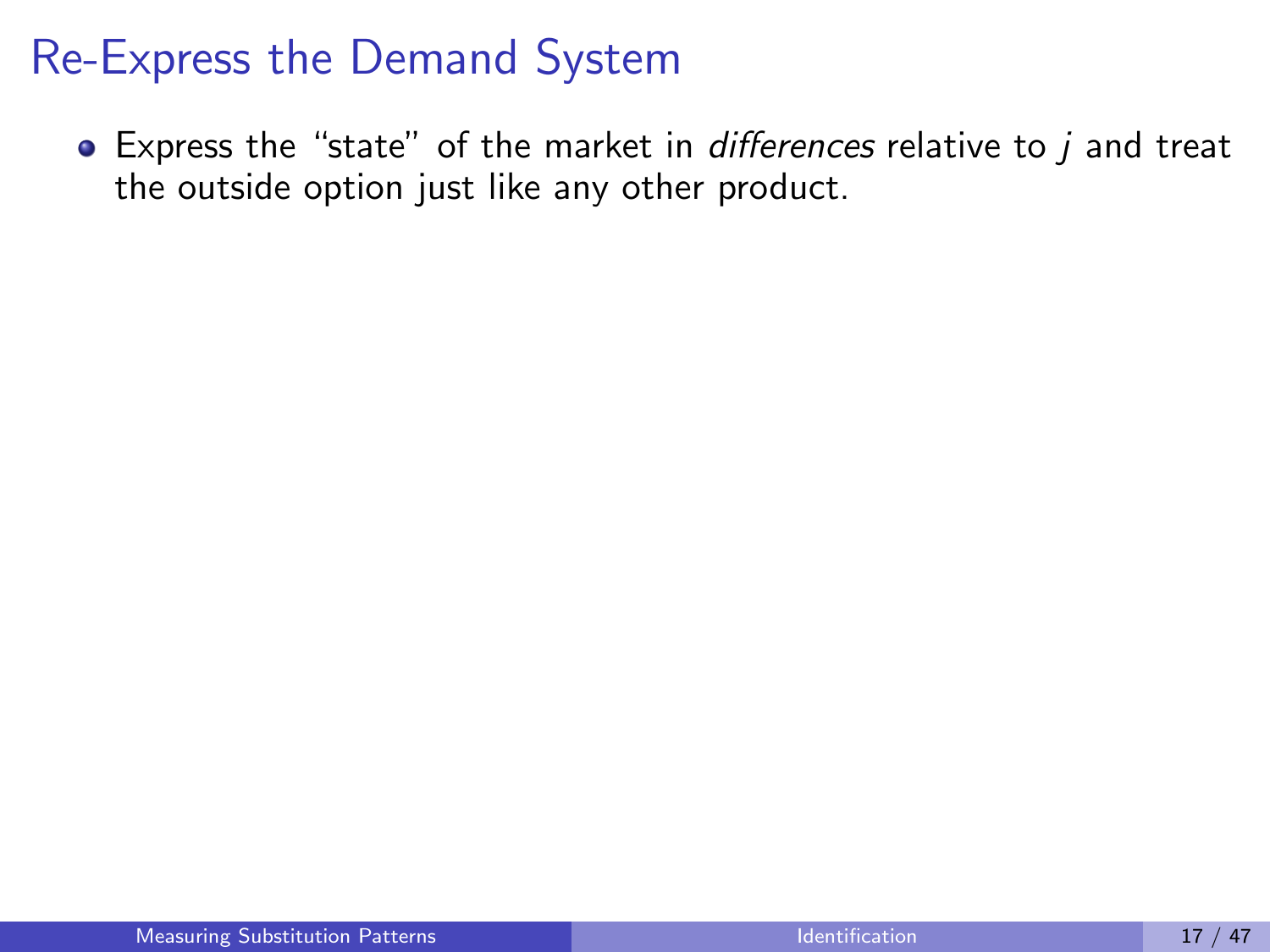#### Re-Express the Demand System

- $\bullet$  Express the "state" of the market in *differences* relative to  $\dot{i}$  and treat the outside option just like any other product.
	- $\blacktriangleright$  Characteristic differences:

$$
\bm{d}_{j,k}^{(2)} = \bm{x}_k^{(2)} - \bm{x}_j^{(2)}
$$

 $\blacktriangleright$  New normalization:

$$
\tau_j = \frac{\exp(\delta_j)}{1 + \sum_{j'} \exp(\delta_{j'})}, \forall j = 0, \ldots, n.
$$

 $\blacktriangleright$  Product  $k$  attributes:  $\omega_{j,k} = \left(\tau_k, \boldsymbol{d}_{jt,l}^{(2)}\right)$  $\binom{2}{jt,k}$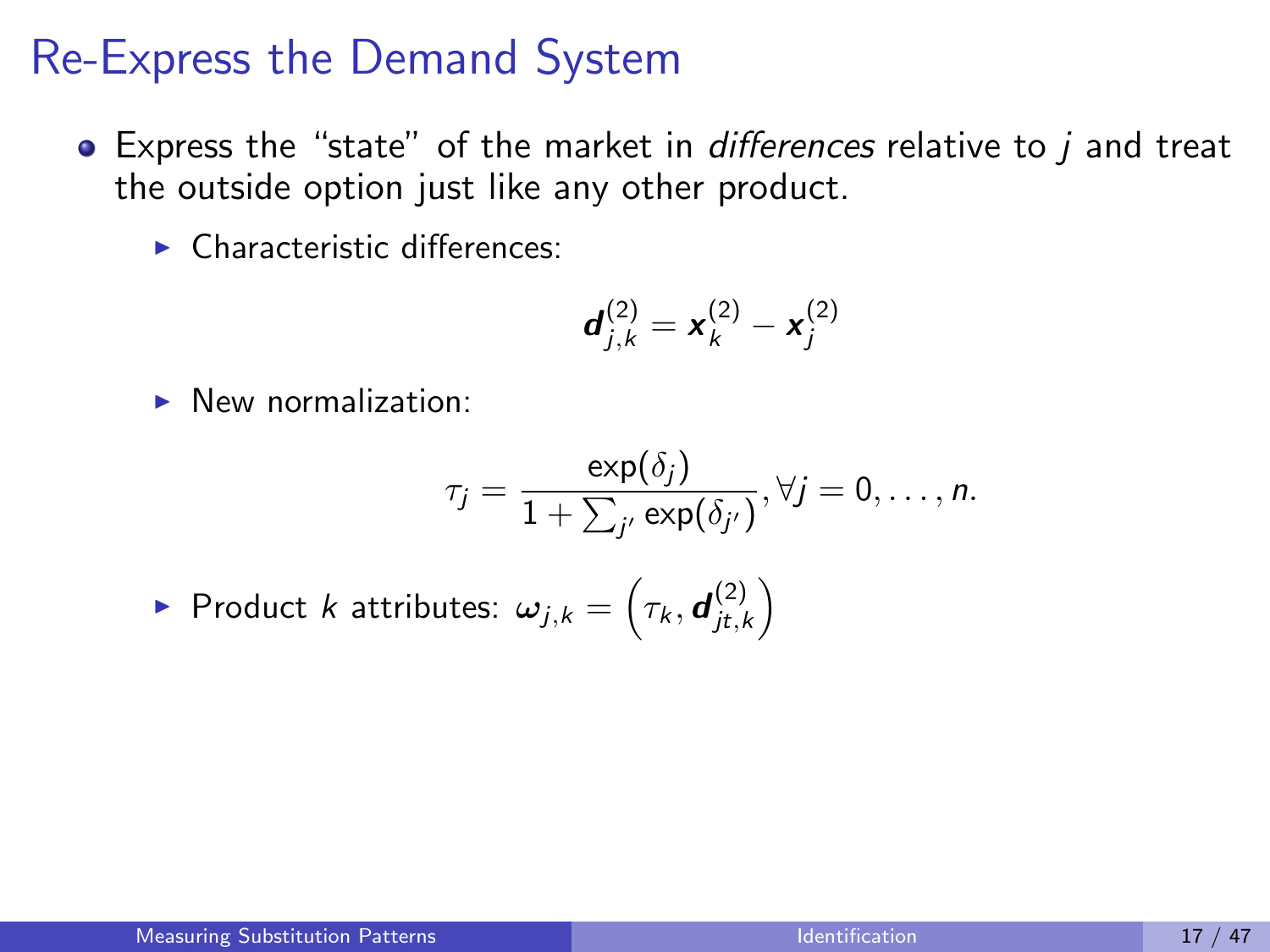#### Re-Express the Demand System

- $\bullet$  Express the "state" of the market in *differences* relative to  $\dot{i}$  and treat the outside option just like any other product.
	- $\blacktriangleright$  Characteristic differences:

$$
\bm{d}_{j,k}^{(2)} = \bm{x}_k^{(2)} - \bm{x}_j^{(2)}
$$

 $\blacktriangleright$  New normalization:

$$
\tau_j = \frac{\exp(\delta_j)}{1 + \sum_{j'} \exp(\delta_{j'})}, \forall j = 0, \ldots, n.
$$

 $\blacktriangleright$  Product  $k$  attributes:  $\omega_{j,k} = \left(\tau_k, \boldsymbol{d}_{jt,l}^{(2)}\right)$  $\binom{2}{jt,k}$ 

Demand for product  $j$  is a fully exchangeable function of  $\omega_j$ :

$$
\sigma\left(\textbf{w}_j, \textbf{w}_{-j}\right) = \mathcal{D}(\omega_j)
$$

where  $\omega_i = {\omega_{i,0}, \ldots, \omega_{i,i-1}, \omega_{i,i+1}, \ldots, \omega_{i,n}}$ .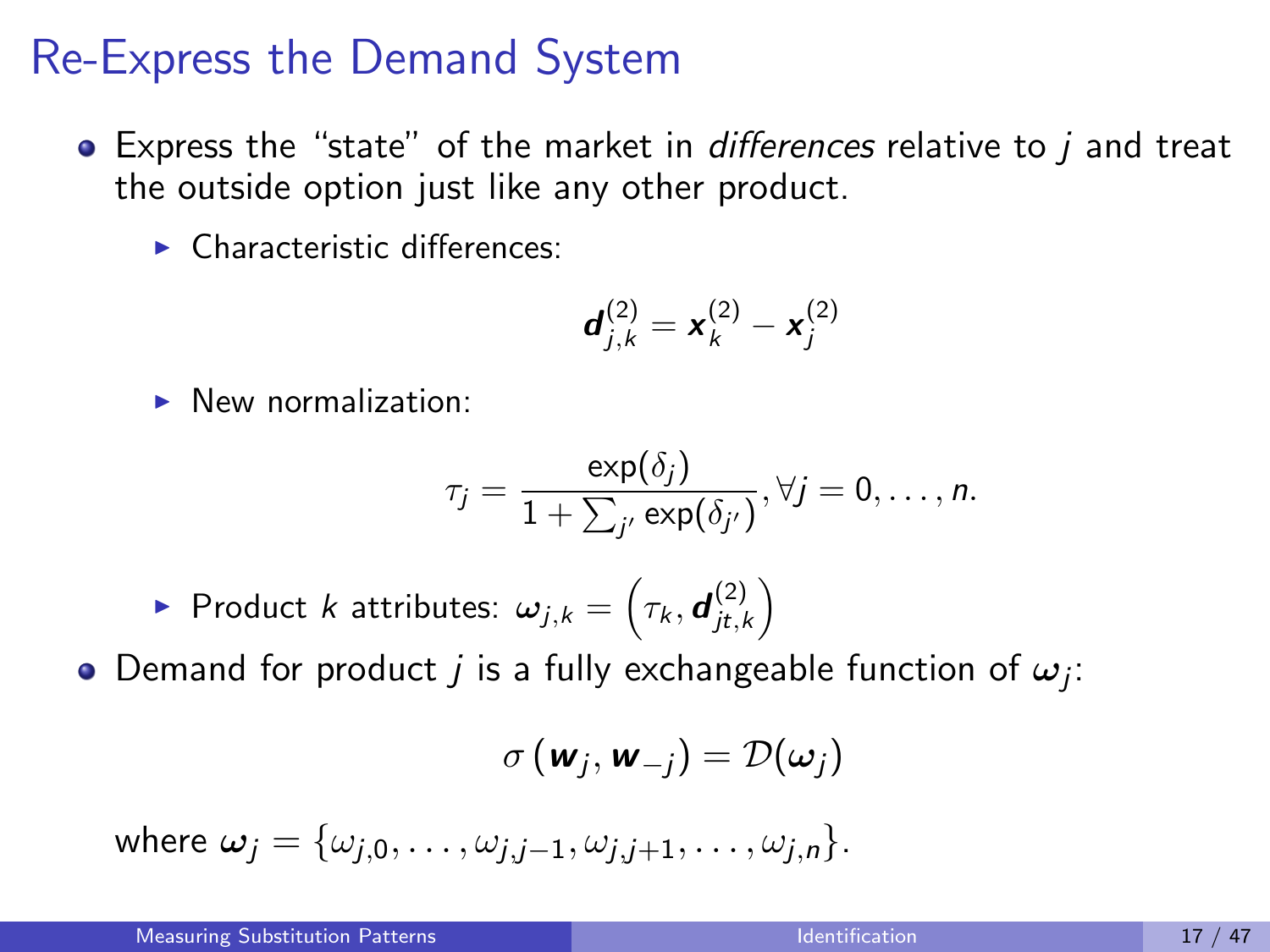#### Main Theory Result

 $\bullet$  Define the exogenous state of the market facing product j:

$$
\begin{array}{rcl}\n\mathbf{d}_{j,k} & = & \mathbf{x}_k - \mathbf{x}_j \\
\mathbf{d}_j & = & (\mathbf{d}_{j,0}, \ldots, \mathbf{d}_{j,j-1}, \mathbf{d}_{j,j+1}, \ldots, \mathbf{d}_{j,n})\n\end{array}
$$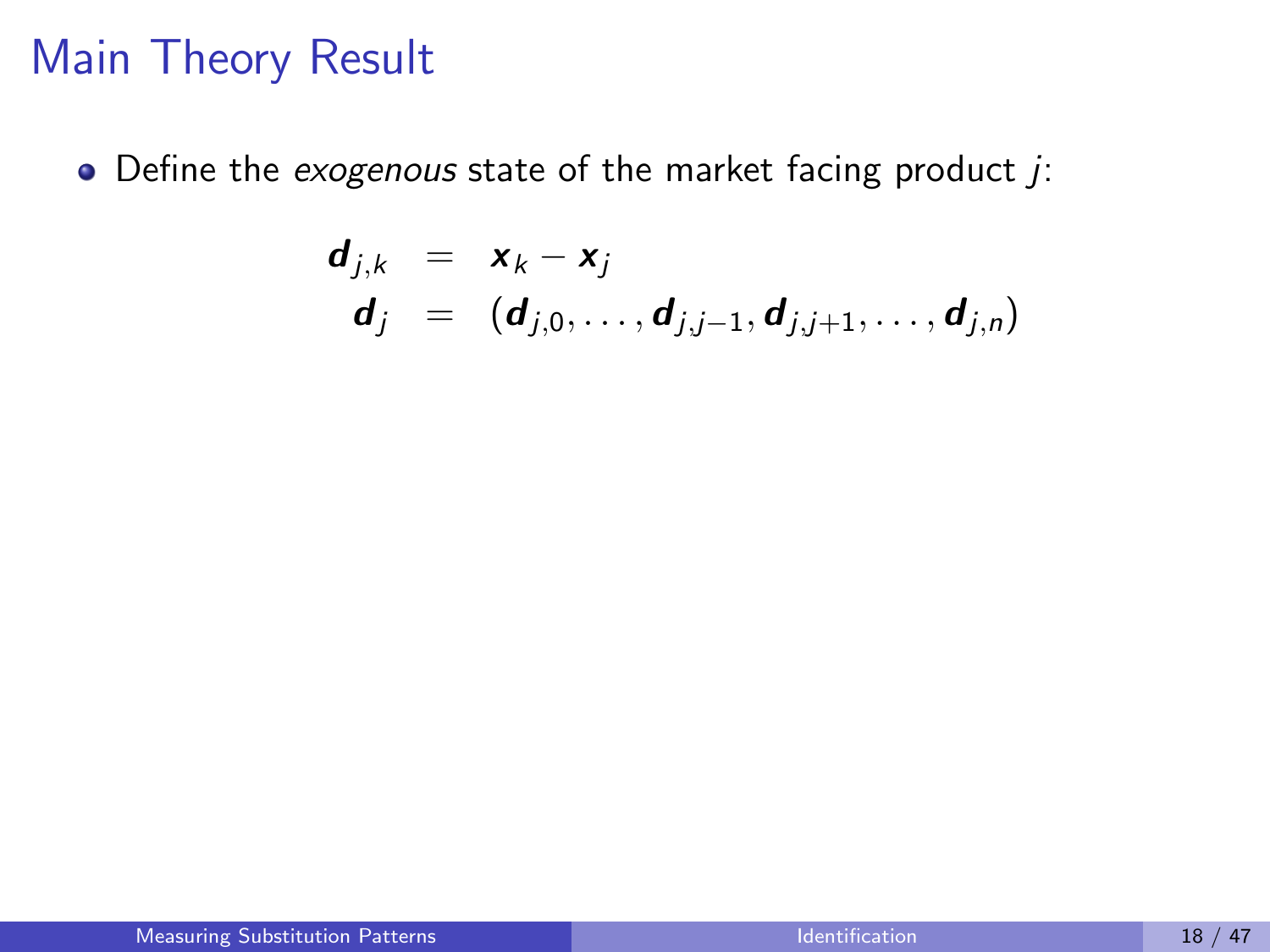#### Main Theory Result

 $\bullet$  Define the *exogenous* state of the market facing product *i*:

$$
\begin{array}{rcl}\n\mathbf{d}_{j,k} & = & \mathbf{x}_k - \mathbf{x}_j \\
\mathbf{d}_j & = & (\mathbf{d}_{j,0}, \ldots, \mathbf{d}_{j,j-1}, \mathbf{d}_{j,j+1}, \ldots, \mathbf{d}_{j,n})\n\end{array}
$$

#### Theorem

If the distribution of  $\left\{\xi_j\right\}_{j=1,...,n}$  is exchangeable (conditional on  $\mathsf{x}_{jt}$ ), then the reduced form becomes

$$
E\left[\sigma_j^{-1}\left(\boldsymbol{s},\boldsymbol{x}^{(2)};\boldsymbol{\lambda}^0\right)|\boldsymbol{x}\right]=g\left(\boldsymbol{d}_j\right)
$$

where  $g$  is a symmetric function of the state vector.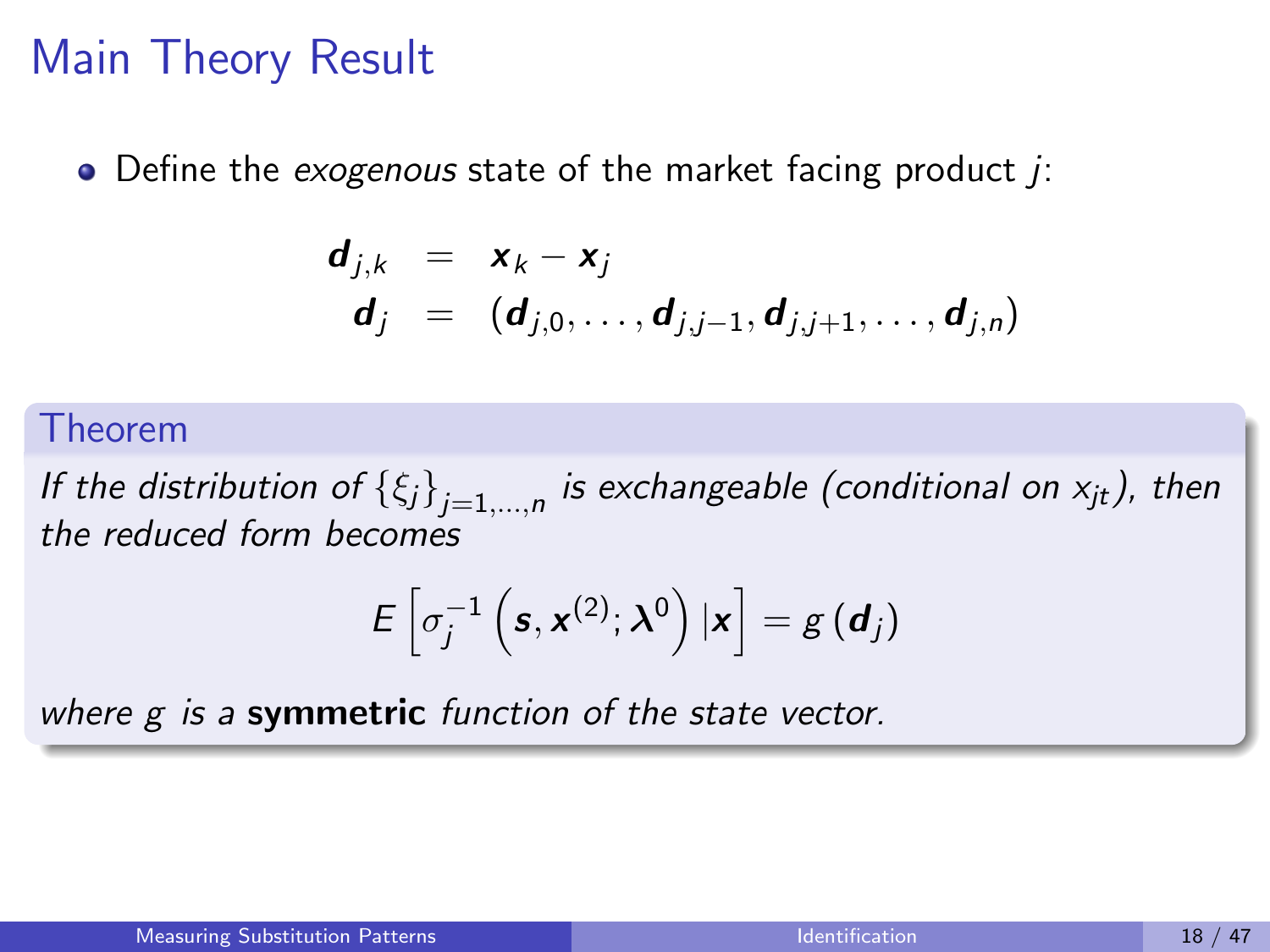#### Main Theory Result

 $\bullet$  Define the *exogenous* state of the market facing product *i*:

$$
\begin{array}{rcl}\n\mathbf{d}_{j,k} & = & \mathbf{x}_k - \mathbf{x}_j \\
\mathbf{d}_j & = & (\mathbf{d}_{j,0}, \ldots, \mathbf{d}_{j,j-1}, \mathbf{d}_{j,j+1}, \ldots, \mathbf{d}_{j,n})\n\end{array}
$$

#### Theorem

If the distribution of  $\left\{\xi_j\right\}_{j=1,...,n}$  is exchangeable (conditional on  $\mathsf{x}_{jt}$ ), then the reduced form becomes

$$
E\left[\sigma_j^{-1}\left(\boldsymbol{s},\boldsymbol{x}^{(2)};\boldsymbol{\lambda}^0\right)|\boldsymbol{x}\right]=g\left(\boldsymbol{d}_j\right)
$$

where  $g$  is a symmetric function of the state vector.

**• Implication:**  $g$  is a vector symmetric function (see Briand 2009)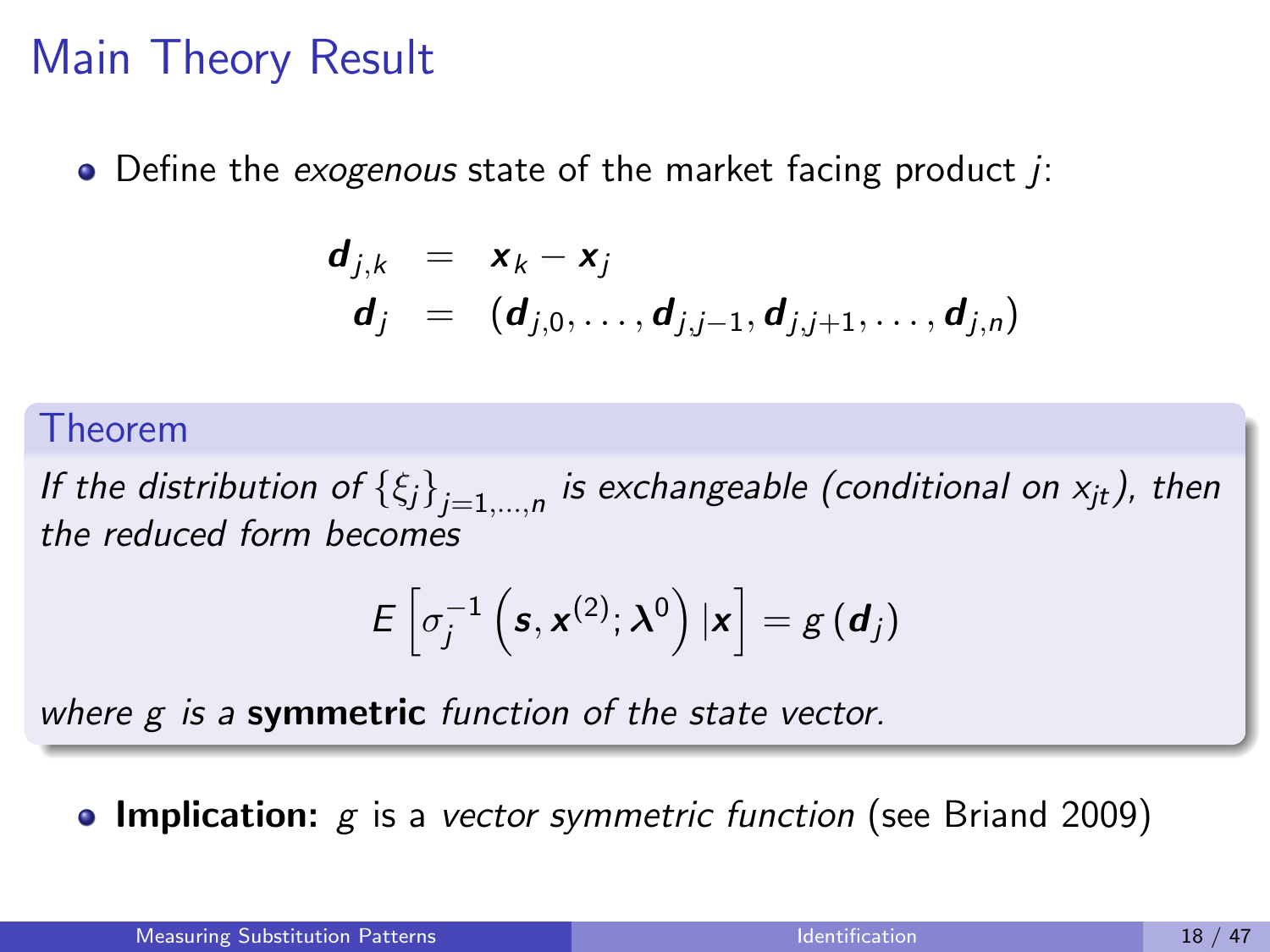# Why is it useful?

**Q** Curse of dimensionality: The number of basis functions necessary to approximate the reduced-form is independent of the number of products and markets (Pakes (1994), Altonji and Matzkin (2005)).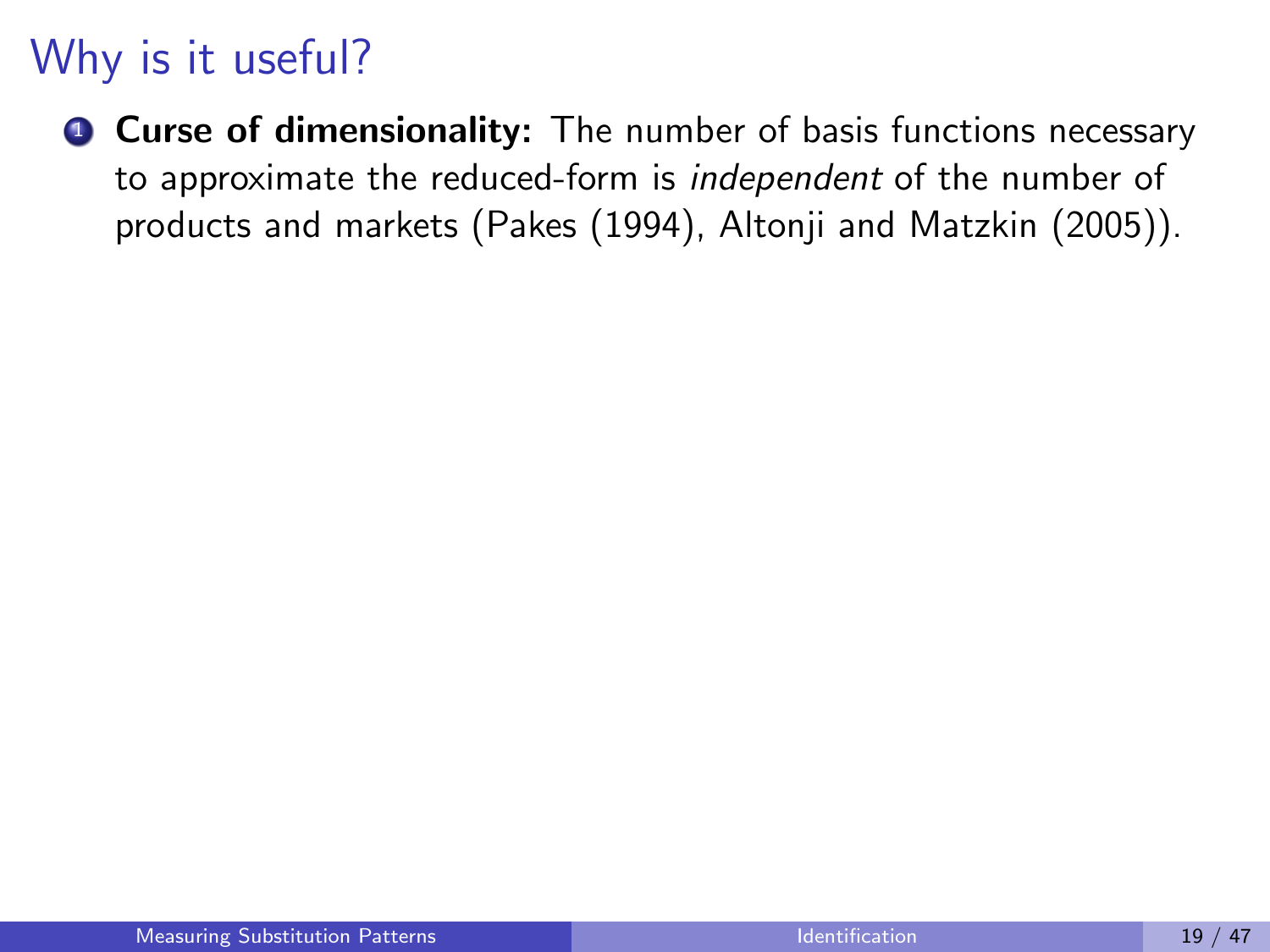## Why is it useful?

**Q** Curse of dimensionality: The number of basis functions necessary to approximate the reduced-form is independent of the number of products and markets (Pakes (1994), Altonji and Matzkin (2005)).

2 Example: Single dimension  $d_{it} = \{x_{1t} - x_{it}, x_{2t} - x_{it}, \dots, x_{J_t,t} - x_{it}\}$ 

First-order approximation of  $g(d)$ :

$$
g(d_{jt}) \approx \sum_{j'} \gamma_{j'}^1 d_{jt,j'} = \gamma^1 \left( \sum_{j'} d_{jt,j'} \right)
$$

Second-order approximation of  $g(d)$ :

$$
g(d_{jt}) \approx \sum_{j'} \gamma_{j'}^1 d_{jt,j'} + \sum_{j'} \gamma_{j'}^2 (d_{jt,j'})^2 + \gamma^3 \left( \sum_{j'} d_{jt,j'} \right)^2
$$
  
=  $\gamma^1 \left( \sum_{j'} d_{jt,j'} \right) + \gamma^2 \left( \sum_{j'} (d_{jt,j'})^2 \right) + \gamma^3 \left( \sum_{j'} d_{jt,j'} \right)^2$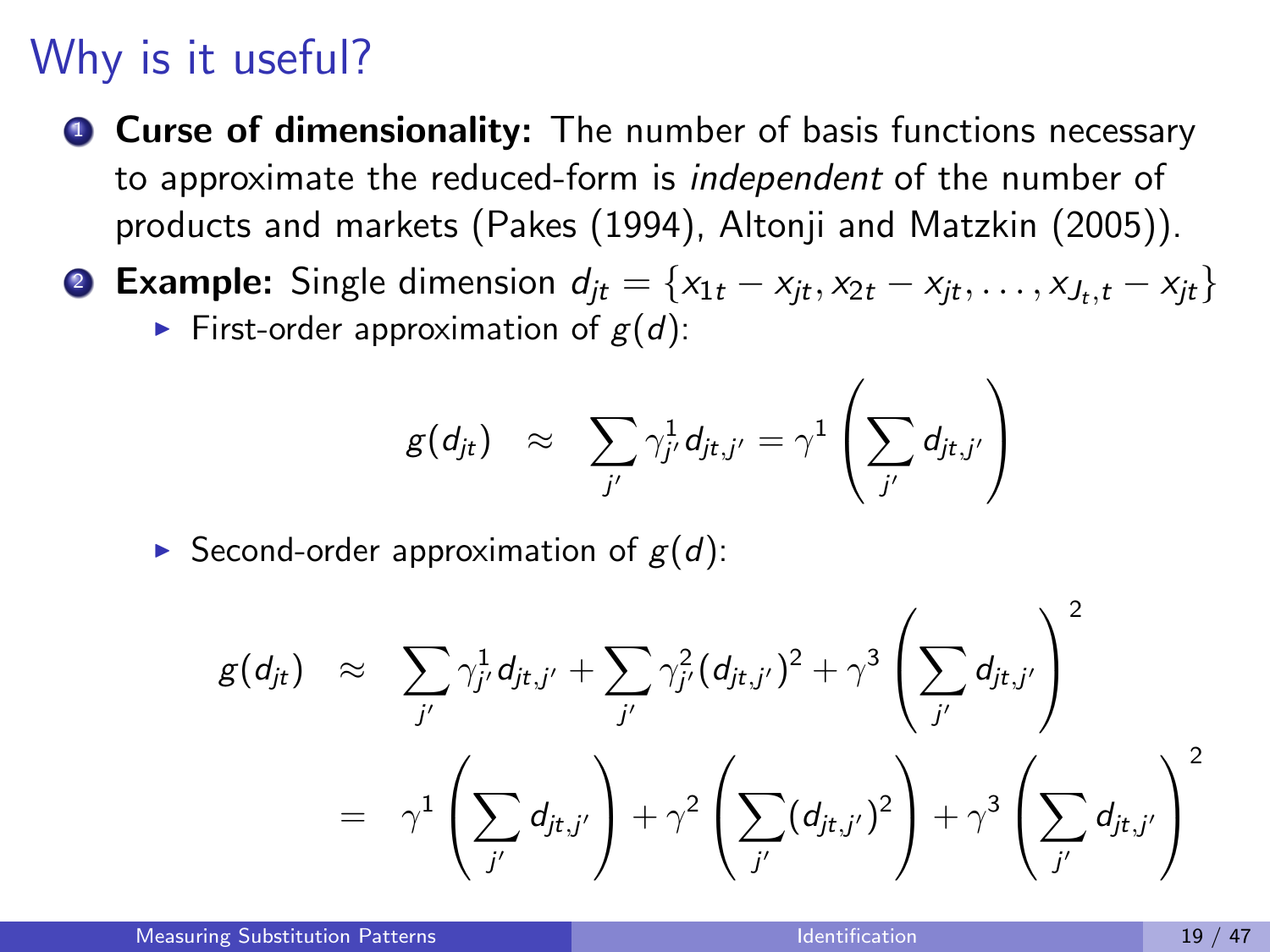<span id="page-50-0"></span>Closing the loop: What is a relevant IV?

• Let  $A_i$  ( $x_t$ ) be an L vector of basis functions summarizing the empirical distribution of characteristic differences:  $\{\boldsymbol{d}_{jt,k}\}_{k=0,...,J_t}.$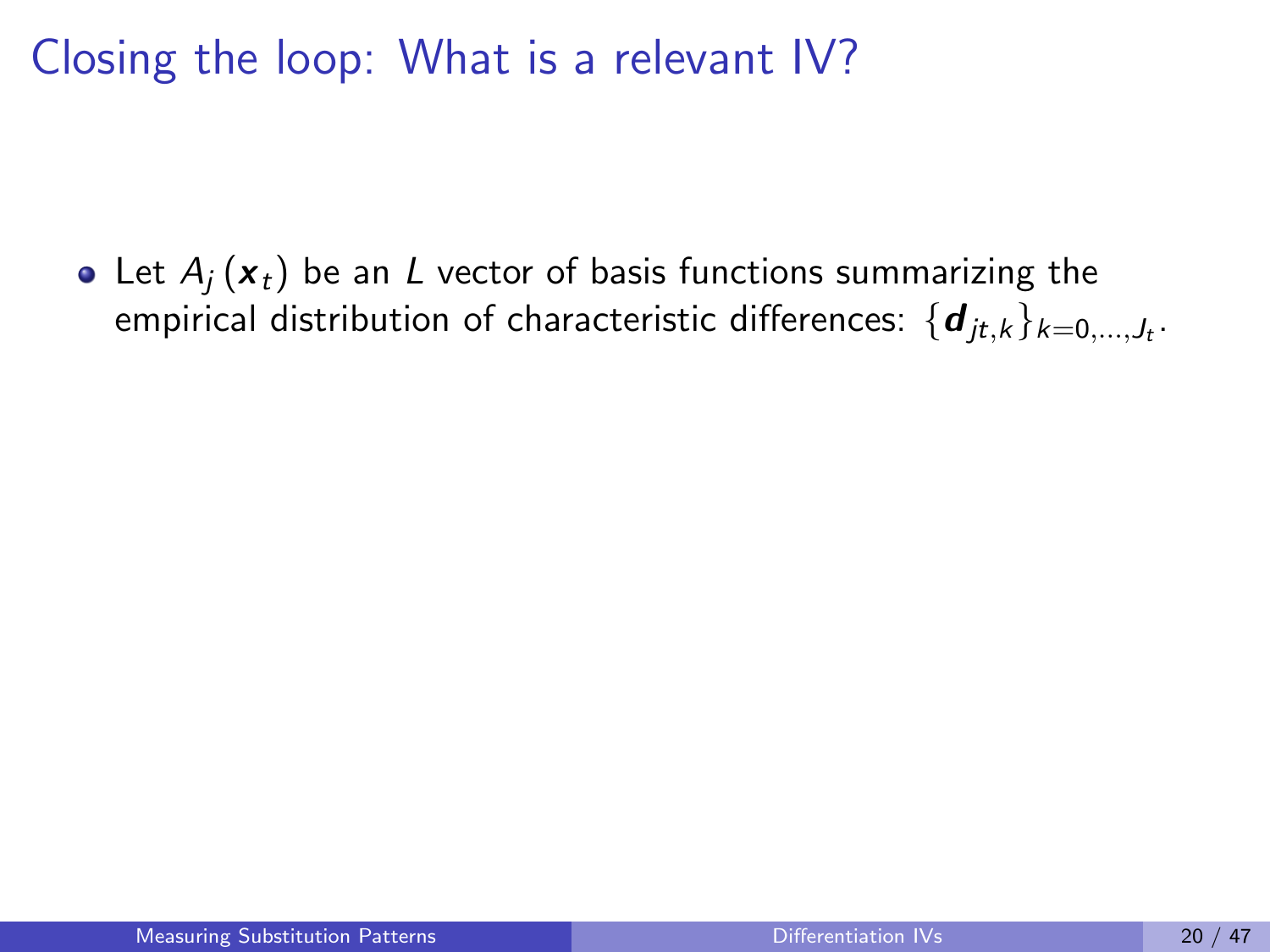Closing the loop: What is a relevant IV?

- Let  $A_i$  ( $x_t$ ) be an L vector of basis functions summarizing the empirical distribution of characteristic differences:  $\{\boldsymbol{d}_{jt,k}\}_{k=0,...,J_t}.$
- Differentiation IV: These functions are moments describing the relative isolation of each product in characteristic space.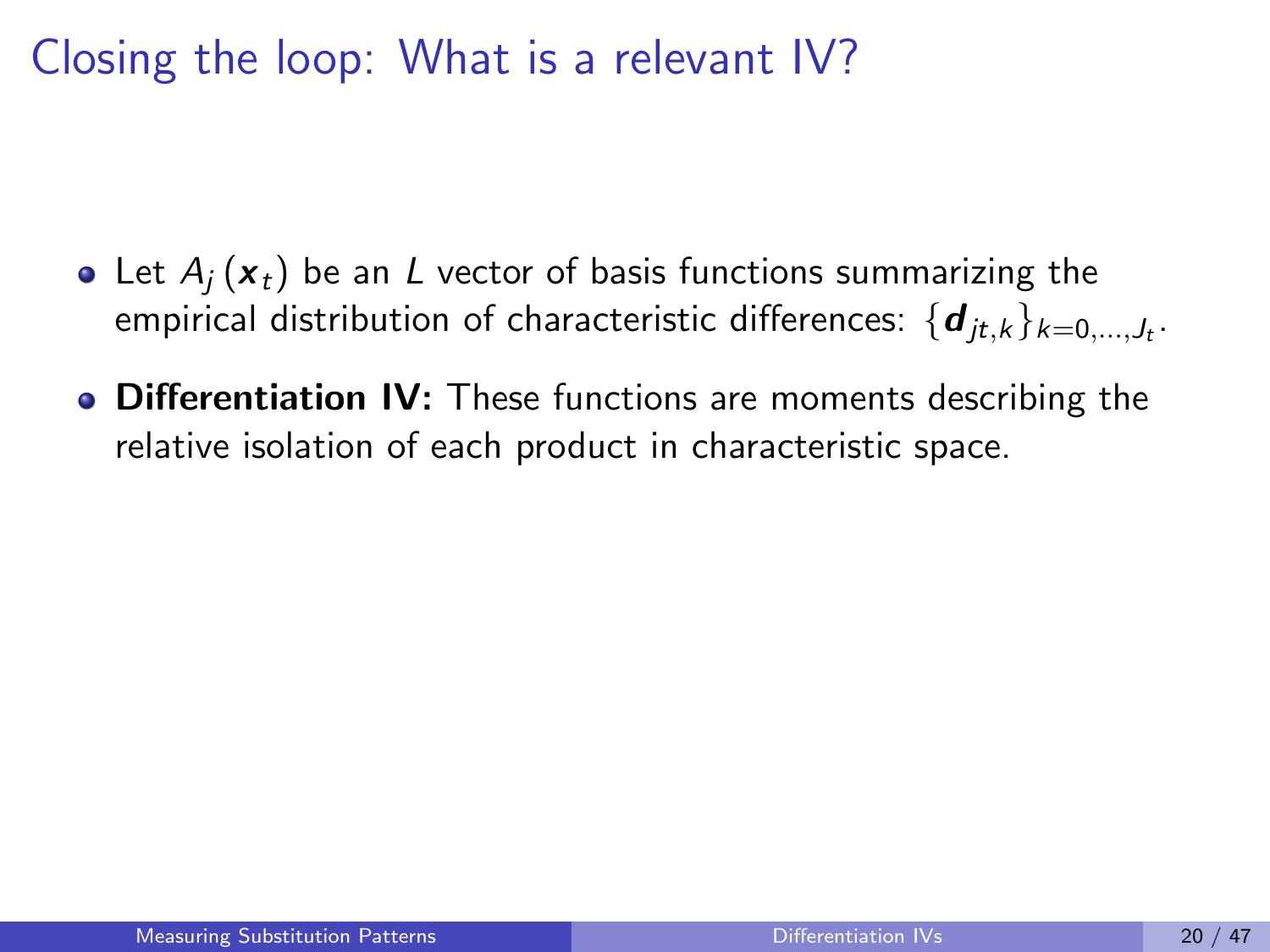Closing the loop: What is a relevant IV?

- Let  $A_i$  ( $x_t$ ) be an L vector of basis functions summarizing the empirical distribution of characteristic differences:  $\{\boldsymbol{d}_{jt,k}\}_{k=0,...,J_t}.$
- Differentiation IV: These functions are moments describing the relative isolation of each product in characteristic space.
- Donald, Imbens, and Newey (2003): Using basis functions directly as IVs, is asymptotically equivalent to approximating the optimal IV.
	- $\triangleright$  Recommended practice is to use low-order basis functions (Donald, Imbens, and Newey 2008).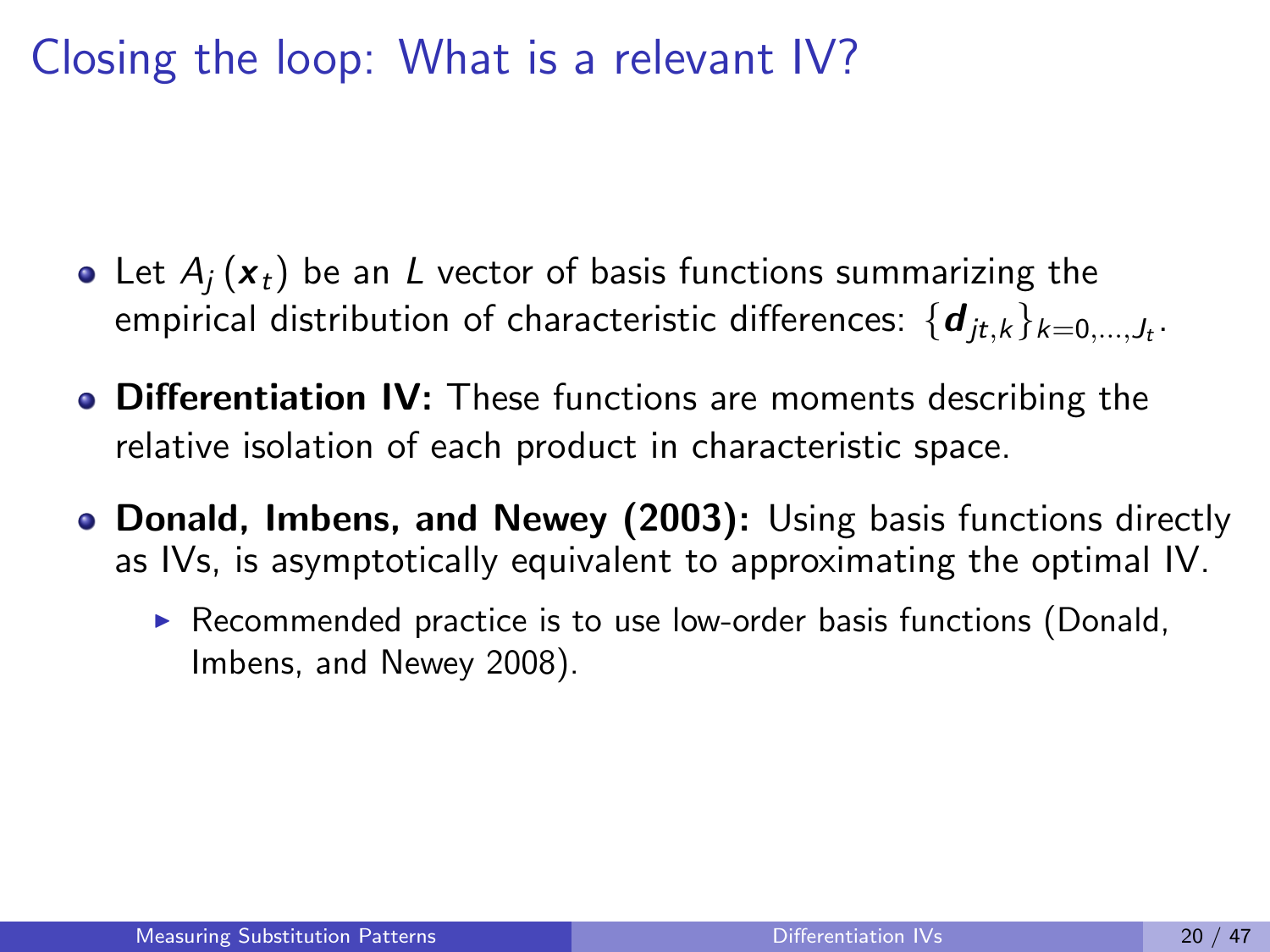### Suggestion 1: Polynomial Basis

Single dimension measures of differentiation

Quadratic: 
$$
A_j(x_t) = \sum_{j'} \left(d_{jt,j'}^k\right)^2
$$

Note:  $\sqrt{z_{it,k}}$  is the Euclidian distance between product j and its rivals in market  $t$  along dimension  $k$ .

• Adding interaction terms:

Covariance: 
$$
A_j(x_t) = \sum_{j'} d_{jt,j'}^k \times d_{jt,j'}^l
$$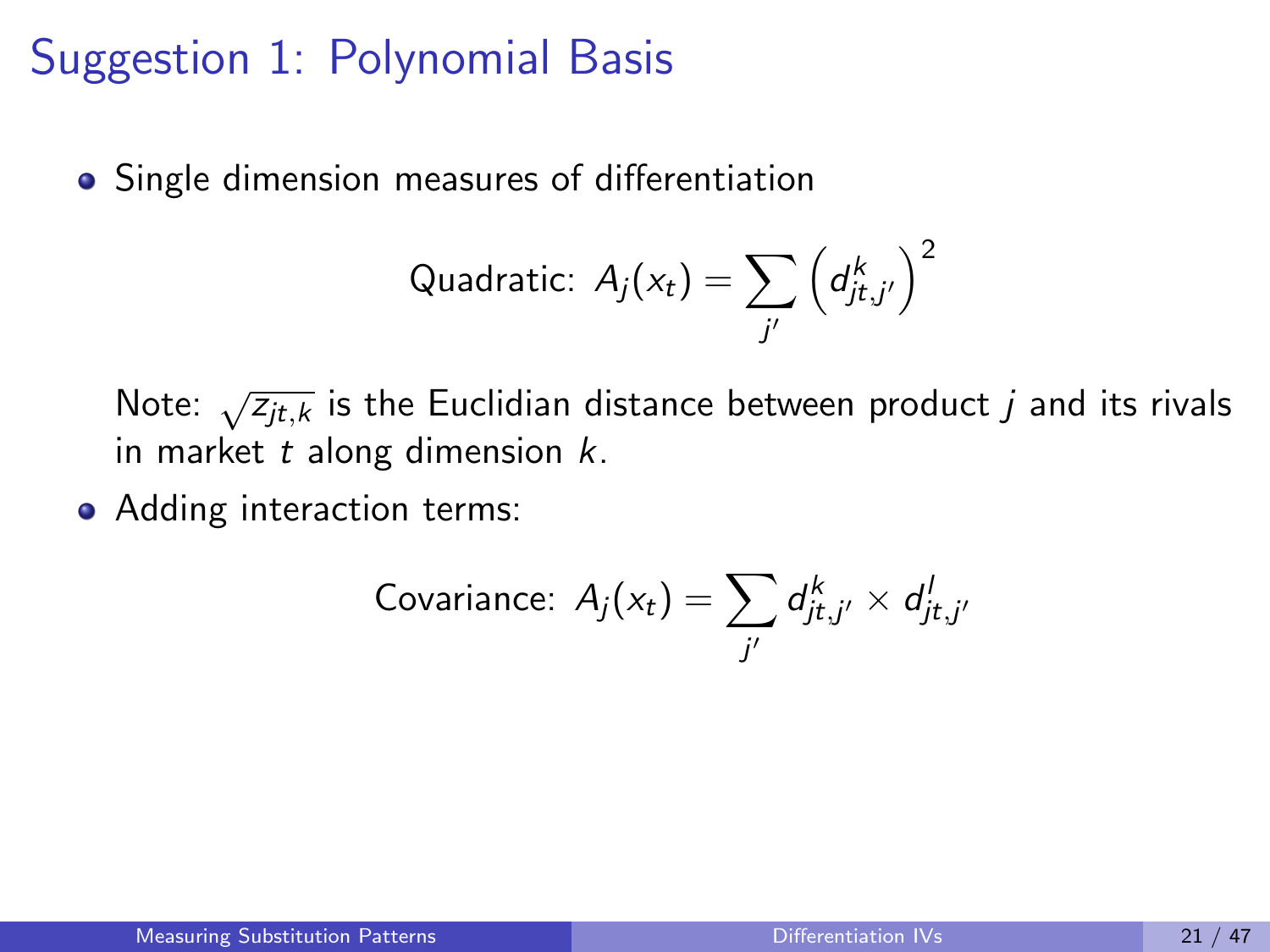## Suggestion 1: Polynomial Basis

**•** Single dimension measures of differentiation

Quadratic: 
$$
A_j(x_t) = \sum_{j'} \left(d_{jt,j'}^k\right)^2
$$

Note:  $\sqrt{z_{it,k}}$  is the Euclidian distance between product j and its rivals in market  $t$  along dimension  $k$ .

• Adding interaction terms:

Covariance: 
$$
A_j(x_t) = \sum_{j'} d_{jt,j'}^k \times d_{jt,j'}^l
$$

Note: In general, the first-order basis is weak because it does not vary across products within markets (i.e. sum of rival characteristics).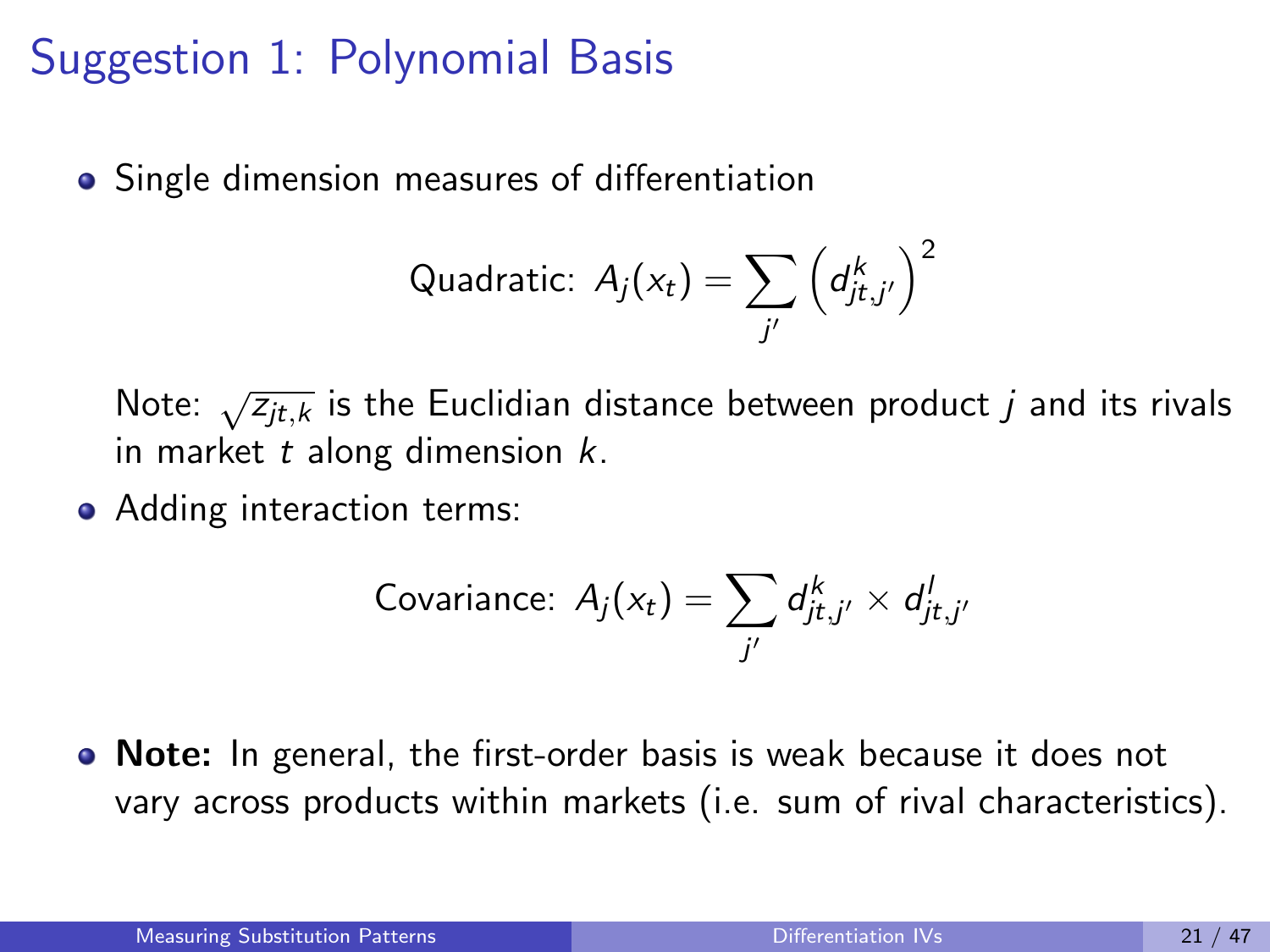#### Suggestion 2: Histogram Basis

 $\bullet$  Single dimension measure of differentiation  $=$  Number of rivals in discrete bins

$$
A_j(x_t) = \left\{ \sum_{j'} 1\left(d_{jt,j'}^k < \kappa_l\right) \right\}_{l=1,\ldots,L}
$$

Multi-dimension measure of differentiation:

$$
A_j(x_t) = \left\{ \sum_{j'} 1\left( d_{jt,j'}^k < \kappa_l \right) 1\left( d_{jt,j'}^{k'} < \kappa_{l'} \right) \right\}_{l=1,...,L,l'=1,...,L}
$$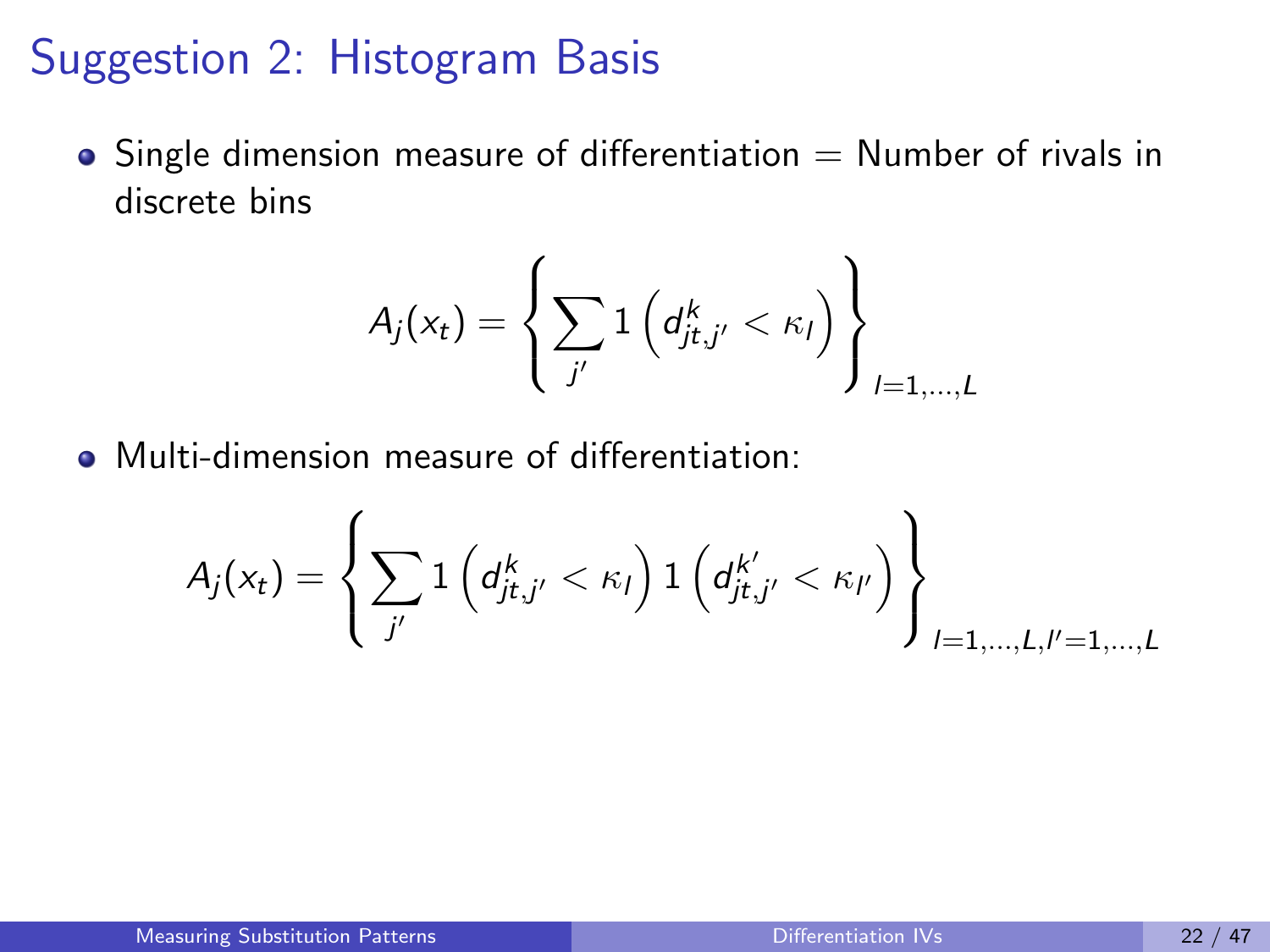### Suggestion 2: Histogram Basis

 $\bullet$  Single dimension measure of differentiation  $=$  Number of rivals in discrete bins

$$
A_j(x_t) = \left\{ \sum_{j'} 1\left(d_{jt,j'}^k < \kappa_l\right) \right\}_{l=1,\ldots,L}
$$

Multi-dimension measure of differentiation:

$$
A_j(x_t) = \left\{ \sum_{j'} 1\left( d_{jt,j'}^k < \kappa_l \right) 1\left( d_{jt,j'}^{k'} < \kappa_{l'} \right) \right\}_{l=1,...,L,l'=1,...,L}
$$

 $\bullet$  Note: This approach is advisable only in very large samples (+large choice-sets), and when the goal is to estimate a flexible distribution of RCs (e.g. correlation terms)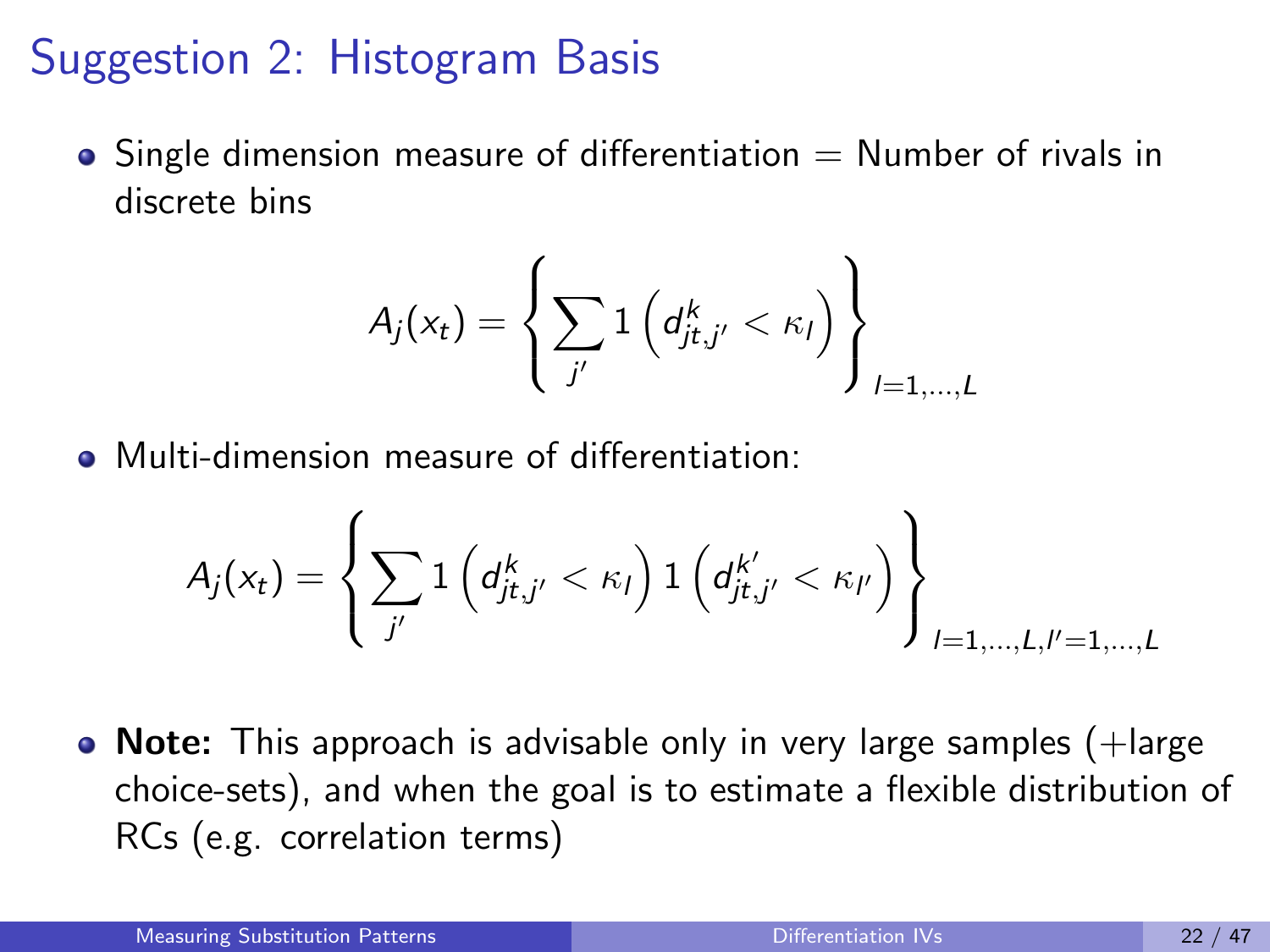## Suggestion 3: Local Basis

• In most parametric models, the inverse demand is function of characteristics of close-by rivals. Therefore, the characteristics of "nearby" rivals should more relevant.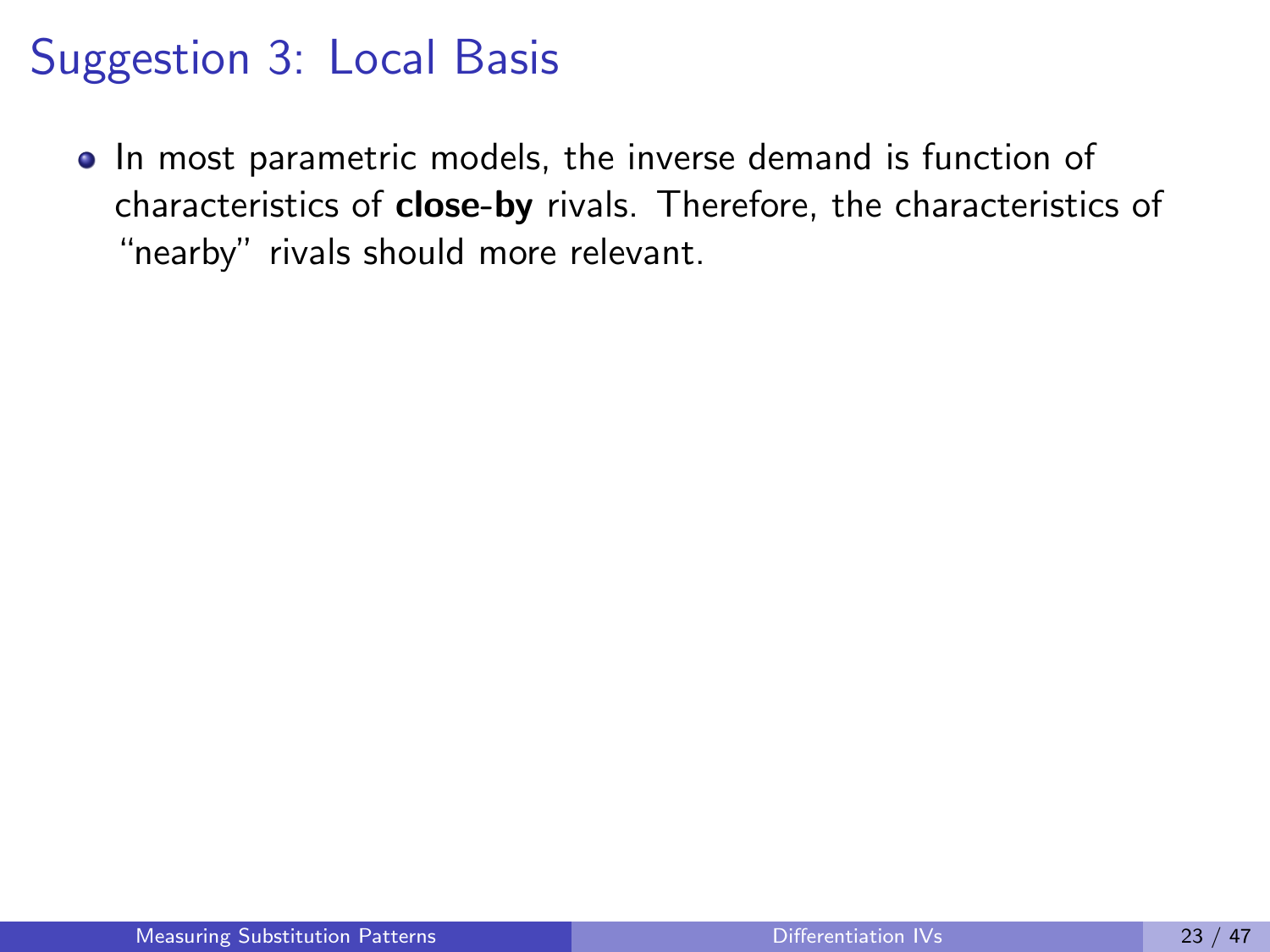## Suggestion 3: Local Basis

- In most parametric models, the inverse demand is function of characteristics of close-by rivals. Therefore, the characteristics of "nearby" rivals should more relevant.
- $\bullet$  Single dimension measure of differentiation  $=$  Number of nearby rivals along each dimension

$$
A_j(x_t) = \sum_{j'} 1\left(|d_{jt,j'}^k| < \kappa_k\right), \text{ e.g. } \kappa_k = sd(x_{jt,k})
$$

Multi-dimension measure of differentiation:

$$
A_j(x_t) = \sum_{j'} 1\left(|d_{jt,j'}^k| < \kappa_k\right) \times d_{jt,l}, \text{ e.g. } \kappa_k = sd(x_{jt,k})
$$

• When  $x_{it,k}$  is discrete, this basis function boils down to the familiar Nested-logit IVs (e.g. [Berry \(1994\)](#page-96-0), [Bresnahan et al. \(1997\)](#page-96-1)).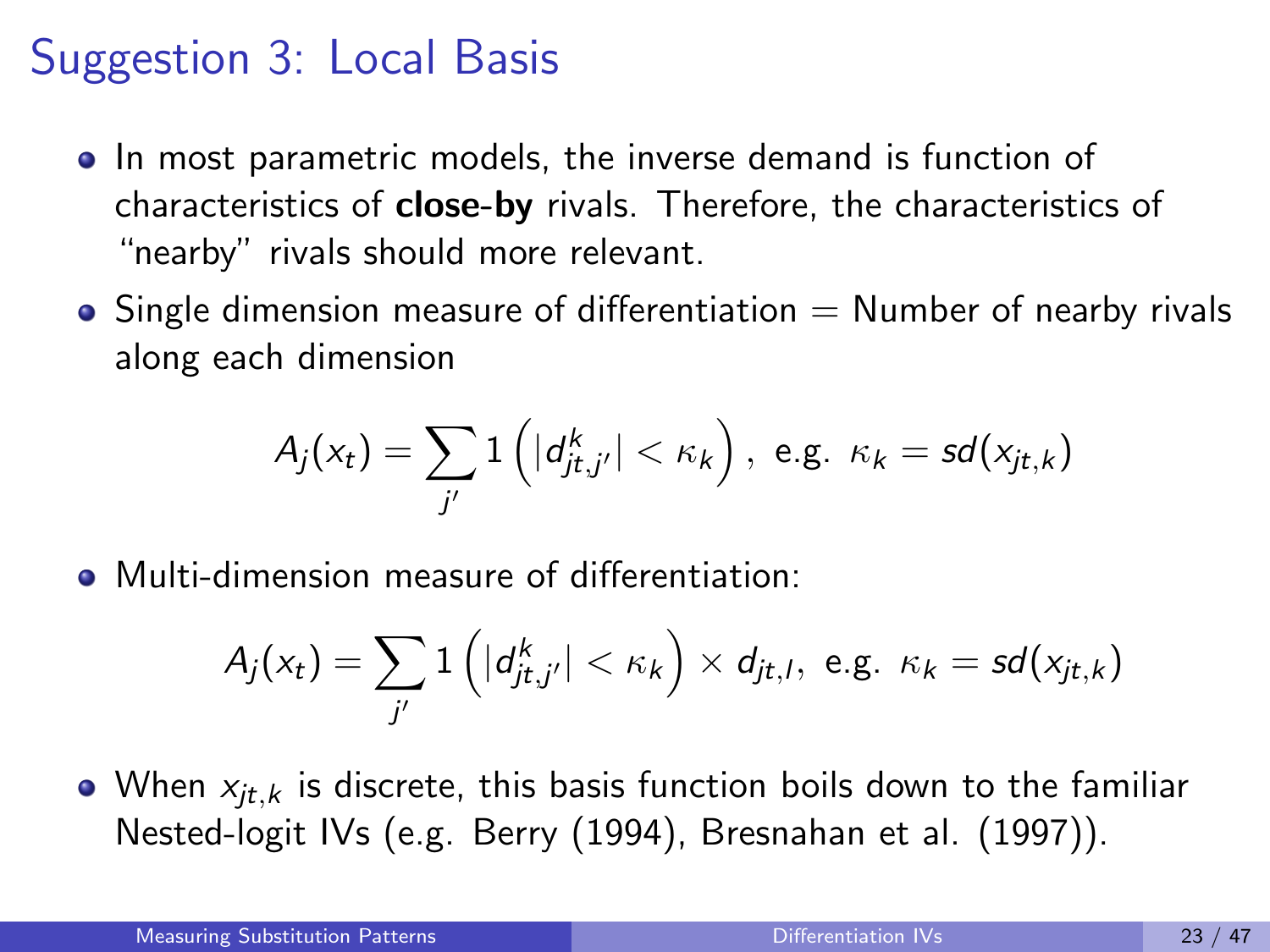## Suggestion 4: Demographics

- In many settings, product characteristics are fixed across markets, but the distribution of consumer types vary (e.g. Nevo 2001).
- To fix ideas, focus on a single non-linear characteristics  $x_i^{(2)}$ j
- Consumer valuation for  $x_i^{(2)}$  $j^{(2)}$  is

$$
\beta_{it} = z_{it}\pi + \nu_i
$$

where  $\nu_i \sim N(0, \sigma_x^2)$ .

- **Assumption:** The distribution of demographics across markets is known, and can be decomposed as follows:  $z_{it} = \mu_t + \text{sd}_t e_{it}$ , where  $e_{it} \sim F(\cdot)$  and  $F(\cdot)$  is common across markets.
	- $\triangleright$  Example: BLP95 assume that the income distribution is log-normal with market-specific mean/variance.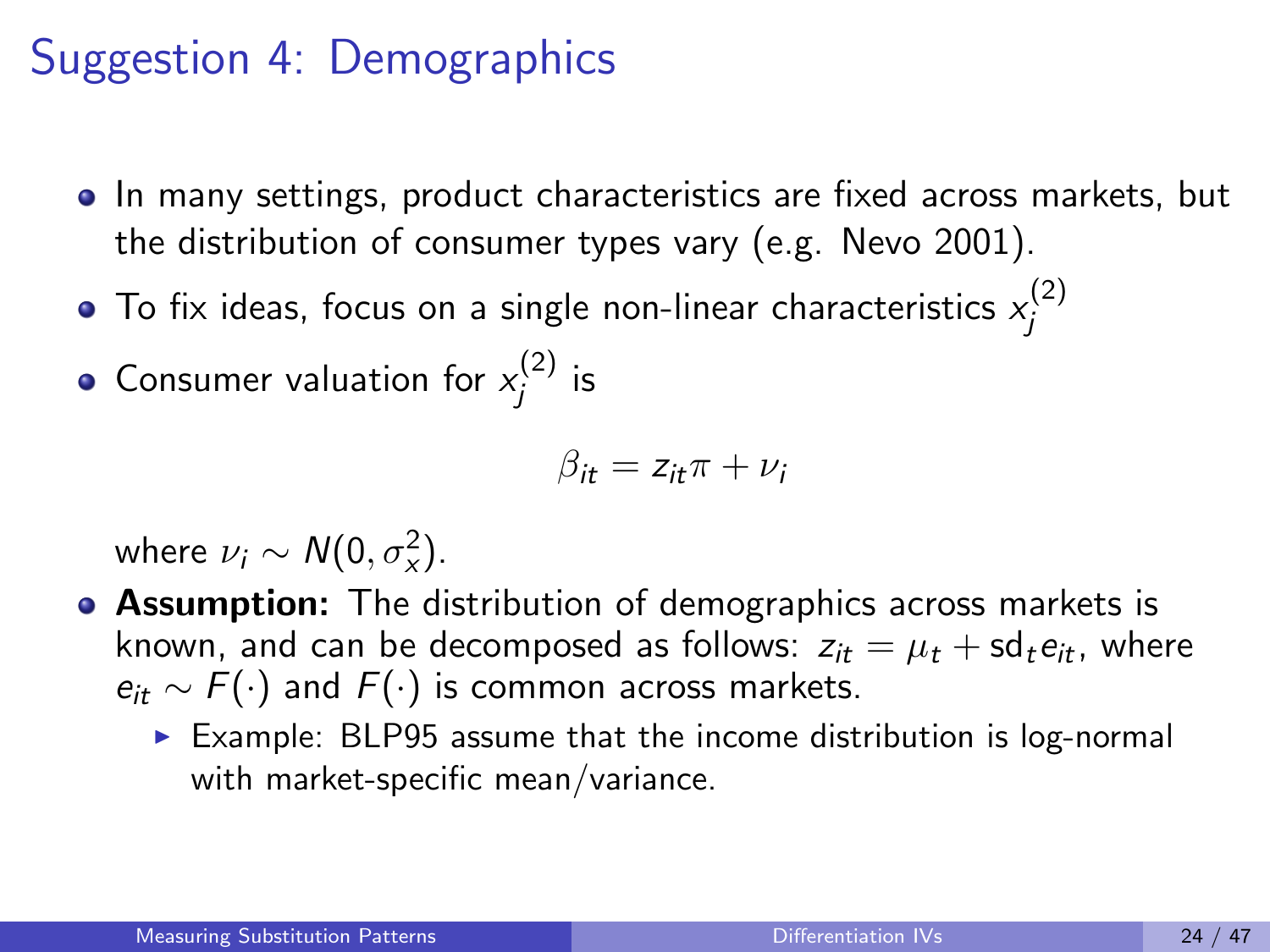## Suggestion 4: Demographics

**• Demand function:** 

$$
\sigma_{jt}(\delta_t, x^{(2)} | \pi, \sigma_x) =
$$
\n
$$
= \int \int \frac{\exp\left(\delta_{jt} + z_{it}\pi x_j^{(2)} + \nu_i x_j^{(2)}\right)}{1 + \sum_{j'} \exp\left(\delta_{j't} + z_{it}\pi x_{j'}^{(2)} + \nu_i x_{j'}^{(2)}\right)} dF_t(z_{it})\phi(\nu_i; \lambda)
$$
\n
$$
= \int \int \frac{\exp\left(\delta_{jt} + \pi e_{it}\sigma_t x_j^{(2)} + \pi \mu_t x^{(2)} + \nu_i x_j^{(2)}\right)}{1 + \sum_{j'} \exp\left(\delta_{j't} + \pi e_{it}\sigma_t x_{j'}^{(2)} + \pi \mu_t x_{j'}^{(2)} + \nu_i x_{j'}^{(2)}\right)} dF(e_{it})\phi(\nu_i; \lambda)
$$
\n
$$
= \sigma_j(\delta_j, x^{(2)}, \underbrace{\sigma_t x^{(2)}, \mu_t x^{(2)}}_{\text{new characteristics}} | \pi, \sigma_x)
$$
\n
$$
= \mathcal{D}(\omega_t, d^{(2)}, \sigma_t d^{(2)}, \mu_t d^{(2)} | \theta) \text{: Symmetric function!}
$$

The reduced-form of this transformed model can therefore be written:

$$
E\left[\sigma_{jt}^{-1}(s_t, x^{(2)} | \pi, \sigma_x)| x_t, \mu_t, \sigma_t\right] = g(d_t, \mu_t d^{(2)}, \sigma_t d^{(2)})
$$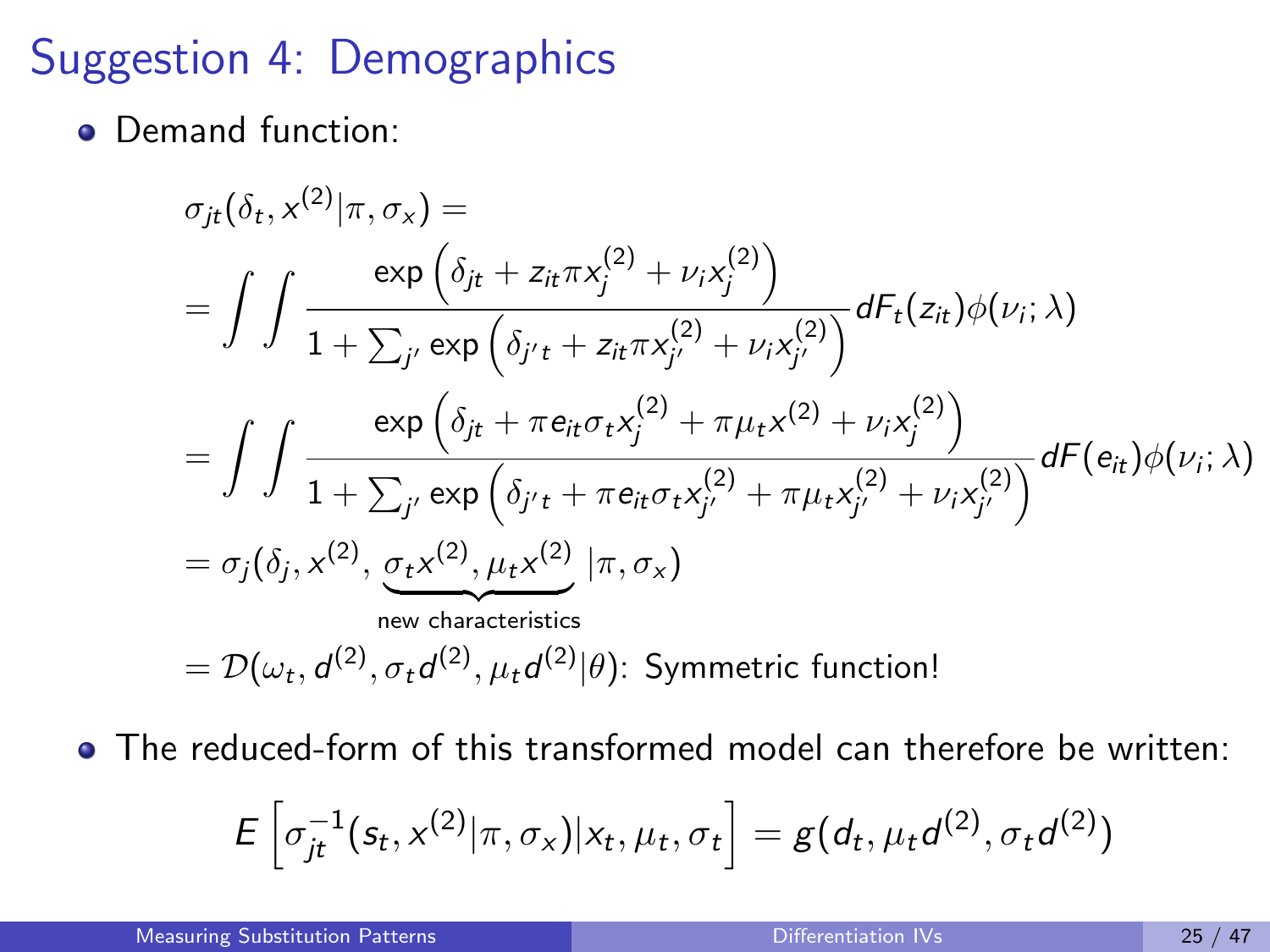# Suggestion 4: Demographics

• Differentiation IVs with demographics:

$$
A_t(x_t, \mu_t, \sigma_t) = \sum_{j'} 1\left(|d_{jt,j'}^k| < \kappa_k\right) \times \mu_t
$$
\n
$$
A_t(x_t, \mu_t, \sigma_t) = \sum_{j'} 1\left(|d_{jt,j'}^k| < \kappa_k\right) \times \sigma_t
$$
\n
$$
A_t(x_t, \mu_t, \sigma_t) = \sum_{j'} 1\left(|d_{jt,j'}^k| < \kappa_k\right) \times \sigma_t \times d_{jt,j'}^l
$$

- When the distribution of demographics can be "standardized" across markets, this characterization is exact.
	- $\triangleright$  Differentiation IVs should be interacted with moments of the distribution of consumer characteristics to separately identify the two sources of heterogeneity.
- **Example:** [Miravete, Seim, and Thurk \(2017\)](#page-96-2)
	- $\triangleright$  Combine nested-logit 'type' instruments, with moments of the distribution of demographics across stores.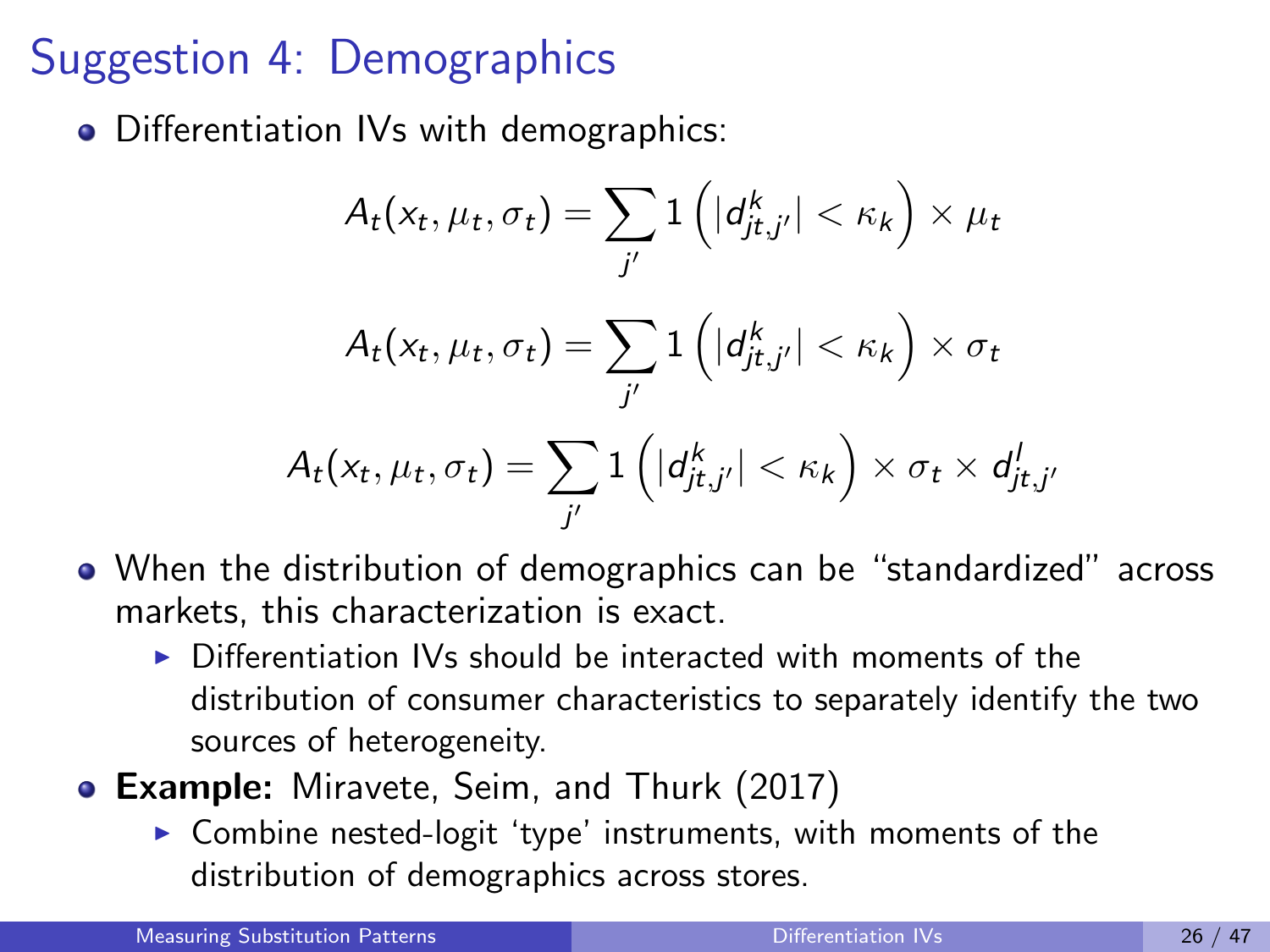## <span id="page-62-0"></span>Monte-Carlo Simulations

- **1** Independent random coefficients
- **2** Correlated random coefficients
- **3** Endogenous prices
- **4** Natural experiments
- **•** Optimal IV approximation: Comparison with Berry et al. (1999) and Reynaert and Verboven (2013).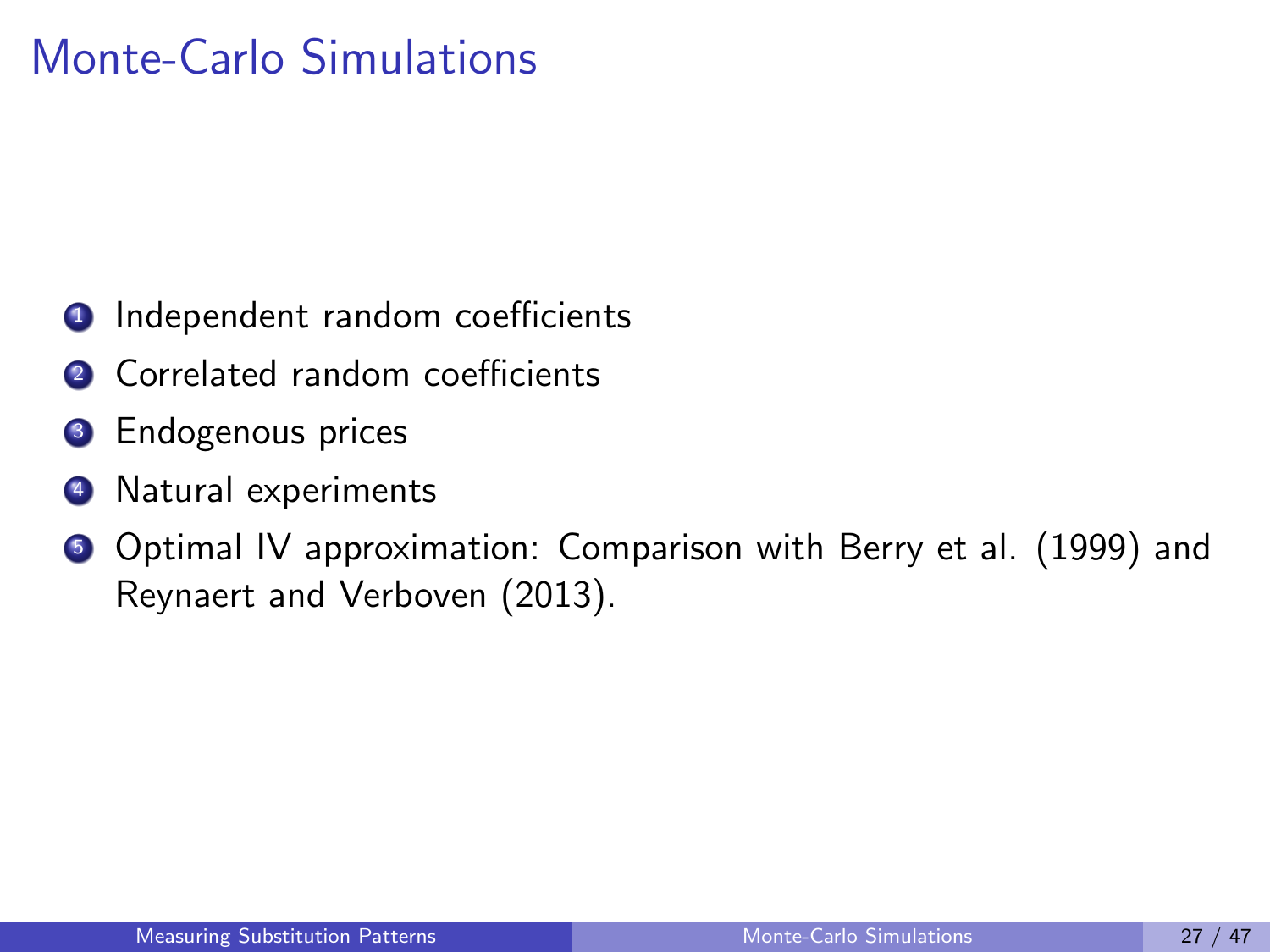#### Experiment 1: Independent Random Coefficients

**• Random coefficient model:** 

$$
u_{ijt} = \delta_{jt} + \sum_{k=1}^K v_{ik}x_{jt,k}^{(2)} + \varepsilon_{ijt}, \quad v_i \sim N(0, \sigma_x^2 I).
$$

#### Data:

- Panel structure: 100 markets  $\times$  15 products
- ► Characteristics:  $(\xi_{it}, x_{it}) \sim N(0, I)$ .
- Dimension:  $|\mathbf{x}_{it}| = K + 1$
- $\blacktriangleright$  Monte-Carlo replications = 1,000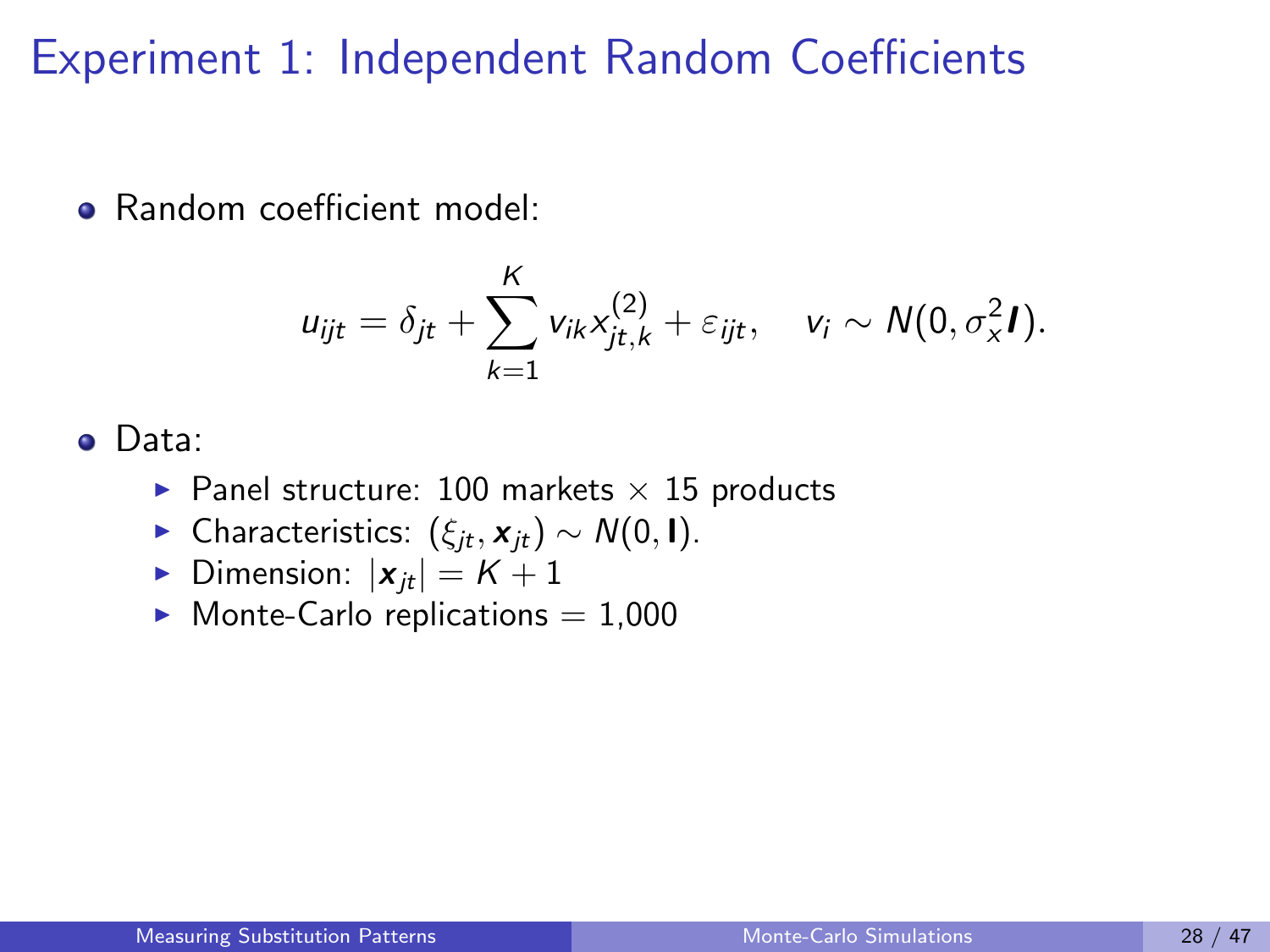#### Experiment 1: Independent Random Coefficients

**• Random coefficient model:** 

$$
u_{ijt} = \delta_{jt} + \sum_{k=1}^K v_{ik}x_{jt,k}^{(2)} + \varepsilon_{ijt}, \quad v_i \sim N(0, \sigma_x^2 I).
$$

#### Data:

- Panel structure: 100 markets  $\times$  15 products
- ► Characteristics:  $(\xi_{it}, x_{it}) \sim N(0, I)$ .
- Dimension:  $|\mathbf{x}_{it}| = K + 1$
- $\blacktriangleright$  Monte-Carlo replications = 1,000
- Differentiation IVs  $(K + 1)$ :

$$
\blacktriangleright \text{ Quadratic: } A_j(\boldsymbol{x}_t) = \sum_{j'=1}^{J_t} \left( d_{jt,j'}^k \right)^2, \forall k = 1,\ldots,K
$$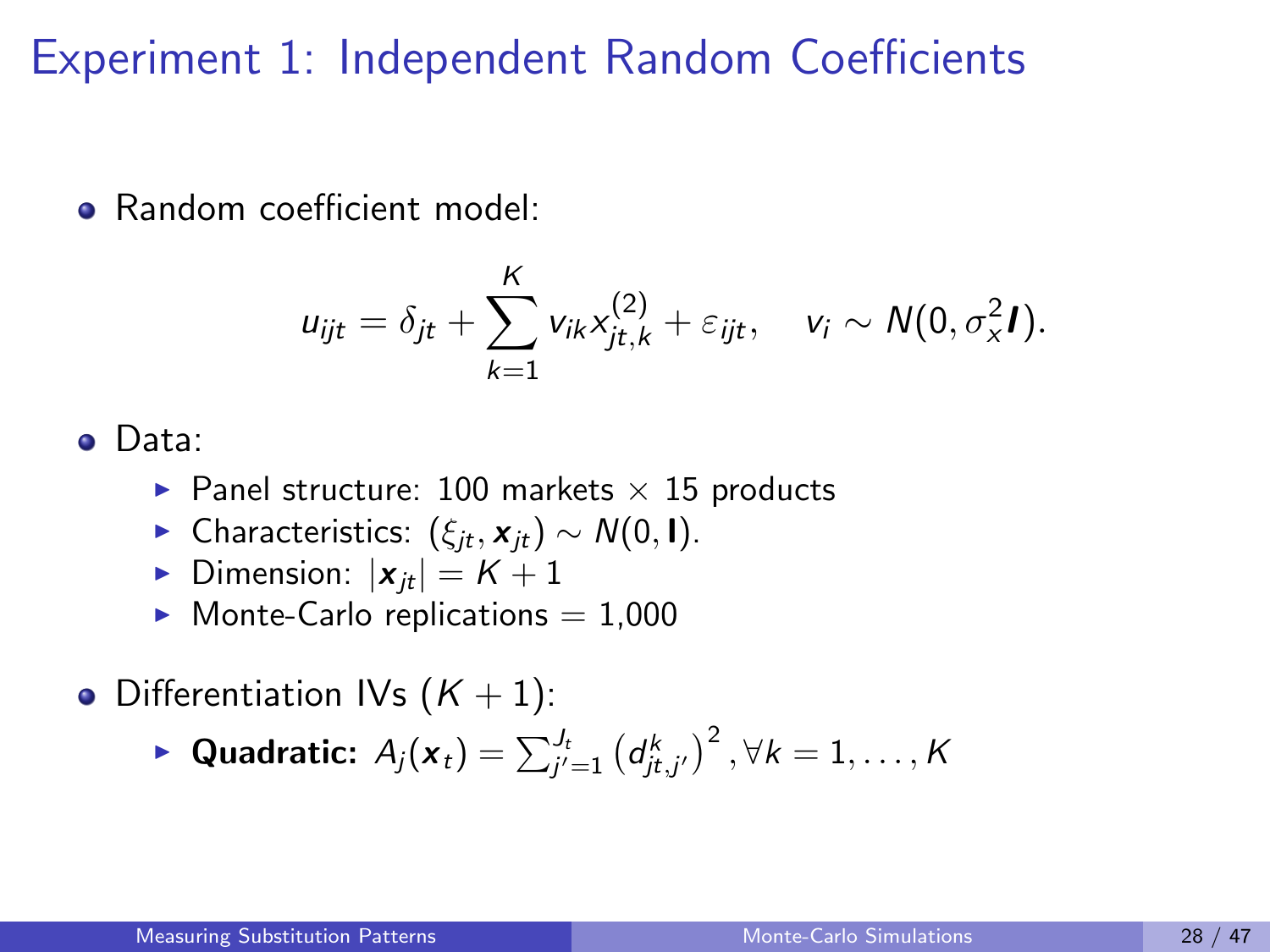## Simulation Results: Quadratic Differentiation IVs

|                 | $K_2=1$ |      | $K_2 = 2$ |      | $K_3 = 3$ |      | $K_3=4$ |      |  |
|-----------------|---------|------|-----------|------|-----------|------|---------|------|--|
|                 | bias    | rmse | bias      | rmse | bias      | rmse | bias    | rmse |  |
| $log \sigma_1$  | 0.00    | 0.03 | $-0.00$   | 0.03 | $-0.00$   | 0.03 | $-0.00$ | 0.04 |  |
| $log \sigma_2$  |         |      | $-0.00$   | 0.03 | 0.00      | 0.03 | $-0.00$ | 0.04 |  |
| $log \sigma_3$  |         |      |           |      | $-0.00$   | 0.03 | $-0.00$ | 0.03 |  |
| $log \sigma_4$  |         |      |           |      |           |      | $-0.00$ | 0.04 |  |
|                 |         |      |           |      |           |      |         |      |  |
| $\sigma_1$      | 0.00    | 0.12 | 0.00      | 0.13 | $-0.00$   | 0.13 | $-0.00$ | 0.14 |  |
| $\sigma_2$      |         |      | $-0.00$   | 0.13 | 0.00      | 0.13 | $-0.00$ | 0.14 |  |
| $\sigma_3$      |         |      |           |      | 0.00      | 0.13 | $-0.00$ | 0.14 |  |
| $\sigma_4$      |         |      |           |      |           |      | $-0.00$ | 0.15 |  |
|                 |         |      |           |      |           |      |         |      |  |
| $1$ (Local)     | 0.00    |      | 0.00      |      | 0.00      |      | 0.00    |      |  |
| Rank-test       | 1202.10 |      | 564.03    |      | 330.40    |      | 206.42  |      |  |
| pv              | 0.00    |      | 0.00      |      | 0.00      |      | 0.00    |      |  |
| <b>IIA-test</b> | 359.41  |      | 363.22    |      | 321.73    |      | 276.13  |      |  |
| pv              | 0.00    |      | 0.00      |      | 0.00      |      | 0.00    |      |  |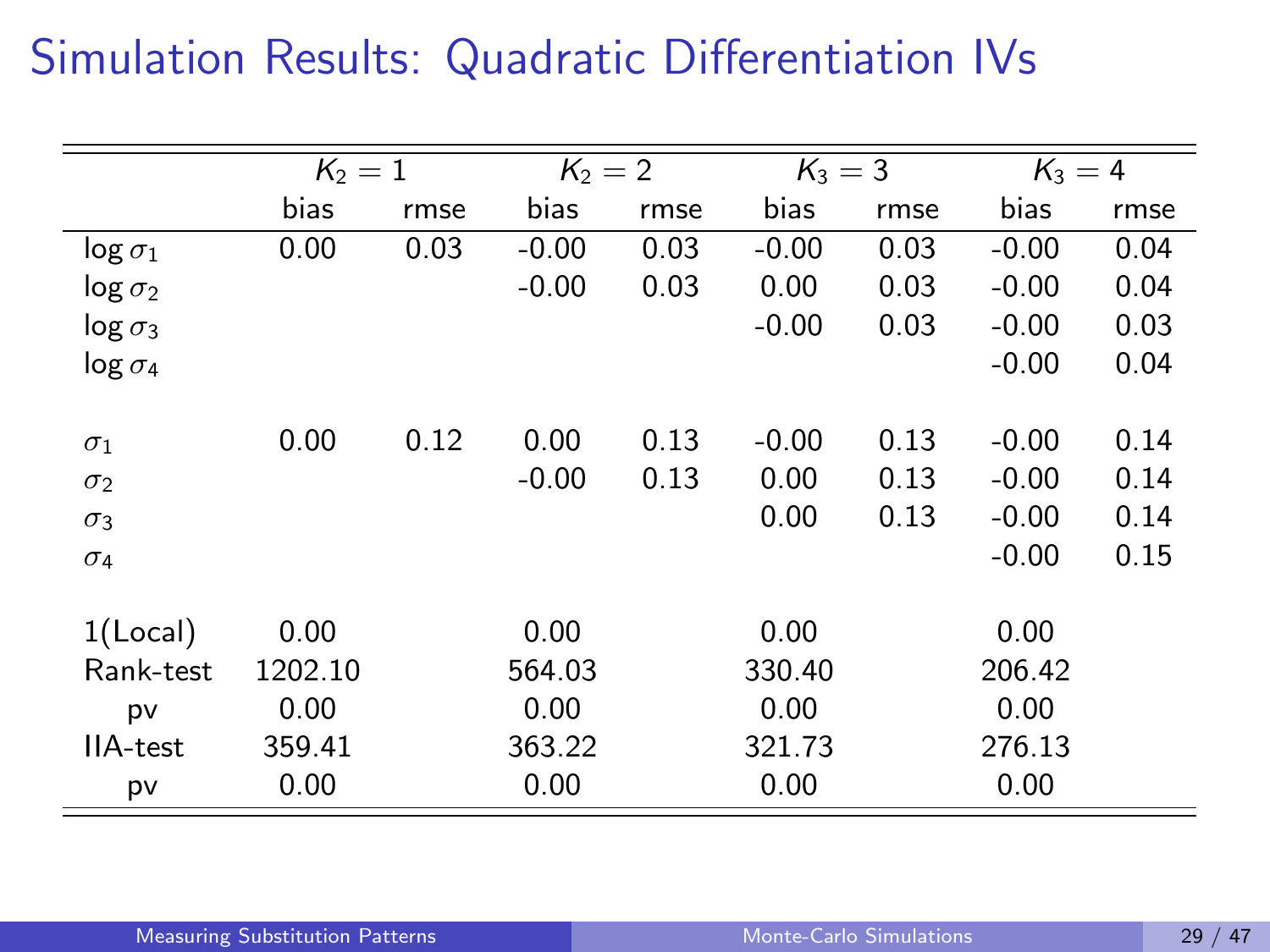### Experiment 2: Correlated Random Coefficients

• Consumer heterogeneity:

$$
\boldsymbol{\beta}_i^{(2)} \sim \mathcal{N}(\boldsymbol{\beta}^{(2)},\boldsymbol{\lambda})
$$

- $\bullet$  4 dimensions  $\Rightarrow$  10 non-linear parameters (choleski)
- **•** Panel structure:

100 markets  $\times$  50 products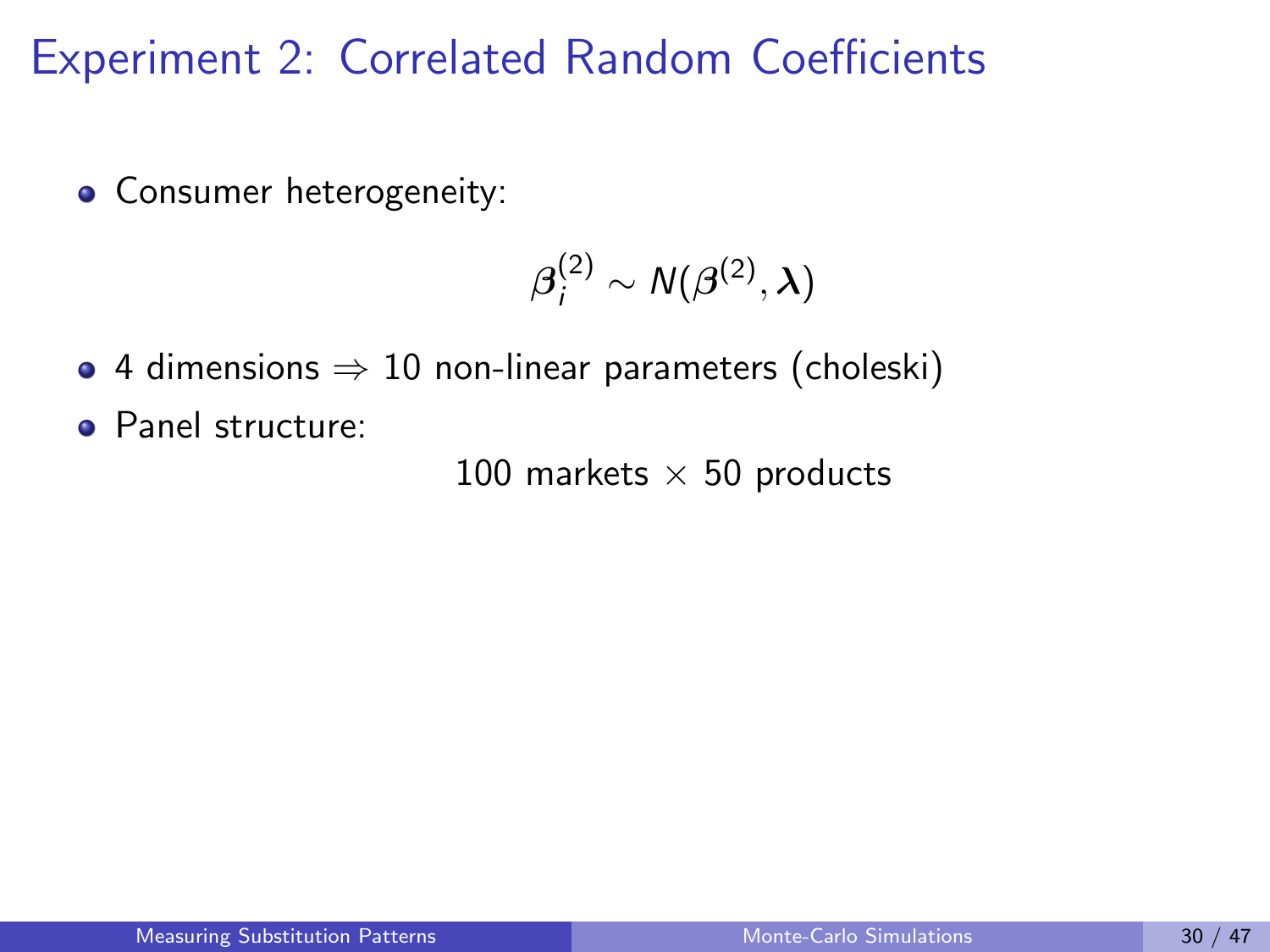### Experiment 2: Correlated Random Coefficients

• Consumer heterogeneity:

$$
\boldsymbol{\beta}_i^{(2)} \sim \mathcal{N}(\boldsymbol{\beta}^{(2)},\boldsymbol{\lambda})
$$

- 4 dimensions  $\Rightarrow$  10 non-linear parameters (choleski)
- **•** Panel structure:

100 markets  $\times$  50 products

Differentiation IVs: Second-order polynomials (with interactions):

$$
A_j(x_t) = \sum_{j'=1}^{J_t} \left( d_{jt,j'}^k \times d_{jt,j'}^l \right)
$$

for all characteristics  $k \leq L$ .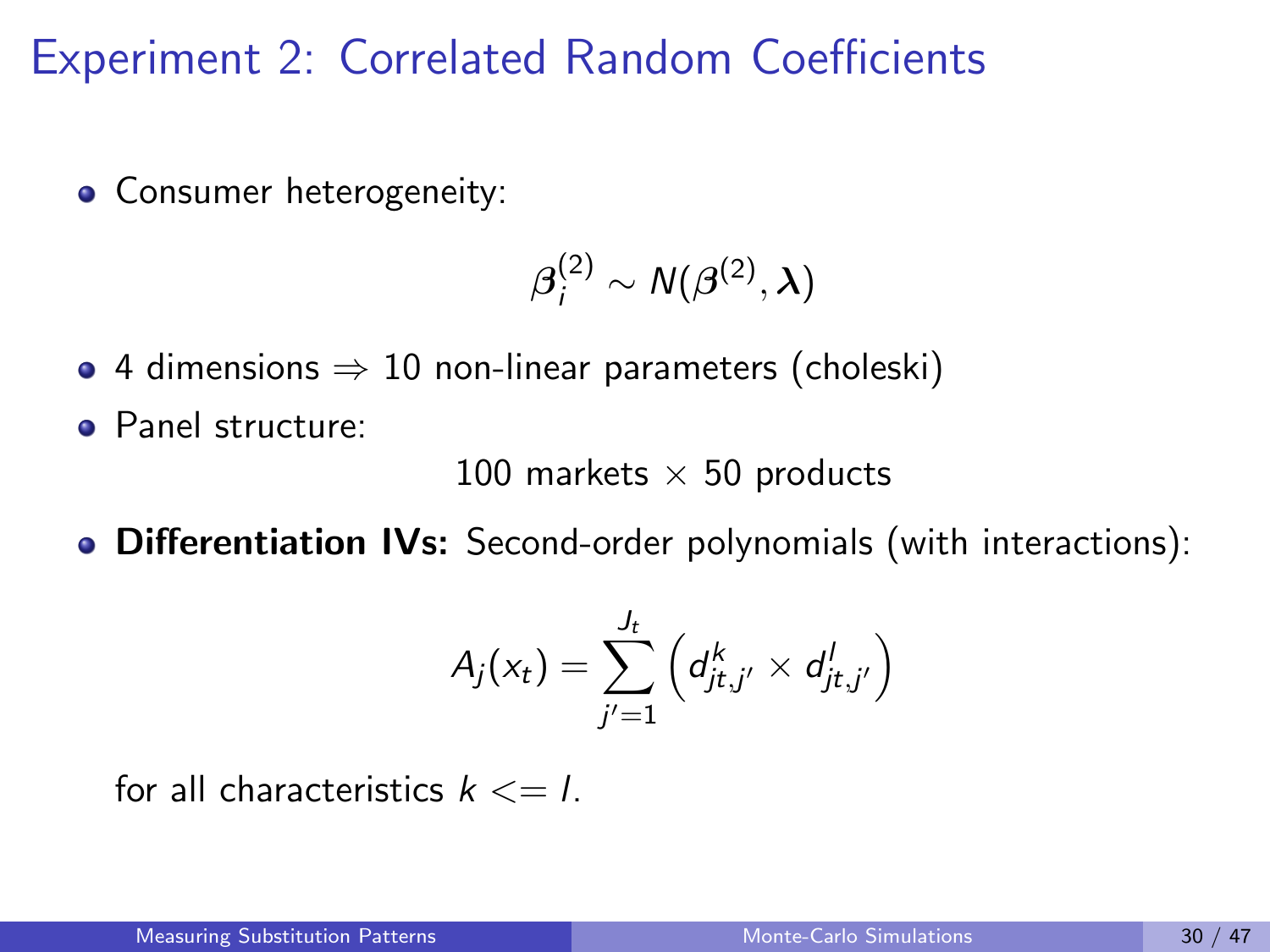## Simulation Results: Correlated Random-Coefficients

|                  |                    | $\Sigma_{\cdot,1}$ | Σ.,2     | $\Sigma_{\cdot,3}$ | $\Sigma_{\cdot,4}$ | $\Sigma_{1,}.$ | 4              |      |   |   |
|------------------|--------------------|--------------------|----------|--------------------|--------------------|----------------|----------------|------|---|---|
| <b>Bias</b>      | $\Sigma_{1,+}$     | 0.003              | 0.003    | $-0.003$           | 0.010              | $\Sigma_{2}$ . | $-2$           | 4    |   |   |
|                  | $\Sigma_{2,}$      | 0.003              | 0.000    | 0.004              | $-0.000$           | $\Sigma_{3,.}$ | 2              | $-2$ | 4 |   |
|                  | $\Sigma_{3,}.$     | $-0.003$           | 0.004    | $-0.009$           | 0.006              | $\Sigma_4$ .   | $\overline{2}$ | $-2$ | 2 | 4 |
|                  | $\Sigma_4$ .       | 0.010              | $-0.000$ | 0.006              | 0.010              |                |                |      |   |   |
| <b>RMSE</b>      | $\Sigma_{1,\cdot}$ | 0.228              | 0.132    | 0.156              | 0.156              |                |                |      |   |   |
|                  | $\Sigma_{2}$ .     | 0.132              | 0.232    | 0.145              | 0.143              |                |                |      |   |   |
|                  | $\Sigma_{3,}.$     | 0.156              | 0.145    | 0.217              | 0.154              |                |                |      |   |   |
|                  | $\Sigma_4$ .       | 0.156              | 0.143    | 0.154              | 0.217              |                |                |      |   |   |
| $IIA$ test $(F)$ |                    | 157.637            |          |                    |                    |                |                |      |   |   |
| Rank test        |                    | 474.053            |          |                    |                    |                |                |      |   |   |
| Nb endo.         |                    | 10.000             |          |                    |                    |                |                |      |   |   |
| Nb IVs           |                    | 15.000             |          |                    |                    |                |                |      |   |   |

• Note: The vector of non-linear parameters correspond to the lower-diagonal elements of the choleski matrix of  $\Sigma$  (10).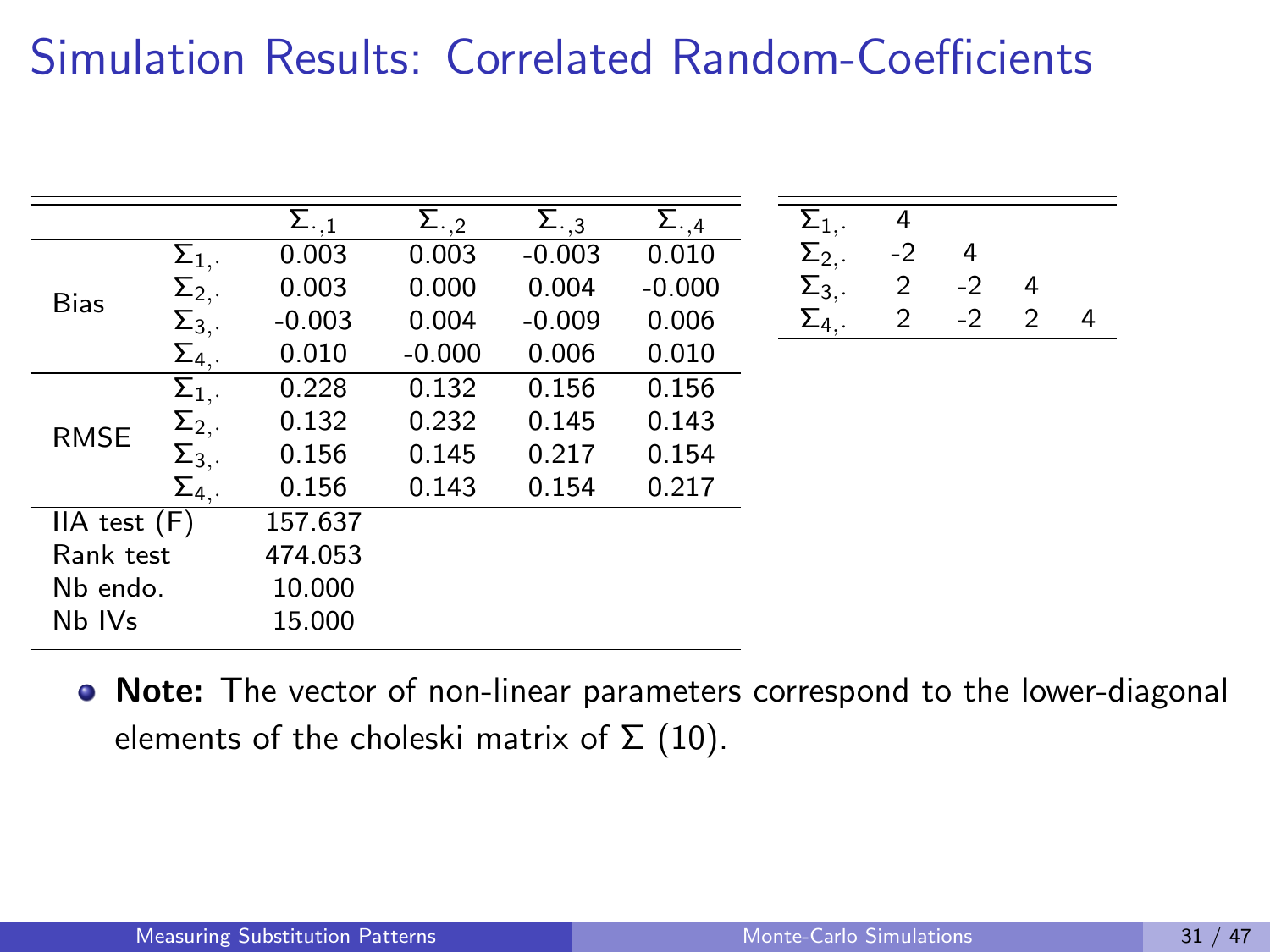## <span id="page-69-0"></span>How to account for endogenous characteristics?

#### • Two cases:

- I Linear characteristics: Replace  $x_{it}$  with instrument  $w_{it}$  when defining moment conditions (standard solution).
- $\triangleright$  Non-linear characteristics: More difficult problem...

#### • Two approaches:

- **1** Heuristic approximation to optimal IVs similar to BLP-1995
- <sup>2</sup> Natural experiment-type variation (i.e. fixed-effects)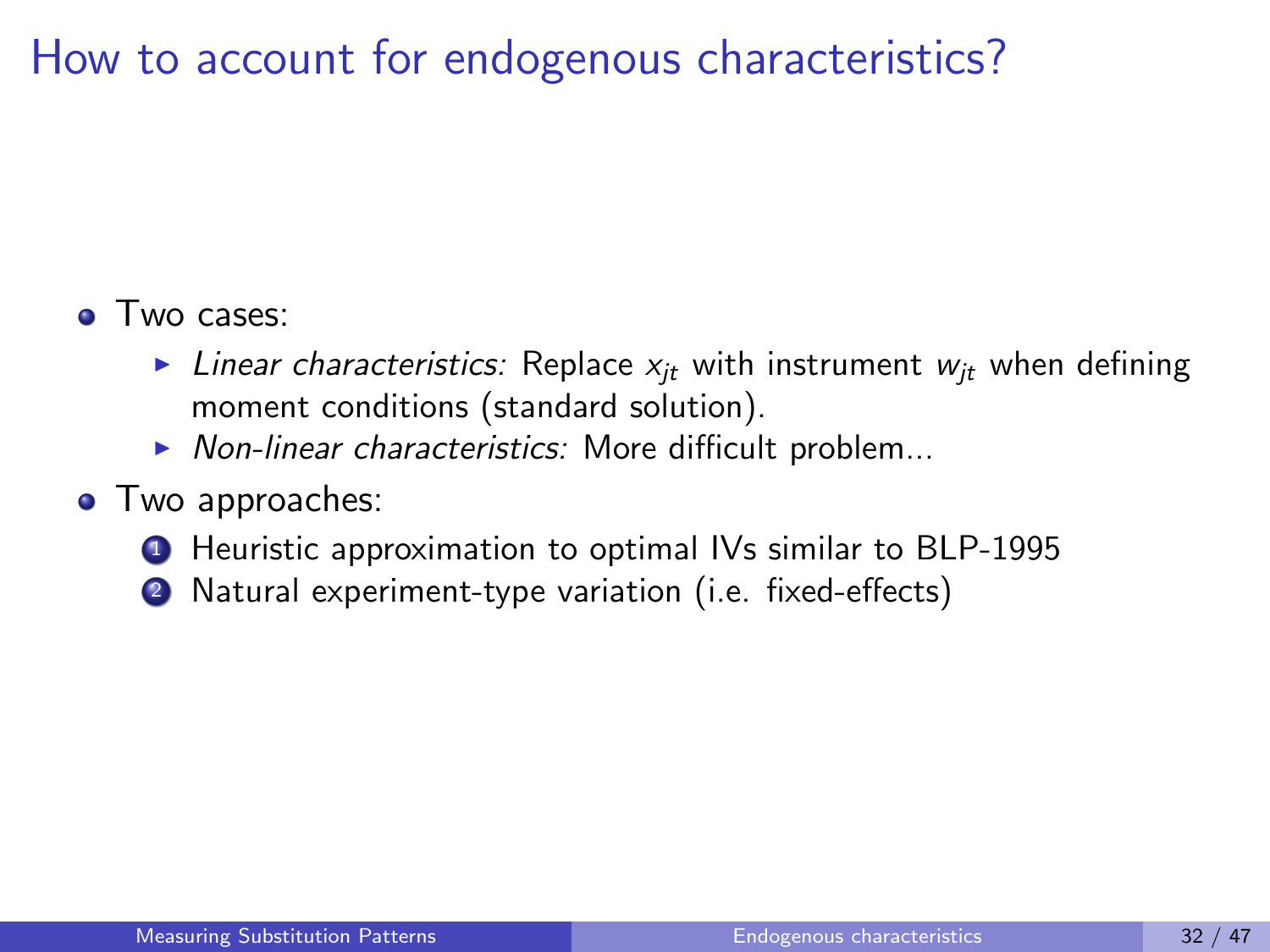#### Example 1: Instruments for non-linear attributes

Payoff function: Quality ladder

$$
u_{ijt} = \delta_{jt} - \alpha_i p_{jt} + \varepsilon_{ijt}
$$

where  $\alpha_i = \sigma_{\bm p} y_i^{-1}$  $i_j^{-1}$ , and log $(y_i)$  ∼ N $(\mu_y, \sigma_y)$  (known).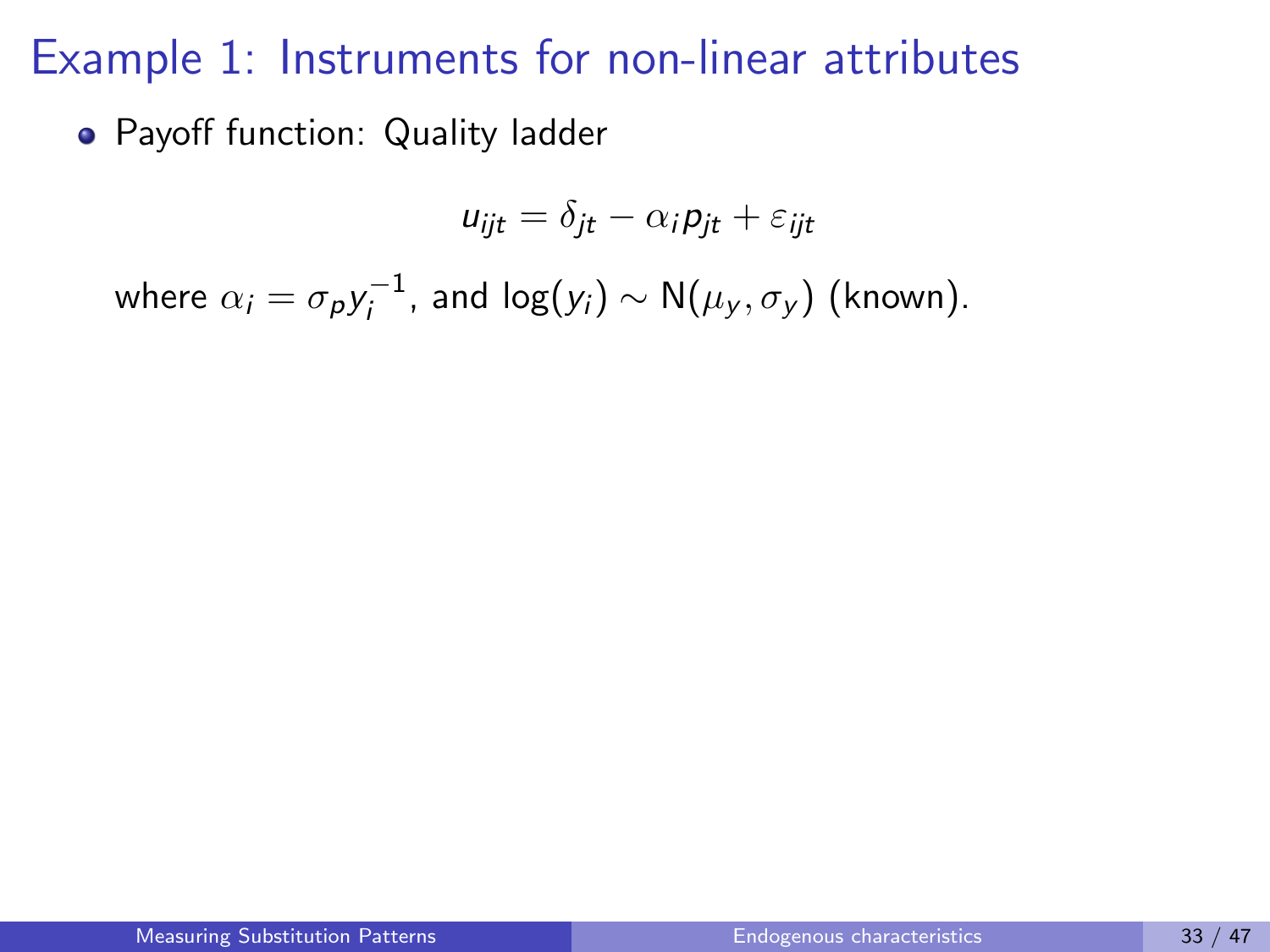#### Example 1: Instruments for non-linear attributes

Payoff function: Quality ladder

$$
u_{ijt} = \delta_{jt} - \alpha_i p_{jt} + \varepsilon_{ijt}
$$

where  $\alpha_i = \sigma_{\bm p} y_i^{-1}$  $i_j^{-1}$ , and log $(y_i)$  ∼ N $(\mu_y, \sigma_y)$  (known).

• BLP (1995): Prices and  $\xi_{it}$  are simultaneously determined

$$
E\left[\sigma_j^{-1}\left(\boldsymbol{s}_t,\boldsymbol{x}_t,\boldsymbol{p}_t|\sigma_p^0\right)|\boldsymbol{x}_t,\boldsymbol{w}_t\right] \neq E\left[\sigma_j^{-1}\left(\boldsymbol{s}_t,\boldsymbol{x}_t,\boldsymbol{p}_t|\sigma_p^0\right)|\boldsymbol{x}_t,\boldsymbol{p}_t\right]
$$

where  $\bm{w}_t = \{w_{jt}\}_{j=1,...,J_t}$  is a vector of excluded price instruments.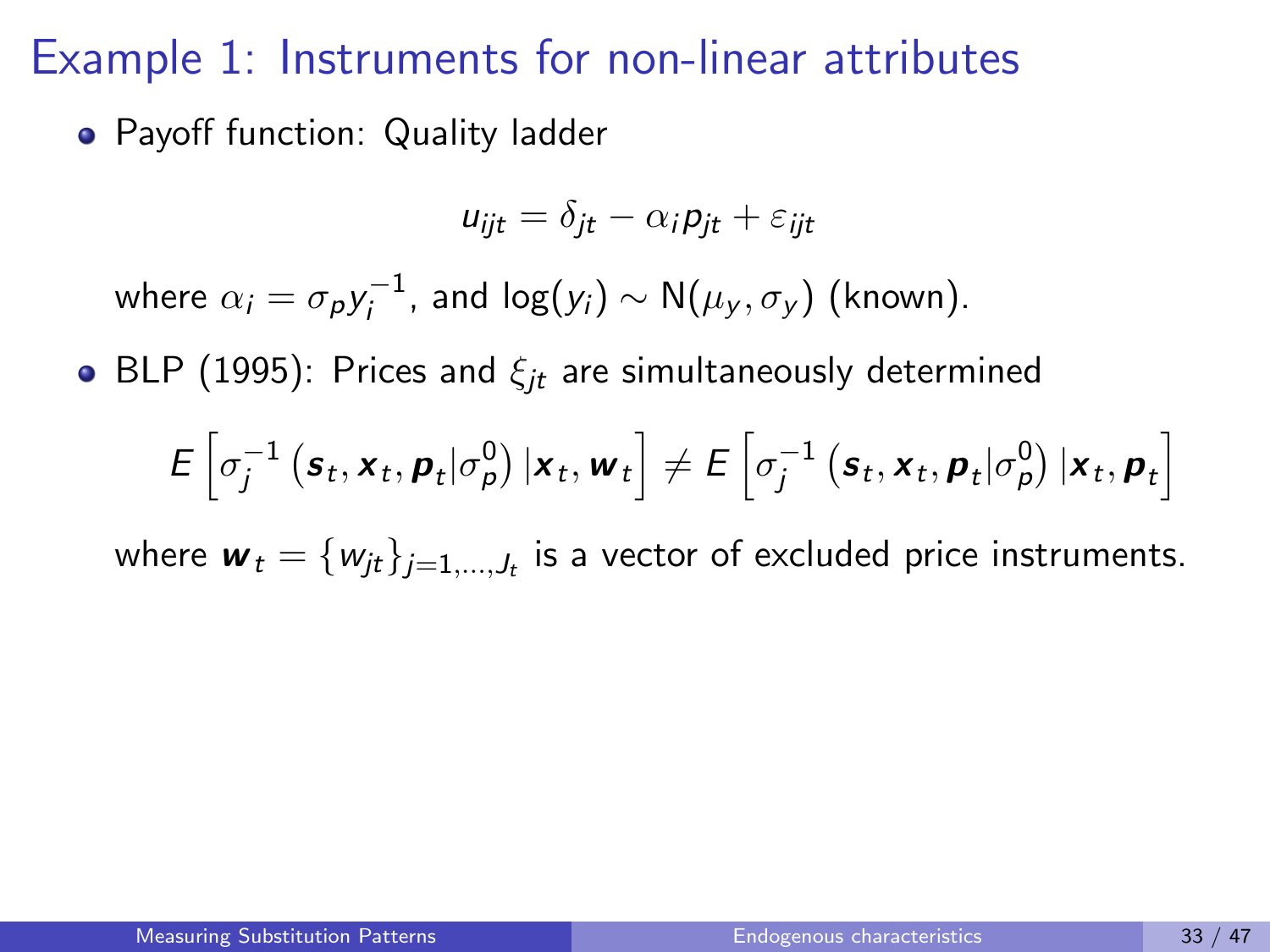### Example 1: Instruments for non-linear attributes

Payoff function: Quality ladder

$$
u_{ijt} = \delta_{jt} - \alpha_i p_{jt} + \varepsilon_{ijt}
$$

where  $\alpha_i = \sigma_{\bm p} y_i^{-1}$  $i_j^{-1}$ , and log $(y_i)$  ∼ N $(\mu_y, \sigma_y)$  (known).

• BLP (1995): Prices and  $\xi_{it}$  are simultaneously determined

$$
E\left[\sigma_j^{-1}\left(\boldsymbol{s}_t,\boldsymbol{x}_t,\boldsymbol{p}_t|\sigma_p^0\right)|\boldsymbol{x}_t,\boldsymbol{w}_t\right] \neq E\left[\sigma_j^{-1}\left(\boldsymbol{s}_t,\boldsymbol{x}_t,\boldsymbol{p}_t|\sigma_p^0\right)|\boldsymbol{x}_t,\boldsymbol{p}_t\right]
$$

where  $\bm{w}_t = \{w_{jt}\}_{j=1,...,J_t}$  is a vector of excluded price instruments.

**• Curse of dimensionality:** Except in 'very' special cases (e.g. single-product Bertrand), the conditional distribution of prices is not a symmetric function of  $(\boldsymbol{ x}_t, \boldsymbol{ w}_t).$ 

$$
E\left[\sigma_j^{-1}\left(\boldsymbol{s}_t,\boldsymbol{x}_t,\boldsymbol{p}_t|\sigma_p^0\right)|\boldsymbol{x}_t,\boldsymbol{w}_t\right] \neq g(\mathbf{d}_t^{\chi},\mathbf{d}_t^{\chi})
$$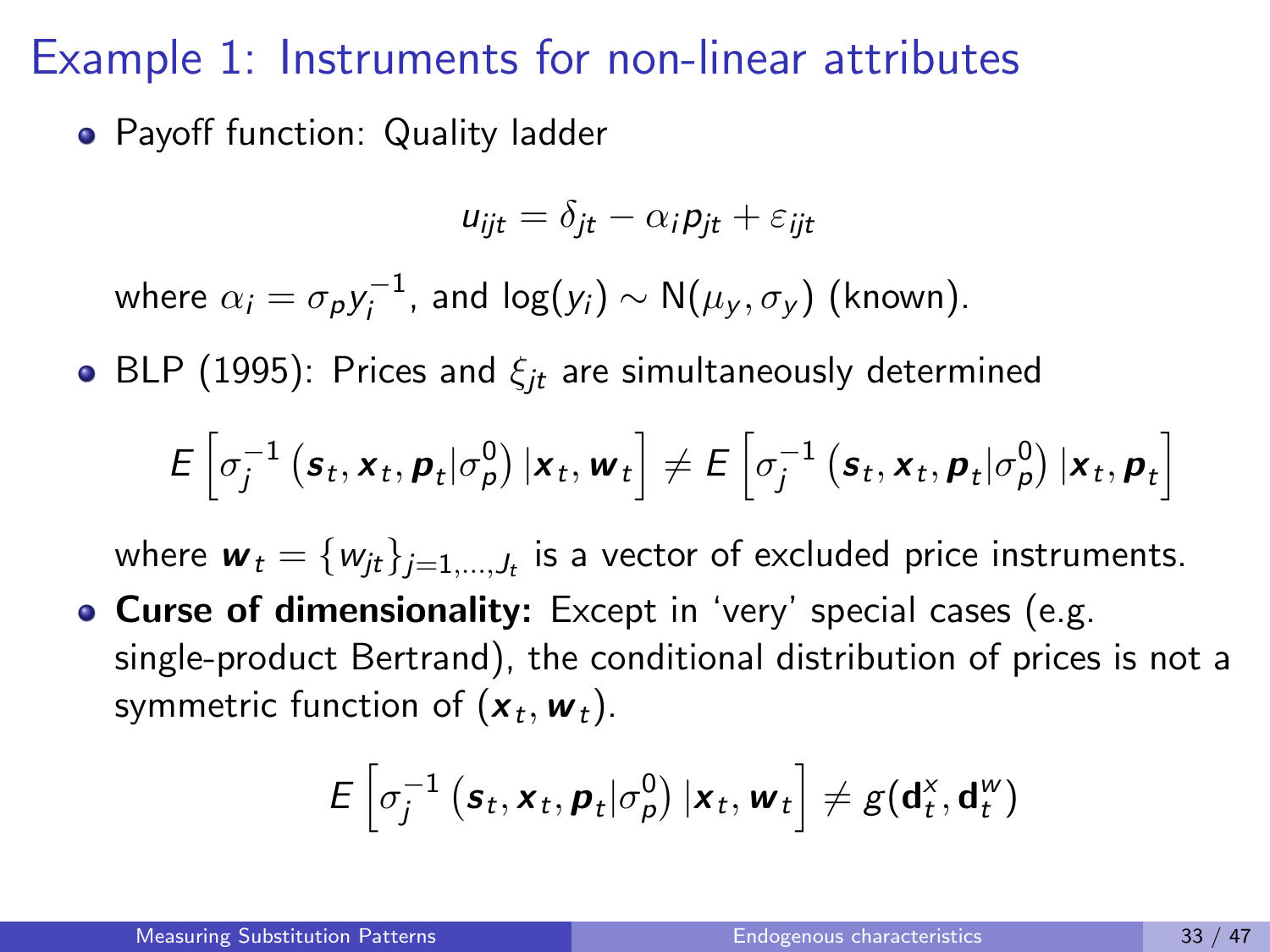### How to account for heterogenous price coefficient?

**• Heuristic solution:** Distribute the expectation for price *inside* of the inverse-demand function [\(Berry et al. 1999\)](#page-96-0):

$$
E\left[\sigma_j^{-1}(\boldsymbol{s}_t,\boldsymbol{p}_t,\mathbf{x}_t^{(2)};\lambda)|\mathbf{x}_t,\mathbf{w}_t\right] \approx E\left[\sigma_j^{-1}(\boldsymbol{s}_t,\boldsymbol{\hat{p}}_t,\mathbf{x}_t^{(2)};\lambda)|\mathbf{x}_t,\boldsymbol{\hat{p}}_t\right]
$$

$$
= g(\boldsymbol{d}_{jt}^{\times},\boldsymbol{d}_{jt}^{\hat{\rho}})
$$

where 
$$
\hat{d}_{jt,k}^p = E(p_{kt}|\mathbf{w}_{kt}) - E(p_{jt}|\mathbf{w}_{jt})
$$
.  
\n•  $\hat{p}_{jt} = E(p_{jt}|\mathbf{w}_{kt})$  is the 'first-stage' predicted price.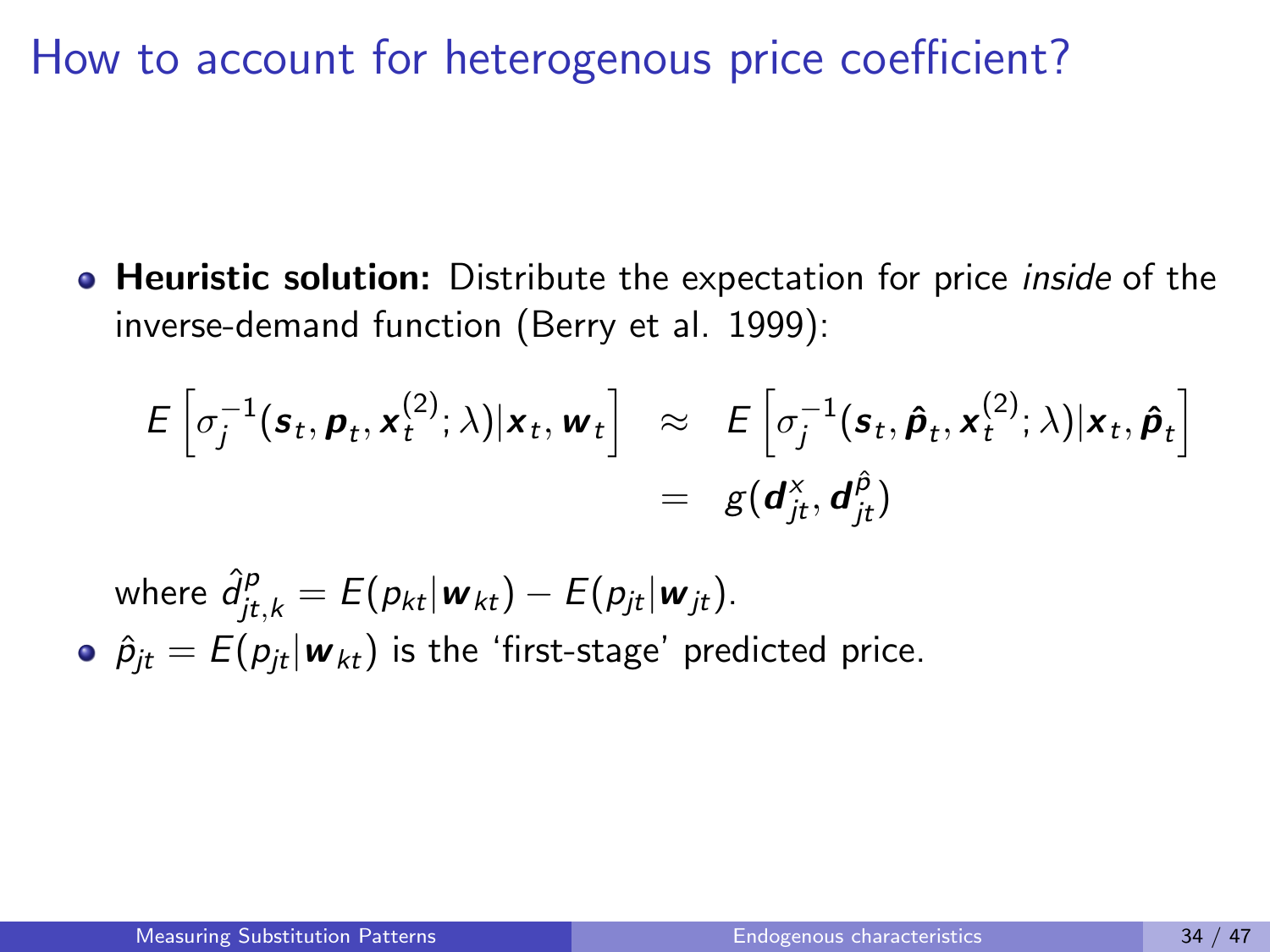## Experiment 3: Differentiation IVs with Endogenous Prices Example with cost shifter

**1** Exogenous price index (OLS):

$$
\hat{p}_{jt} = \hat{\pi}_0 + \hat{\pi}_1 x_{jt} + \hat{\pi}_2 \omega_{jt}
$$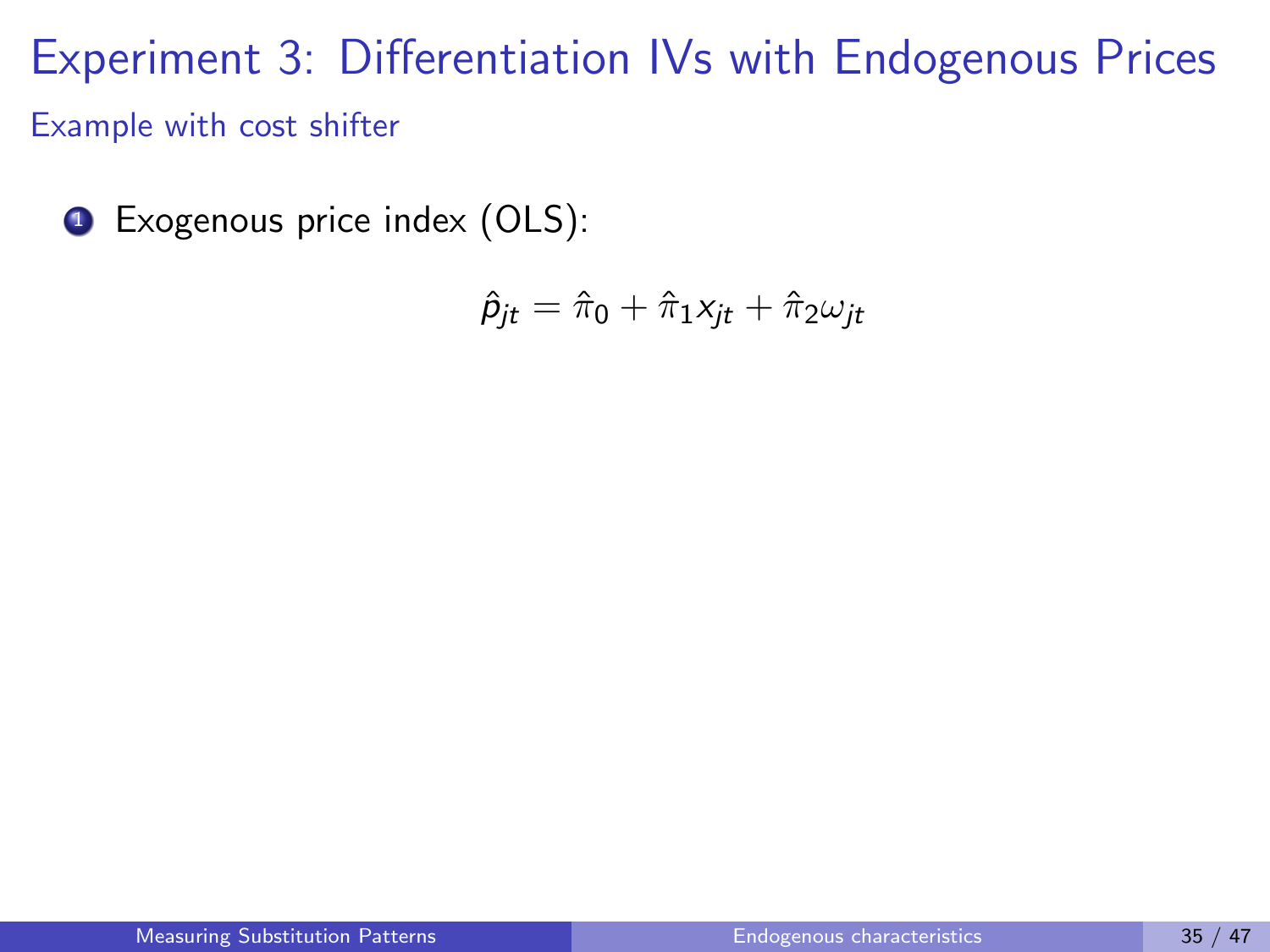Experiment 3: Differentiation IVs with Endogenous Prices Example with cost shifter

<sup>1</sup> Exogenous price index (OLS):

$$
\hat{p}_{jt} = \hat{\pi}_0 + \hat{\pi}_1 x_{jt} + \hat{\pi}_2 \omega_{jt}
$$

**2** Differentiation IV: Quadratic

$$
\sum_{j'} \left( d_{jt,j'}^{\hat{p}} \right)^2 \text{ and } \sum_{j'} \left( d_{jt,j'}^{\hat{p}} \right)^2 \cdot \boldsymbol{d}_{jt,j'}
$$

where  $\boldsymbol{d}_{jt,j'}=(d_{jt,j'}^{\times},d_{jt}^{\hat{\rho}})$ 'P<br>jt.j' ).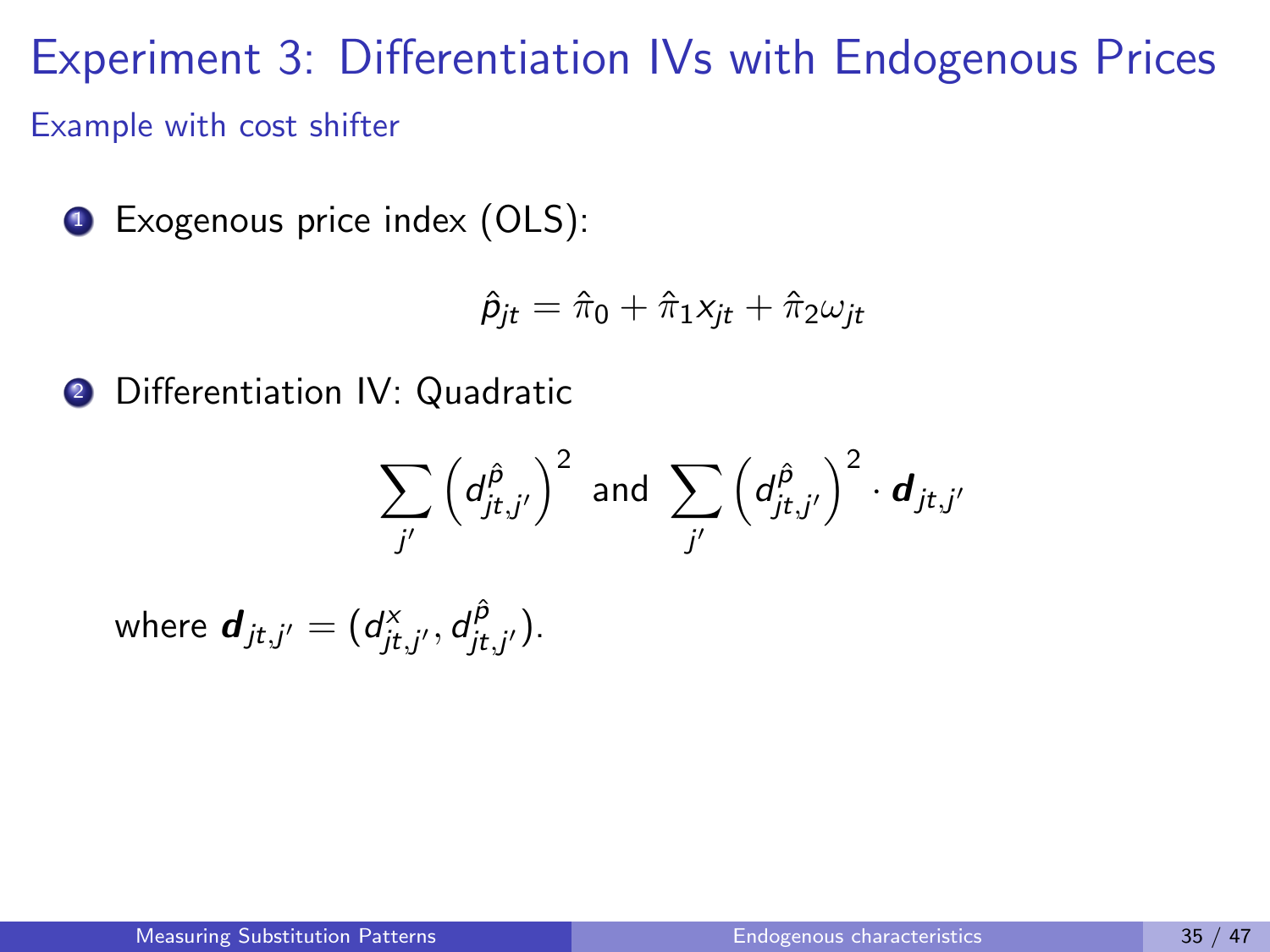Experiment 3: Differentiation IVs with Endogenous Prices Example with cost shifter

<sup>1</sup> Exogenous price index (OLS):

$$
\hat{p}_{jt} = \hat{\pi}_0 + \hat{\pi}_1 x_{jt} + \hat{\pi}_2 \omega_{jt}
$$

**2** Differentiation IV: Quadratic

$$
\sum_{j'} \left( d_{jt,j'}^{\hat{\rho}} \right)^2 \text{ and } \sum_{j'} \left( d_{jt,j'}^{\hat{\rho}} \right)^2 \cdot \boldsymbol{d}_{jt,j'}
$$

where  $\boldsymbol{d}_{jt,j'}=(d_{jt,j'}^{\times},d_{jt}^{\hat{\rho}})$ 'P<br>jt.j' ). **3** Differentiation IV: Local

$$
\sum_{j'} \left( |d_{jt,j'}^{\hat{\rho}}| < \mathsf{sd}(\hat{\rho}_{jt}) \right) \text{ and } \sum_{j'} \left( |d_{jt,j'}^{\hat{\rho}}| < \mathsf{sd}(\hat{\rho}_{jt}) \right) \cdot \mathbf{d}_{jt,j'}
$$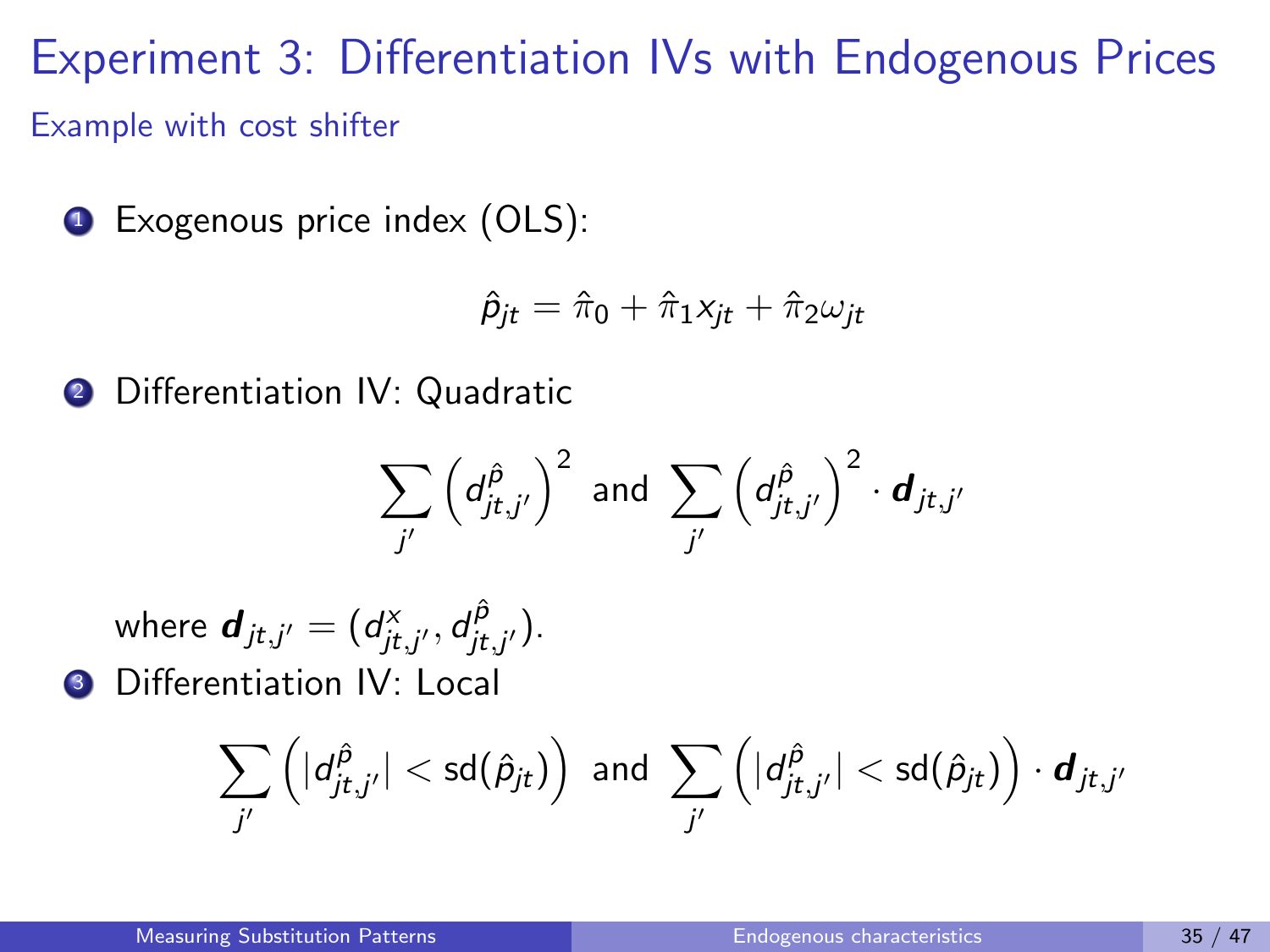### Distribution of  $\hat{\sigma}_p$  with weak and strong IVs

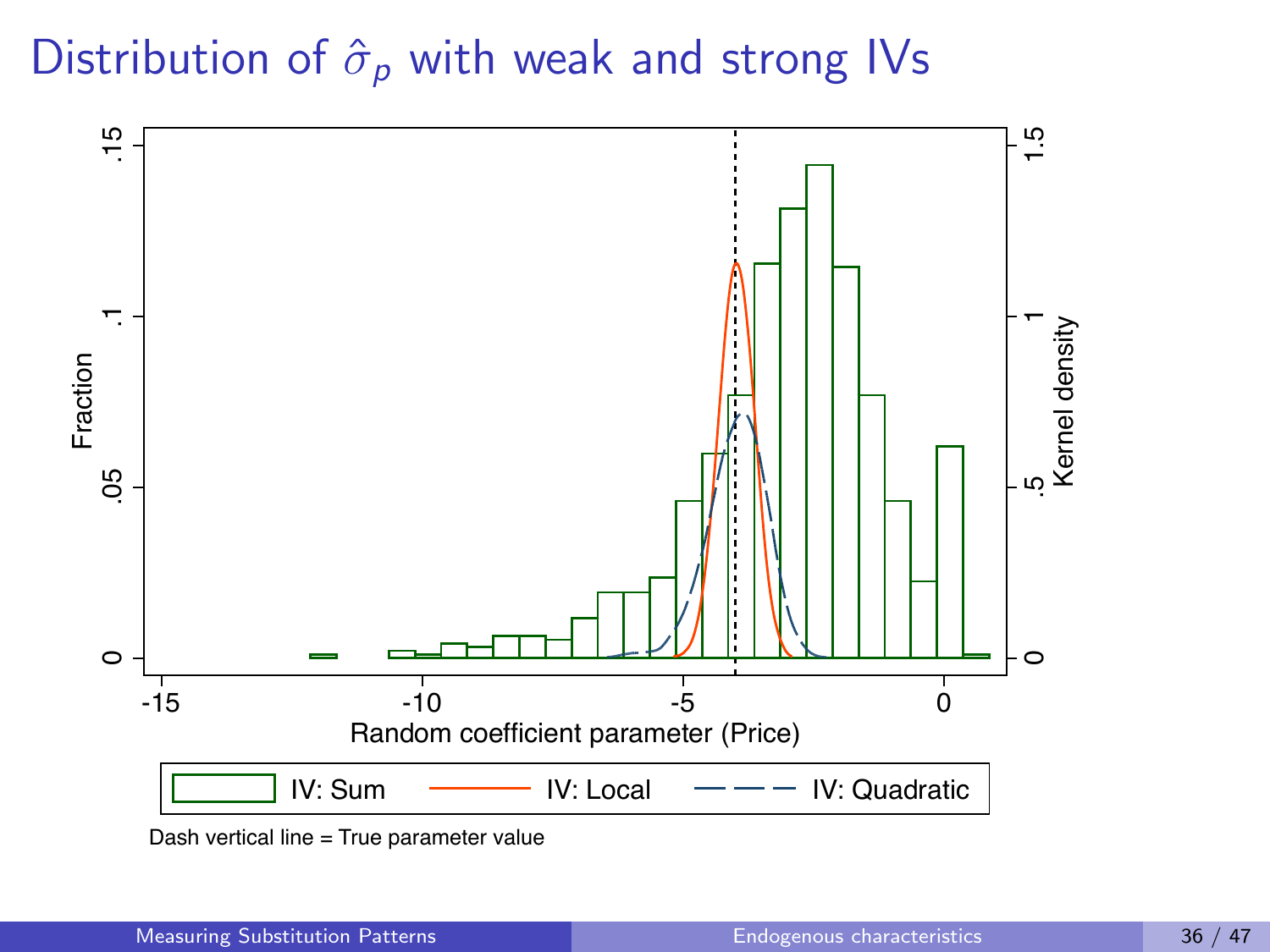## GMM estimates with endogenous prices

|                              | (1)     |                    | (2)  |      |         | (3)  |                        | (4)              |        |       |  |
|------------------------------|---------|--------------------|------|------|---------|------|------------------------|------------------|--------|-------|--|
|                              | True    | $Diff. IV = Local$ |      |      |         |      | Diff. $IV = Quadratic$ | $Diff. IV = Sum$ |        |       |  |
|                              |         | bias               | se   | rmse | bias    | se   | rmse                   | <b>bias</b>      | se     | rmse  |  |
|                              |         |                    |      |      |         |      |                        |                  |        |       |  |
| $\lambda_{\texttt{\tiny D}}$ | $-4.00$ | 0.02               | 0.27 | 0.28 | 0.02    | 0.53 | 0.55                   | 1.03             | 158.25 | 2.10  |  |
| $\beta_{p}$                  | $-0.20$ | 0.01               | 0.37 | 0.37 | 0.01    | 0.31 | 0.32                   | $-0.67$          | 201.29 | 1.38  |  |
| $\beta_0$                    | 50.00   | $-0.26$            | 3.92 | 3.92 | $-0.28$ | 7.36 | 7.45                   | $-9.82$          | 26.41  | 20.65 |  |
| $\beta_{x}$                  | 2.00    | $-0.02$            | 0.46 | 0.45 | $-0.02$ | 0.47 | 0.47                   | 0.34             | 1.11   | 0.83  |  |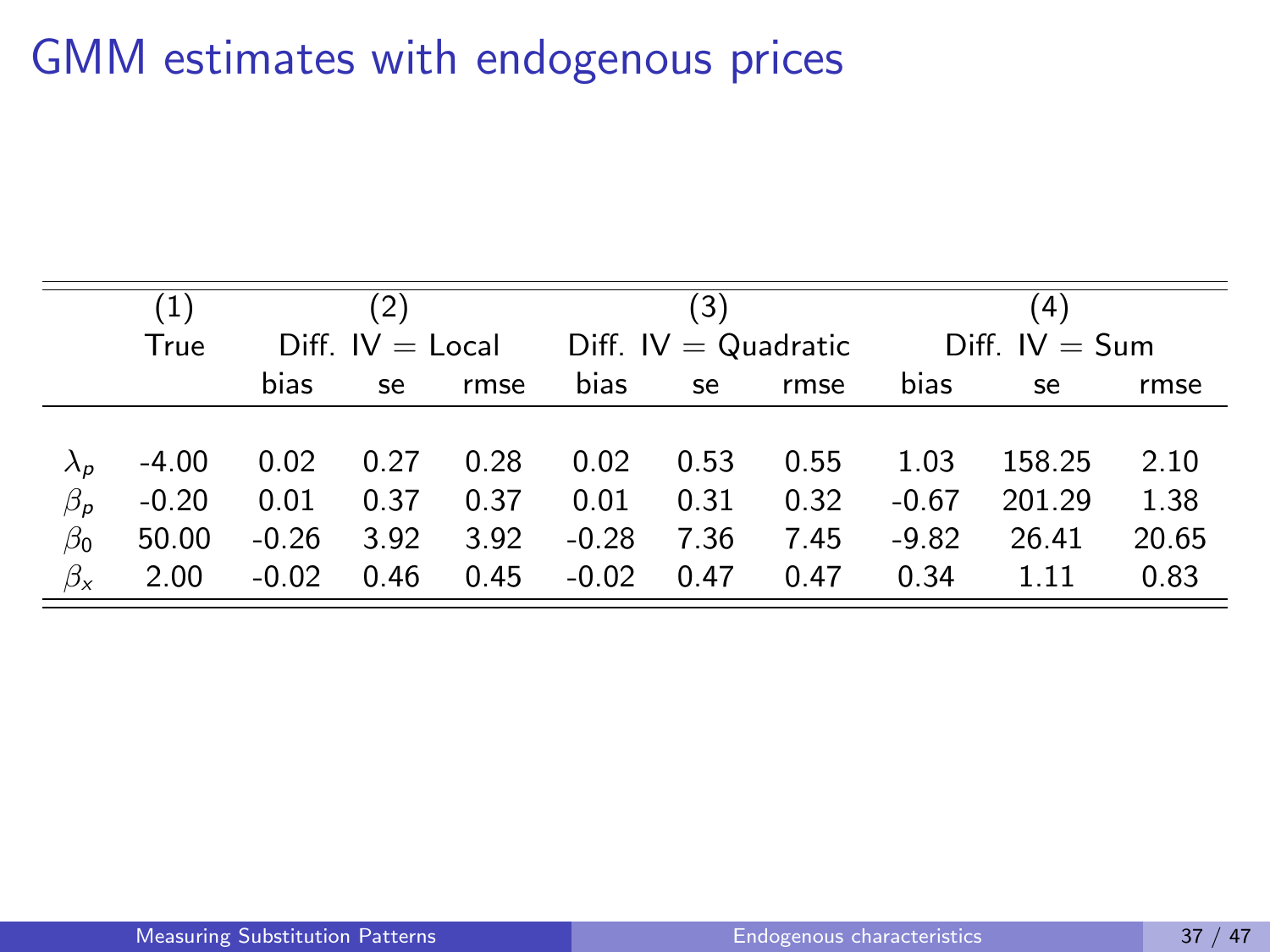### GMM estimates with endogenous prices

|                                  |              | $^{\prime}2^{\prime}$       | 3)     |
|----------------------------------|--------------|-----------------------------|--------|
|                                  | $IV = Local$ | $IV = Quadratic$ $IV = Sum$ |        |
| Frequency conv.                  |              |                             | 0.94   |
| <b>IIA-test</b>                  | 109.48       | 53.90                       | 1.88   |
| p-value                          | 0            | 0                           | 0.34   |
| 1st-stage F-test: Price          | 191.80       | 442.10                      | 138.94 |
| 1st-stage F-test: Jacobian       | 214.60       | 58.40                       | 27.85  |
| Cond. 1st-stage F-test: Price    | 252.23       | 479.96                      | 7.92   |
| Cond. 1st-stage F-test: Jacobian | 280.31       | 82.44                       | 6.19   |
| Cragg-Donald statistics          | 170.19       | 54.45                       | 4.09   |
| Stock-Yogo size CV (10%)         | 16.87        | 13.43                       | 13.43  |
| Nb. endogenous variables         |              | 2                           | 2      |
| Nb. IVs                          |              |                             | 3      |

- **The Conditional 1st-stage F-test statistic is the Weak IV test proposed by Angrist** and Pischke for multiple endogenous variables.
- **The IIA test is testing the exclusion restriction,**  $H_0$ **:**  $\gamma = 0$  from the following linear IV regression:

$$
\ln s_{jt}/s_{0t} = x_{jt}\beta + \alpha p_{jt} + \gamma IV_{jt}^{diff} + u_{jt}
$$

where  $(\beta, \alpha, \gamma)$  are estimated by GMM using the cost-shifter  $(\omega_{it})$  as excluded instrument.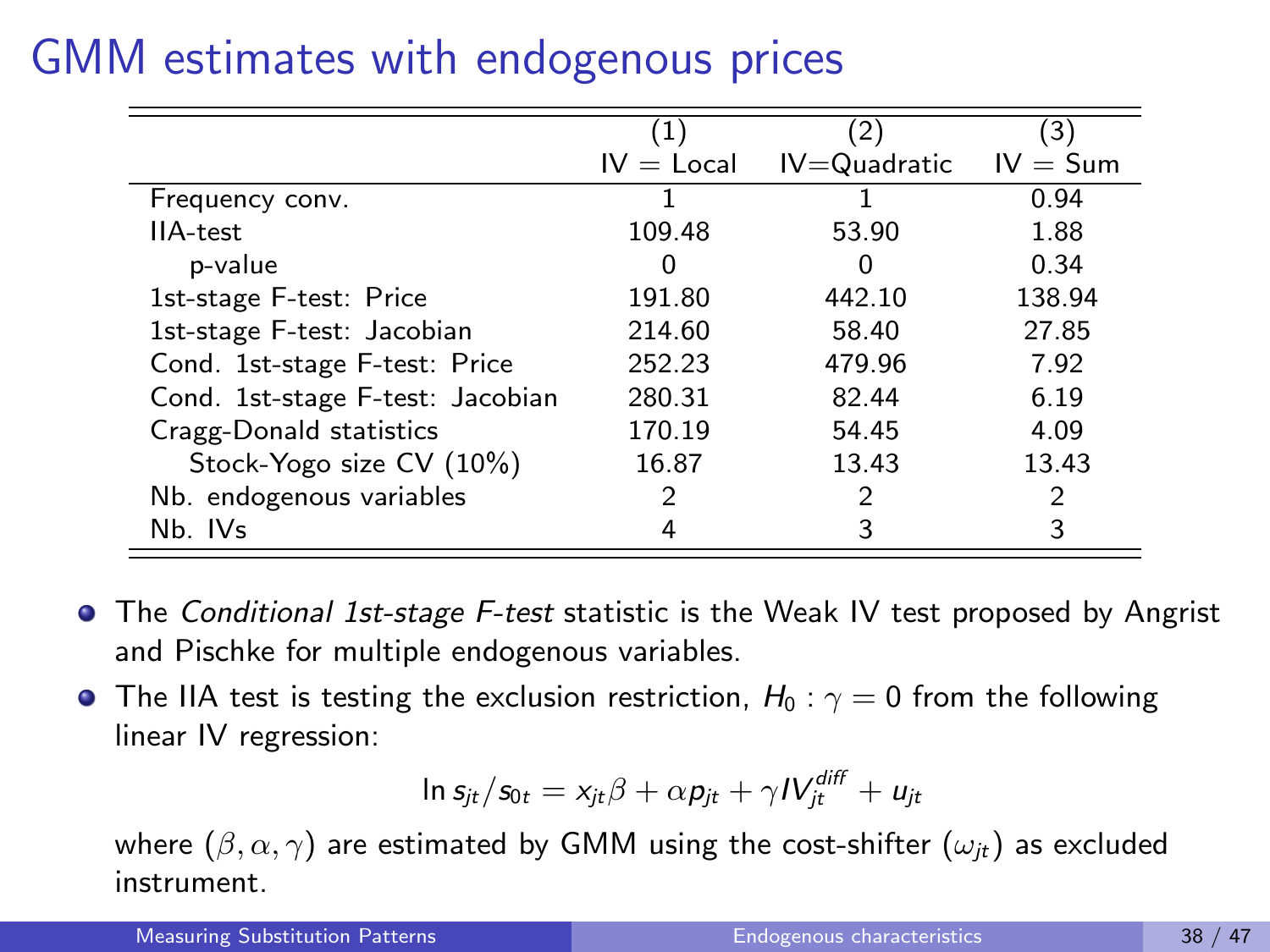### Example 2: Natural Experiments

- An alternative solution is to exploit natural experiments that vary the choice-set over time or across markets.
- Example: Three-way panel, product j, market m, and time  $(t = 0, 1)$ .

Simultaneity problem:  $E[\xi_{imt}|\mathbf{x}_{mt}] \neq \mathbf{0}$ 

Decomposition:  $\xi_{imt} = \mu_{im} + \tau_t + \Delta \xi_{mt}$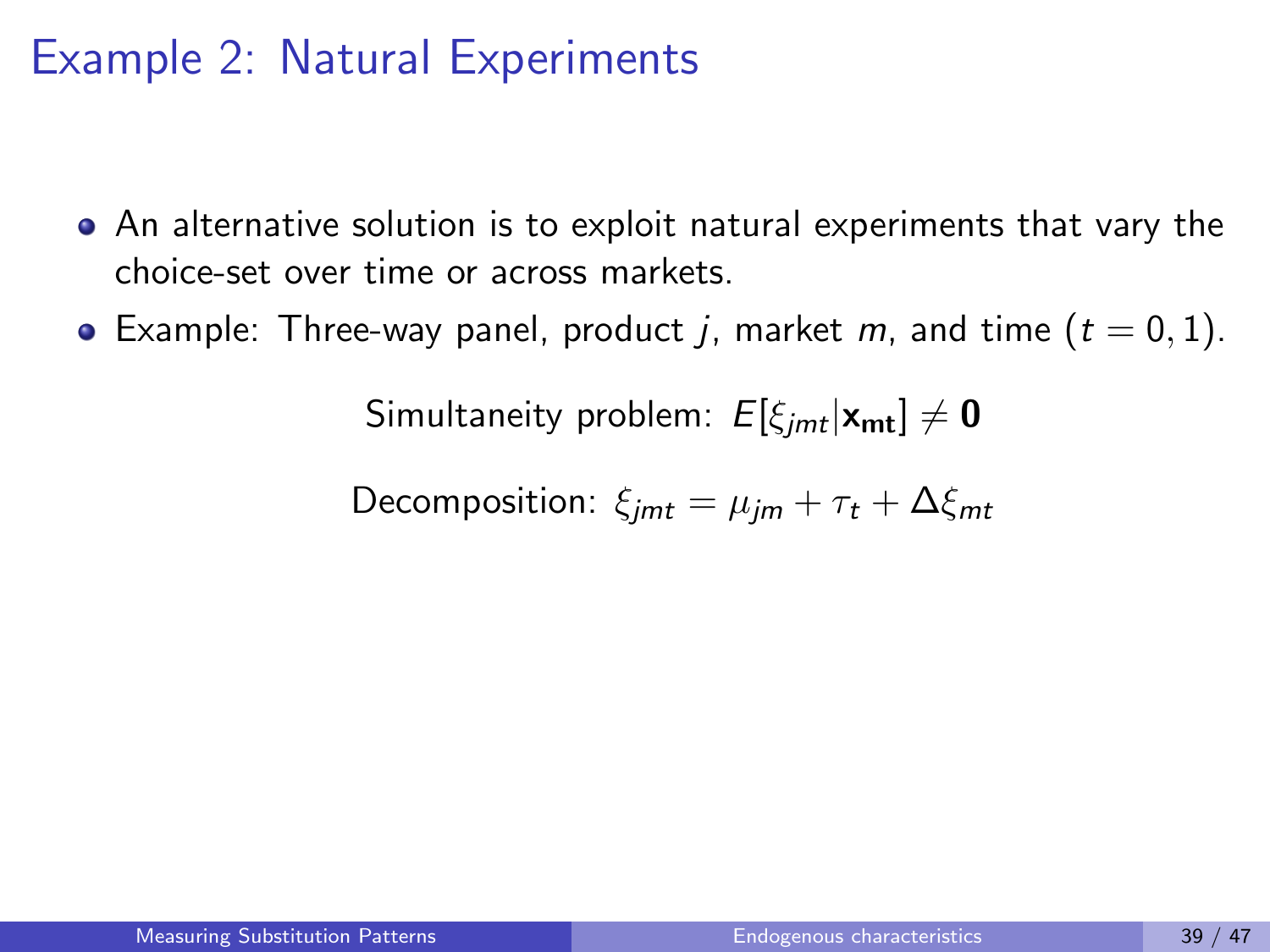### Example 2: Natural Experiments

- An alternative solution is to exploit natural experiments that vary the choice-set over time or across markets.
- Example: Three-way panel, product j, market m, and time  $(t = 0, 1)$ .

Simultaneity problem:  $E[\xi_{imt}|\mathbf{x}_{mt}] \neq \mathbf{0}$ 

Decomposition:  $\xi_{imt} = \mu_{im} + \tau_t + \Delta \xi_{mt}$ 

**• Assumption:** Quasi-experimental design

$$
E[\Delta \xi_{jmt}|\bar{\xi}_m,\tau_t,\mathbf{x}_{mt}]=\mathbf{0}
$$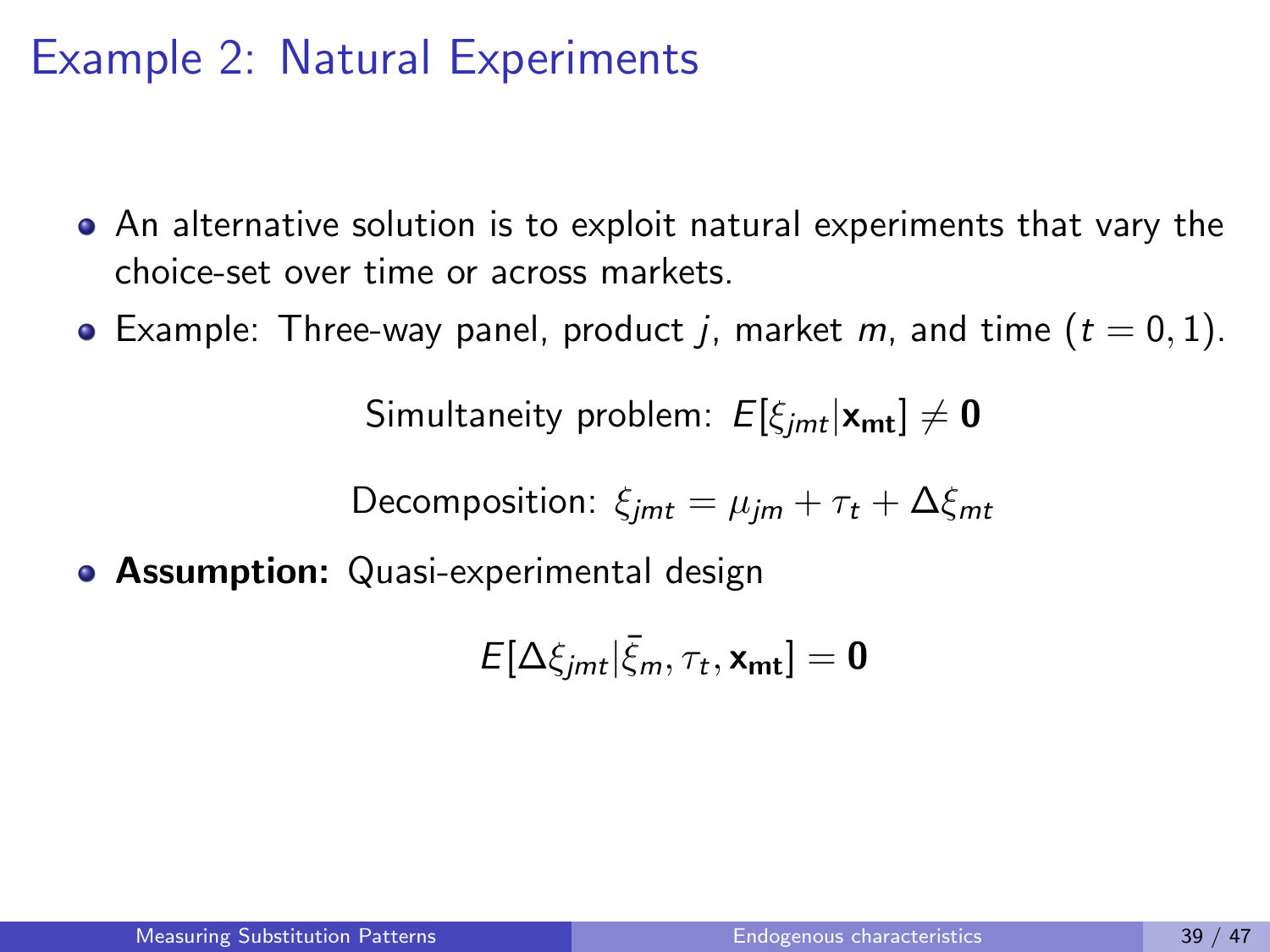**Hotelling example:** Exogenous entry of a new product  $(x' = 5)$ 

$$
u_{ijmt} = \delta_{jmt} - \lambda |\nu_i - x_{jmt}| + \epsilon_{ijmt}
$$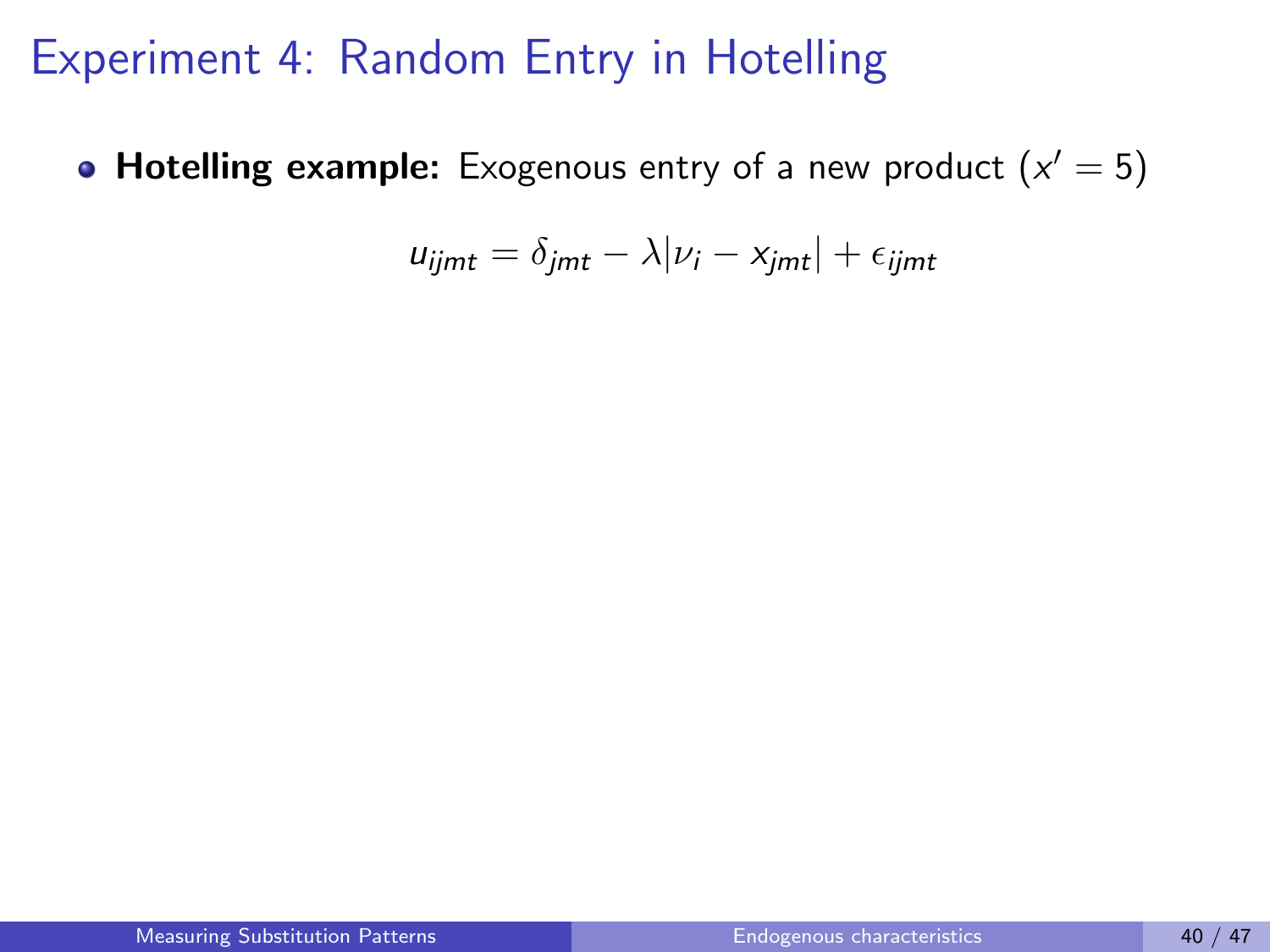**Hotelling example:** Exogenous entry of a new product  $(x' = 5)$ 

$$
u_{ijmt} = \delta_{jmt} - \lambda |\nu_i - x_{jmt}| + \epsilon_{ijmt}
$$

**•** Treatment variable:

$$
D_{jm}=1\left(|x_{jm}-5|<\text{Cutoff}\right)
$$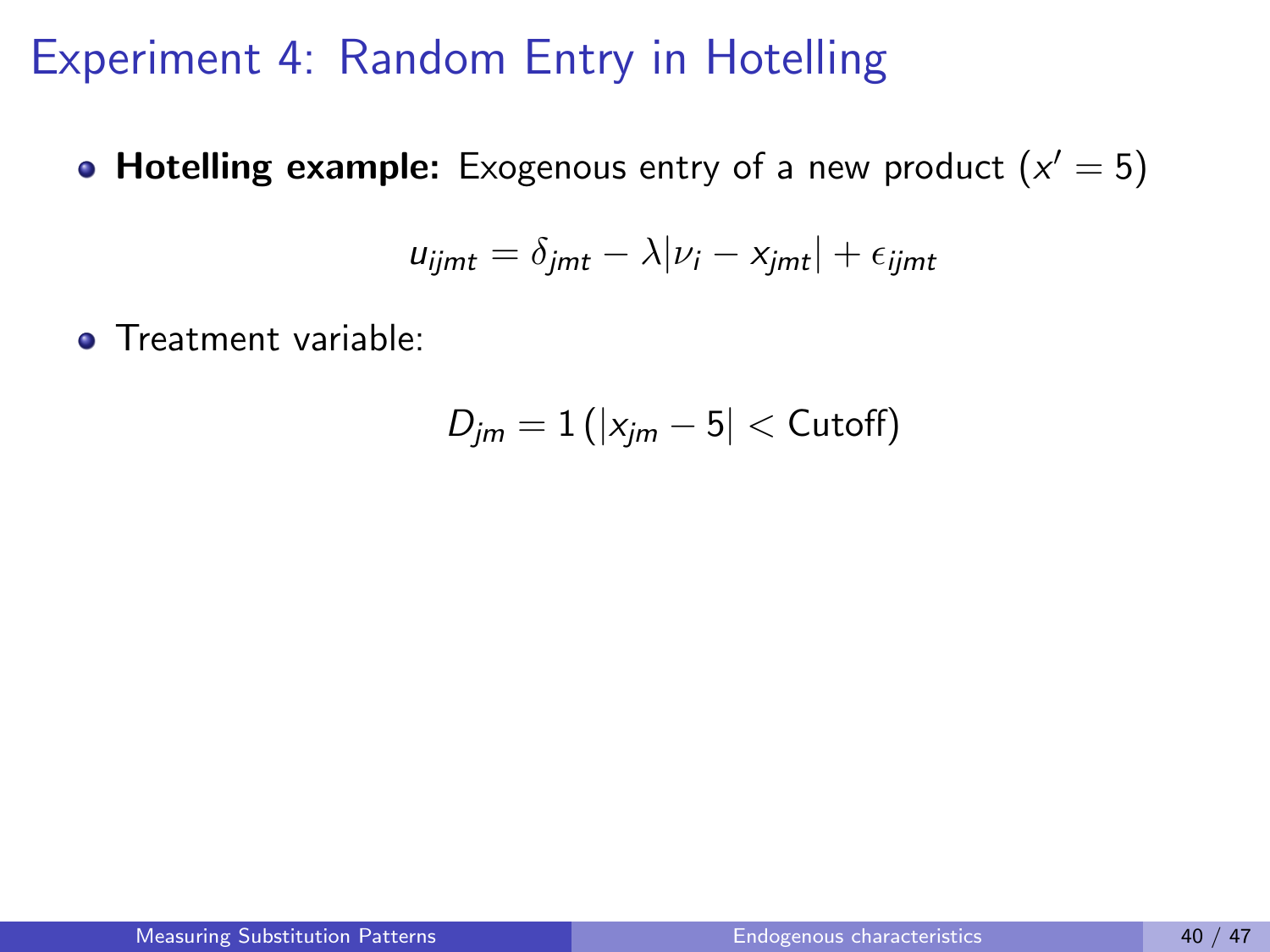**Hotelling example:** Exogenous entry of a new product  $(x' = 5)$ 

$$
u_{ijmt} = \delta_{jmt} - \lambda |\nu_i - x_{jmt}| + \epsilon_{ijmt}
$$

**•** Treatment variable:

$$
D_{jm}=1(|x_{jm}-5|<\mathsf{Cutoff})
$$

Reduced-form: Difference-in-difference regression

$$
\sigma_j^{-1}(s_t, x_t | \theta^0) = \mu_{jm} + \tau_t + \gamma D_{jm} \times 1(t = 1) + \xi_{jmt}
$$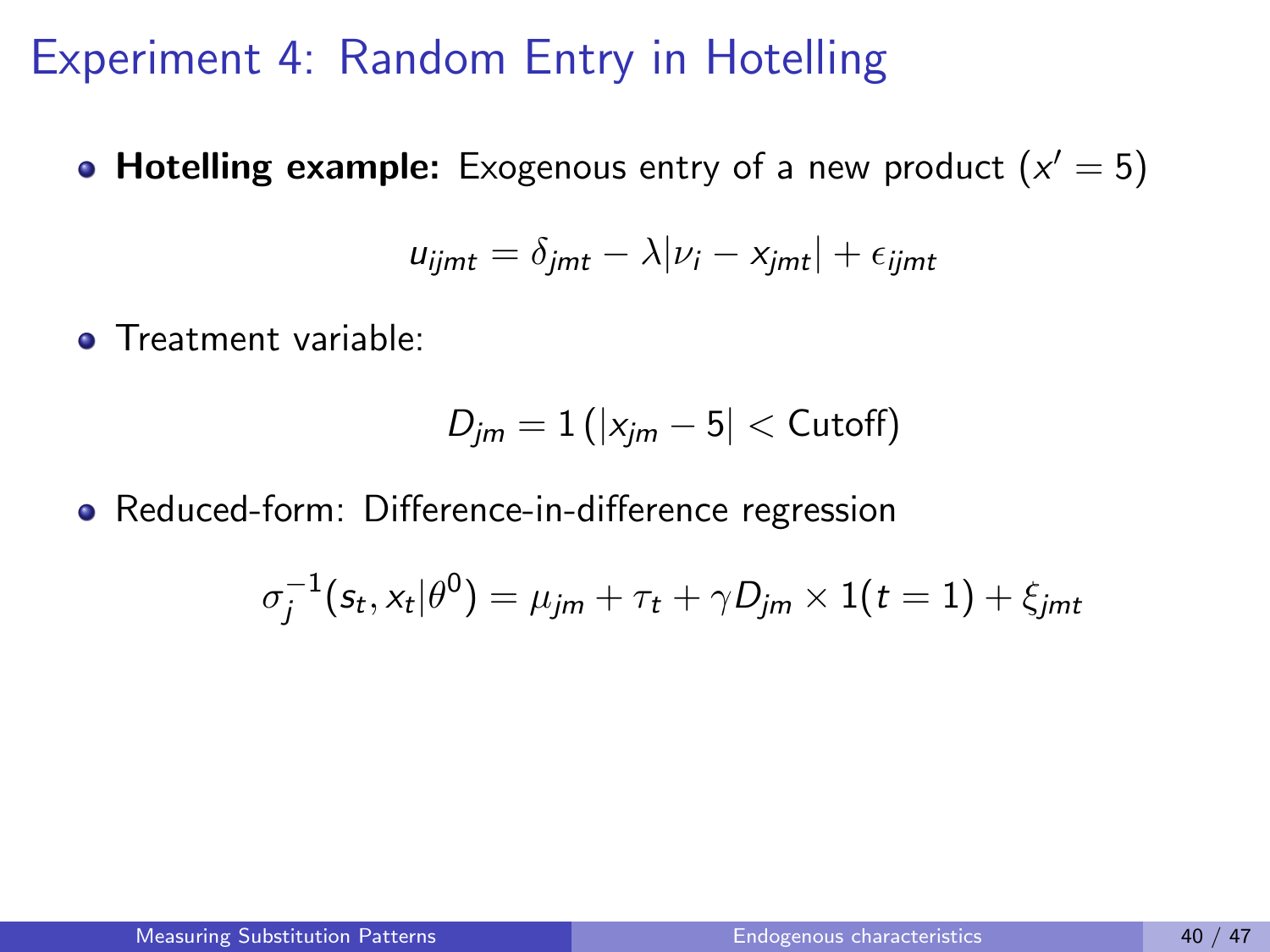**Hotelling example:** Exogenous entry of a new product  $(x' = 5)$ 

$$
u_{ijmt} = \delta_{jmt} - \lambda |\nu_i - x_{jmt}| + \epsilon_{ijmt}
$$

**•** Treatment variable:

$$
D_{jm}=1(|x_{jm}-5|<\text{Cutoff})
$$

• Reduced-form: Difference-in-difference regression

$$
\sigma_j^{-1}(s_t, x_t | \theta^0) = \mu_{jm} + \tau_t + \gamma D_{jm} \times 1(t = 1) + \xi_{jmt}
$$

#### **GMM:** DiD IVs

- $\blacktriangleright$  Linear characteristics:  $x_{jmt}^{(1)} =$  Market/Product FE  $+$  After Dummy
- Differentiation IV:  $z_{imt} = D_{im} \times 1(t = 1)$
- $\blacktriangleright$   $\hat{\theta}$  *gmm* is identified from the DiD variation in  $z_{jmt}$ .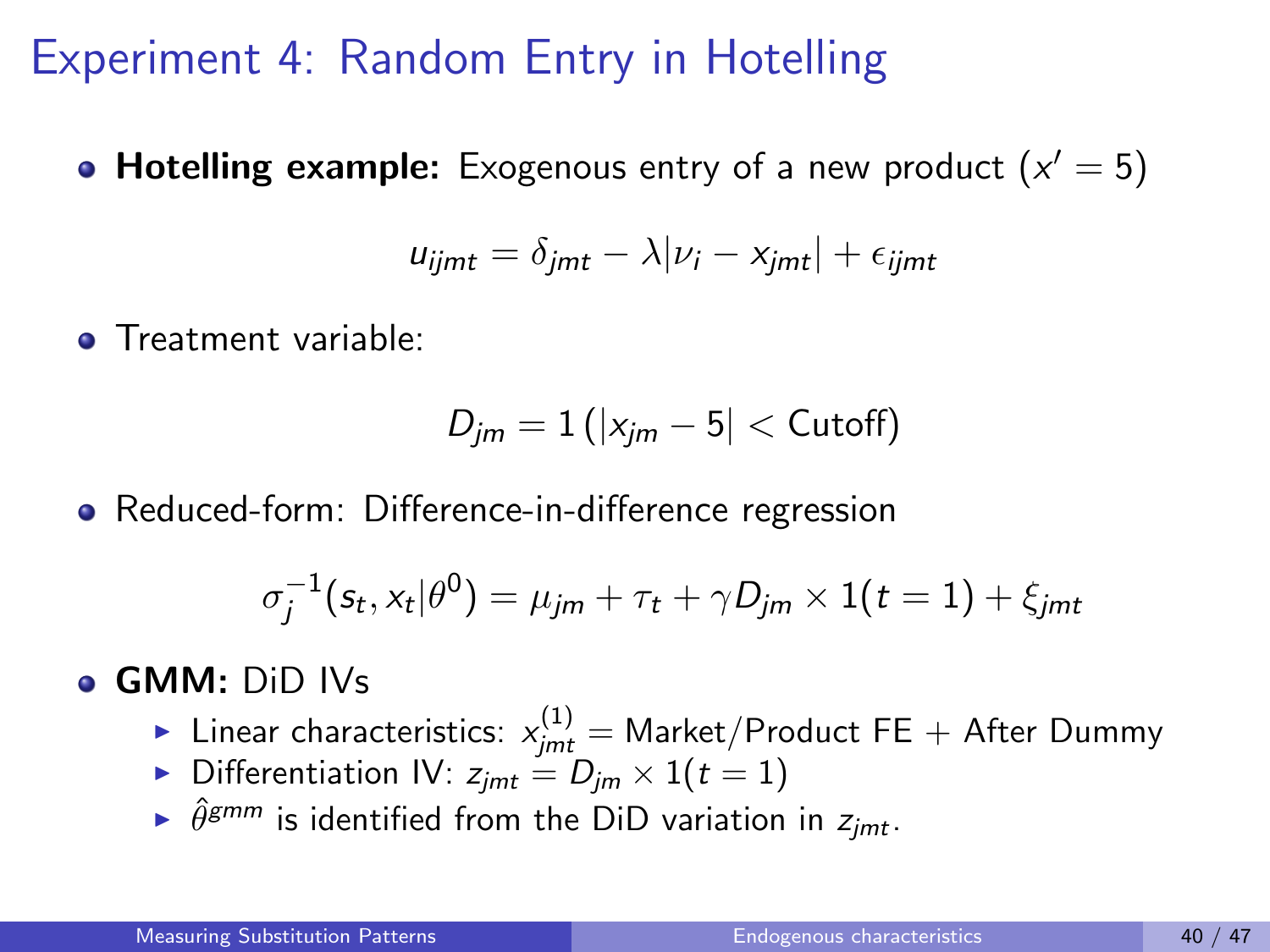Natural Experiment: Hotelling Example DGP:  $\delta_{jmt} = \bar{\xi}_{jm} + \tau_t + \Delta \xi_{jmt}$ , where  $E(\bar{\xi}_{jm}|\mathbf{x}_m) \neq 0$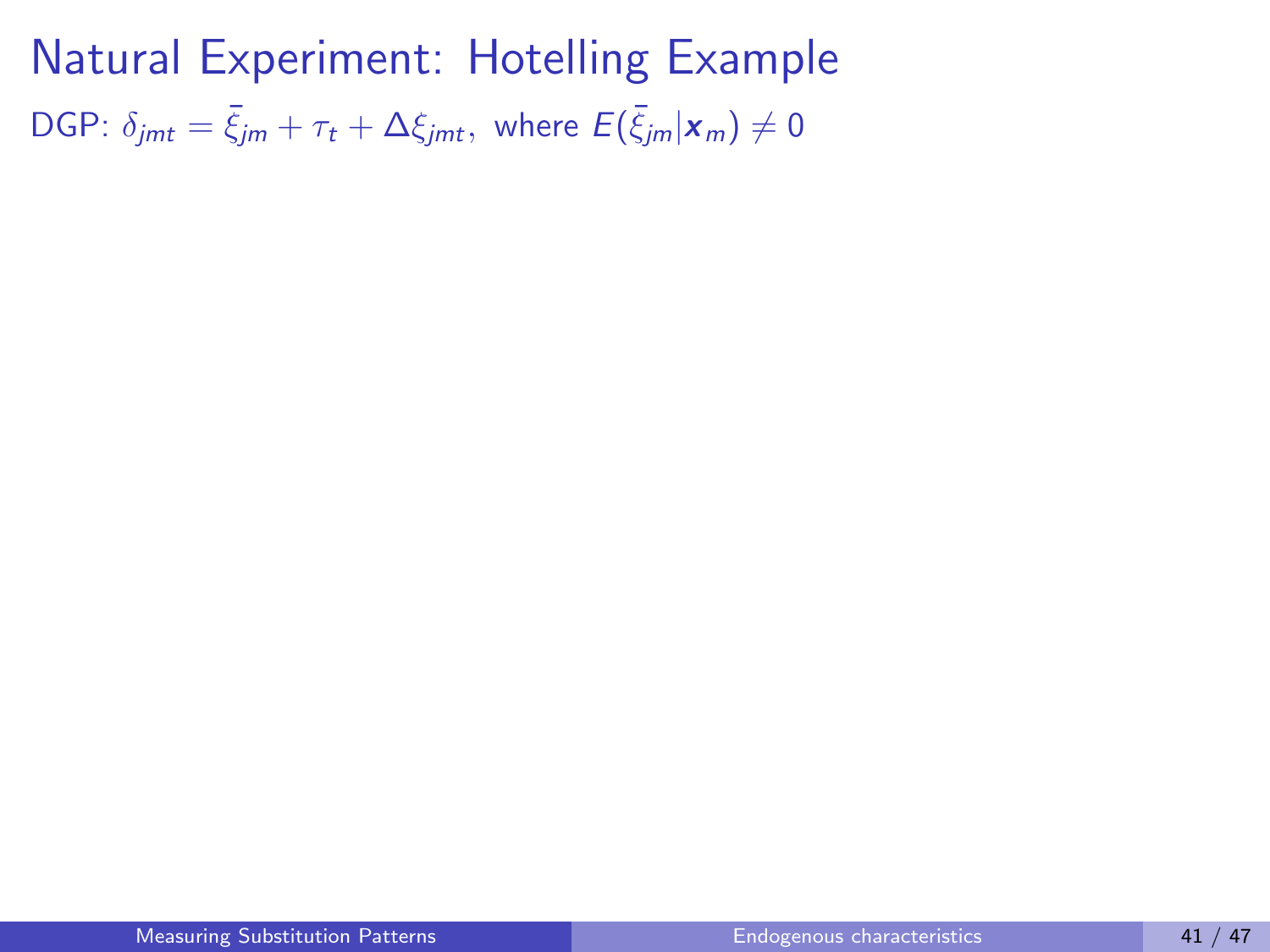Natural Experiment: Hotelling Example DGP:  $\delta_{jmt} = \bar{\xi}_{jm} + \tau_t + \Delta \xi_{jmt}$ , where  $E(\bar{\xi}_{jm}|\mathbf{x}_m) \neq 0$ 



"Diff-in-Diff" specification:

 $z_{jmt} = {Product/Market FE_{im}, 1(t = 1), 1(|x_{im} - 5| < 1)1(t = 1)}$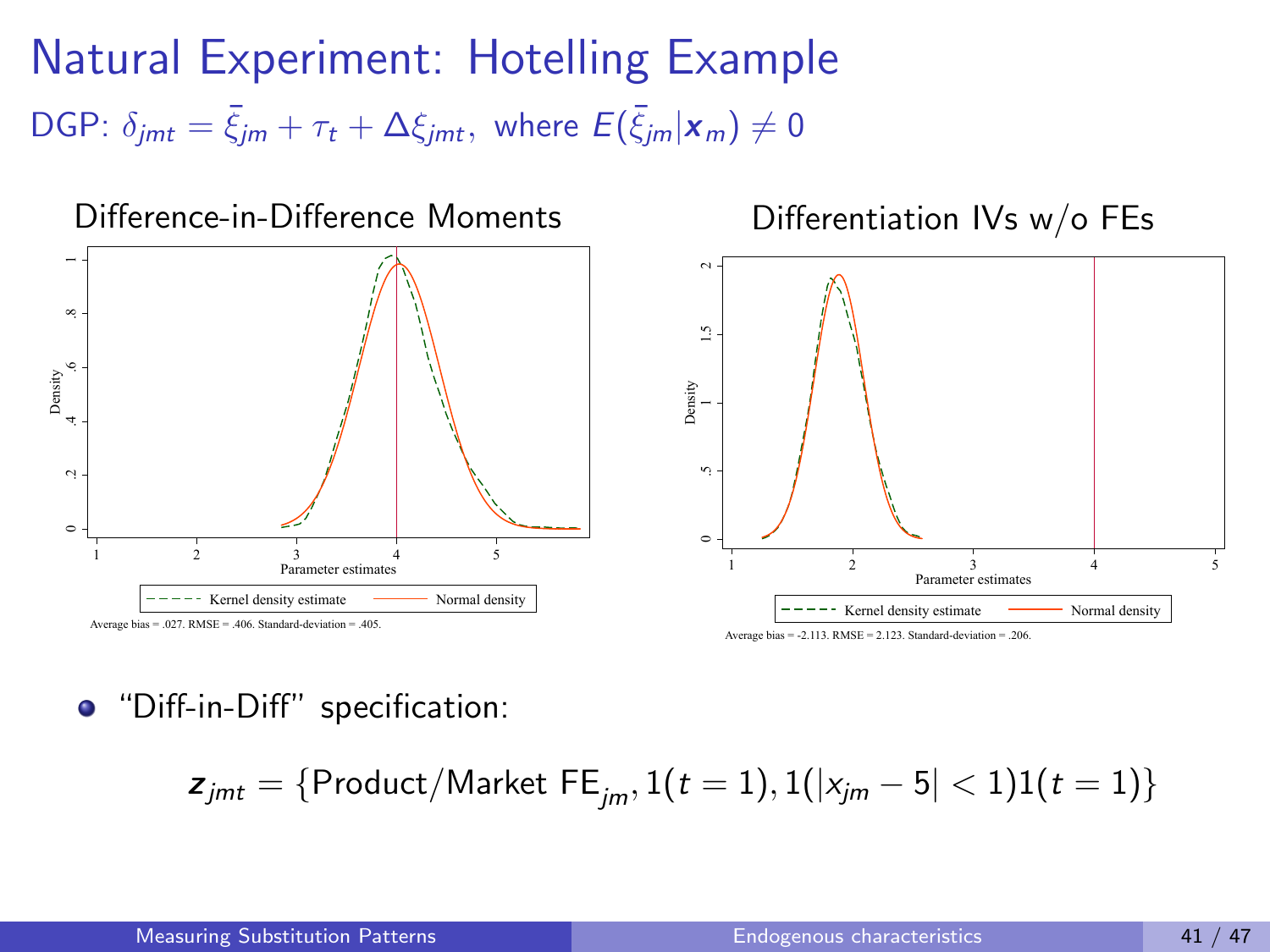## <span id="page-88-0"></span>Optimal IV Approximation

Abstracting from heteroscedasticity concerns, the "Optimal IV" takes the following form:

$$
A_j^*(\mathbf{x}_t) = E\left[\frac{\partial \rho_j(\mathbf{s}_t, \mathbf{x}_t; \boldsymbol{\theta})}{\partial \boldsymbol{\theta}} \bigg| \mathbf{x}_t\right] = \left\{-\mathbf{x}_{jt}, E\left[\frac{\partial \sigma_j^{-1}(\mathbf{s}_t, \mathbf{x}_t^{(2)}; \boldsymbol{\theta})}{\partial \boldsymbol{\lambda}} \bigg| \mathbf{x}_t\right]\right\}
$$

Instead of using non-parametric regressions to approximate  $A^*_j({\bm{x}}_t)$ , [Berry et al. \(1999\)](#page-96-0) propose the following heuristic:

$$
\tilde{A}_j(\boldsymbol{x}_t|\boldsymbol{\theta}) = \frac{\partial \sigma_j^{-1}(\boldsymbol{s}_t, \boldsymbol{p}_t, \boldsymbol{x}_t^{(2)}; \boldsymbol{\theta})}{\partial \boldsymbol{\lambda}} \bigg|_{\boldsymbol{p}_{jt} = \hat{\boldsymbol{p}}_{jt}, \xi_{jt} = 0, \forall j, t}
$$

where  $\hat\rho_{jt} \approx E(\rho_{jt}|\pmb{x}_t,\pmb{w}_t)$  is a "reduced-form" model for prices independent of  $\xi_{it}$ .

- This leads to a two-step estimator:
	- $\blacktriangleright$  Obtain initial estimate  $\hat{\theta}^1$  using instrument vector  $A_j(\pmb{x}_t)$
	- $\blacktriangleright$  Compute  $\tilde{A}_j\left(\boldsymbol{x}_t\vert \hat{\boldsymbol{\theta}}^1\right)$ , and re-estimate the model (just-identified).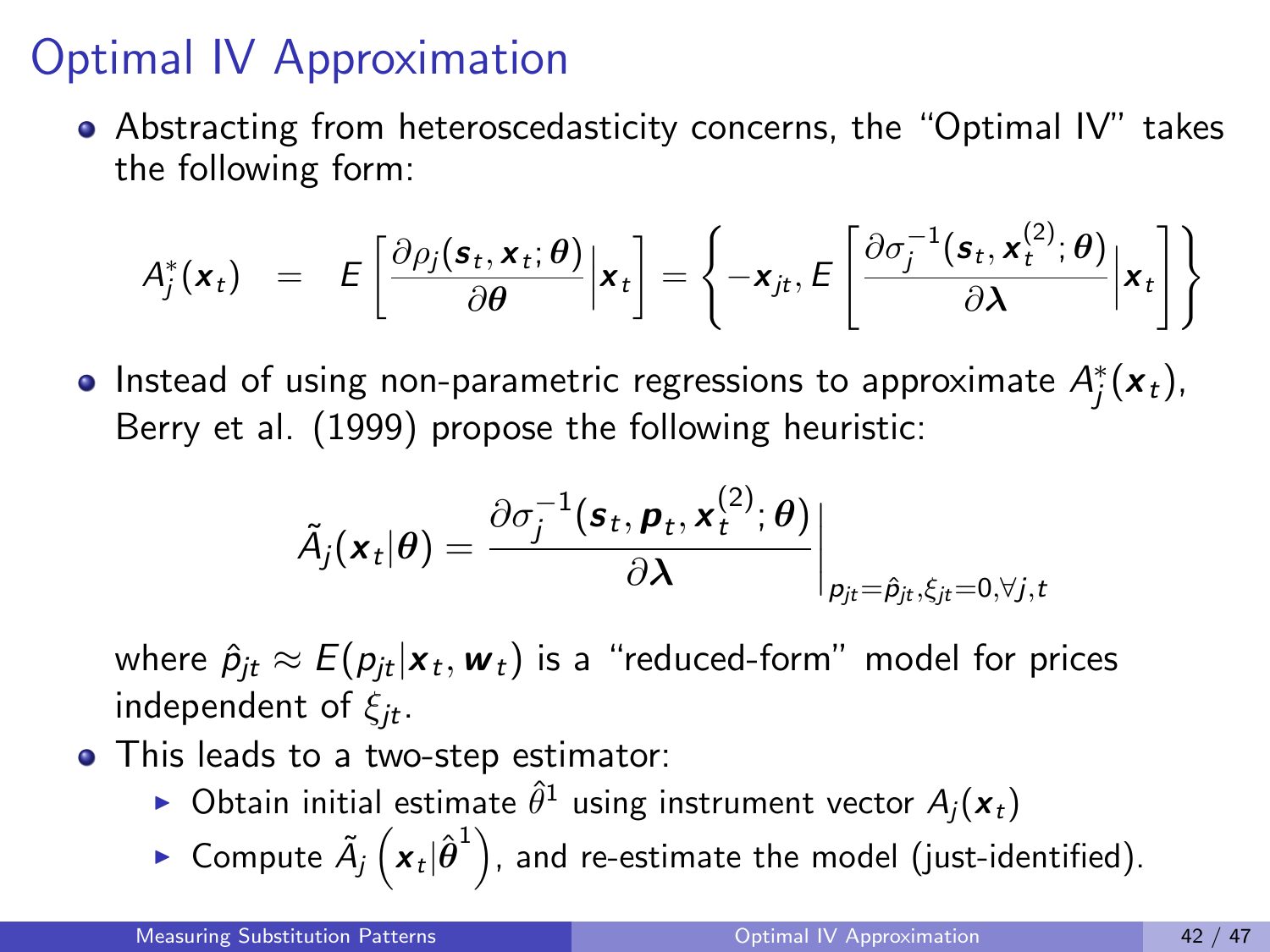## Optimal IV Approximation

- [Reynaert and Verboven \(2013\)](#page-96-1) show that this procedure improves substantially the weak IV problems.
- **Alternative approach:** Exploit the property that the optimal IV is a symmetric function of the vector of characteristics differences.
	- $\blacktriangleright$  Use Differentiation IVs to obtain  $\theta^1$
	- $\triangleright$  Approximate the optimal IV directly by projecting the Jacobian on  $A_i(\mathbf{x}_t)$  [\(Newey 1990\)](#page-96-2)

### **o** Questions:

- $\blacktriangleright$  How important is it to use consistent first-stage estimates to construct a valid Optimal IV approximation?
- $\triangleright$  What is the efficiency gain of using optimal IV heuristic, relative to using differentiation IVs directly?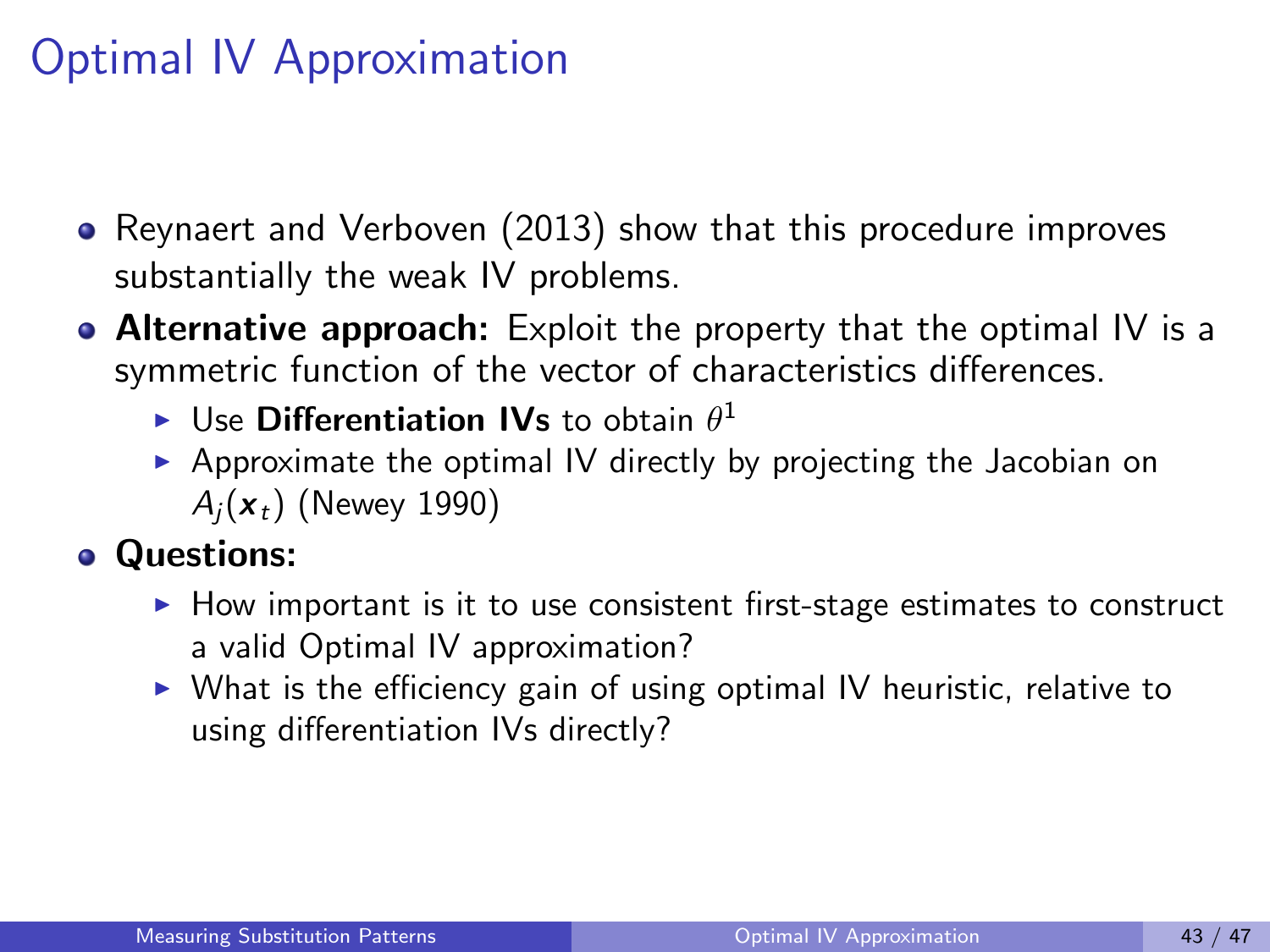# Optimal IV approximation with alternative initial parameter values

|                     |             | Normal RC |       |             | Hotelling |       |  |  |
|---------------------|-------------|-----------|-------|-------------|-----------|-------|--|--|
|                     | $\lambda^1$ | bias      | rmse  | $\lambda^1$ | bias      | rmse  |  |  |
| Optimal IV approx.: |             |           |       |             |           |       |  |  |
| $\left( 1\right)$   | 0.5         | 0.001     | 0.027 | 4           | $-0.003$  | 0.140 |  |  |
| (2)                 | $1.5\,$     | 0.001     | 0.026 | 2           | $-0.004$  | 0.126 |  |  |
| (3)                 | 2           | 0.001     | 0.026 | 0           | $-0.079$  | 0.509 |  |  |
| (3)                 | 2.5         | 0.001     | 0.026 | $^{-1}$     | $-0.344$  | 1.687 |  |  |
| 4)                  | 3           | 0.002     | 0.028 | $-2$        | $-0.282$  | 1.254 |  |  |
| Differentiation IV  |             | 0.001     | 0.031 |             | 0.017     | 0.310 |  |  |

- **Takeaway 1:** With IID RC, inconsistent first-stage does not lead to biased or noisy estimates. The optimal IV approximation is "strong" for all  $\lambda^1!$
- **Takeaway 2:** With the hotelling model, inconsistent first-stage leads to biased estimates and weak instruments.
- Why? The magnitude of  $\lambda$  does not determine "who competes with who". Only the magnitude of diversions.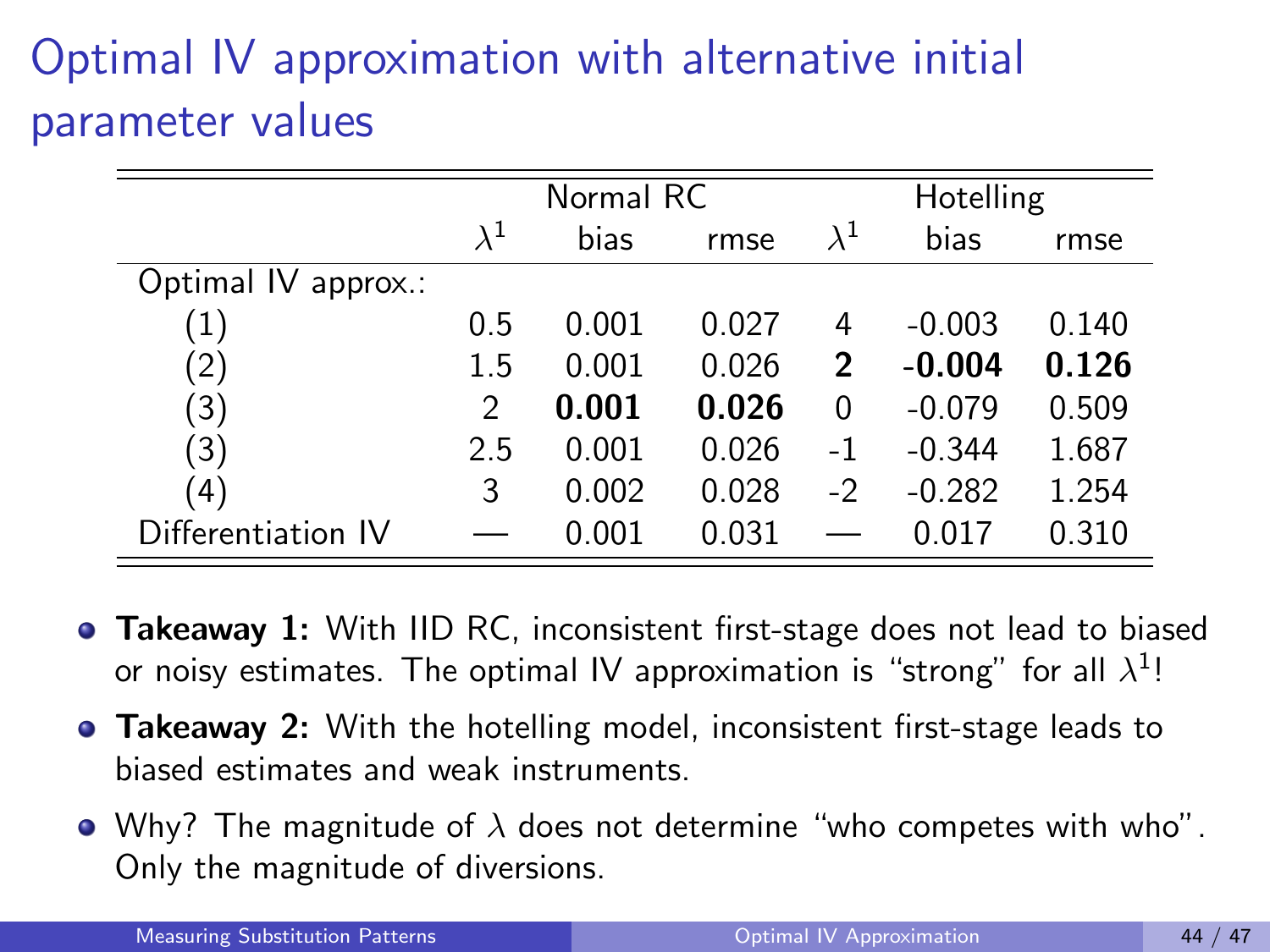# Example 2: Correlated Random Coefficients

| Choleski      | Opt. IV: $\theta^1 \sim N(0, 1)$ |         |      |      |         | Opt. IV: $\theta^1 \sim N(0, 4)$ | Diff. IV: Quad. |         |      |      |
|---------------|----------------------------------|---------|------|------|---------|----------------------------------|-----------------|---------|------|------|
| matrix        | True                             | bias    | rmse | se   | bias    | rmse                             | se              | bias    | rmse | se   |
|               | (1)                              | (2)     | (3)  | (4)  | (4)     | (5)                              | (6)             | (7)     | (8)  | (9)  |
| $log c_{11}$  | 0.69                             | 0.00    | 0.22 | 5.42 | 0.01    | 1.22                             | 11.92           | $-0.00$ | 0.03 | 0.03 |
| $log c_{22}$  | 0.55                             | $-0.01$ | 0.19 | 2.50 | $-0.16$ | 2.36                             | 192.70          | $-0.00$ | 0.04 | 0.04 |
| $log c_{33}$  | 0.49                             | $-0.02$ | 0.15 | 0.46 | $-0.44$ | 2.69                             | $++$            | $-0.00$ | 0.04 | 0.04 |
| $log\ c_{44}$ | 0.46                             | $-0.22$ | 1.83 | $++$ | $-1.78$ | 5.57                             | $++$            | $-0.00$ | 0.04 | 0.04 |
| $C_{21}$      | $-1.00$                          | 0.01    | 0.47 | 4.51 | 0.03    | 0.77                             | 781.85          | 0.00    | 0.06 | 0.06 |
| $c_{31}$      | 1.00                             | 0.00    | 0.33 | 0.86 | $-0.02$ | 0.63                             | 23.48           | $-0.00$ | 0.07 | 0.07 |
| $C_{32}$      | $-0.58$                          | 0.02    | 0.27 | 2.69 | 0.03    | 0.56                             | 285.80          | 0.00    | 0.07 | 0.08 |
| $C_{41}$      | 1.00                             | 0.00    | 0.23 | 1.37 | 0.00    | 0.58                             | 333.93          | 0.00    | 0.07 | 0.07 |
| $C_{42}$      | $-0.58$                          | 0.01    | 0.23 | 2.69 | 0.04    | 0.50                             | 484.88          | 0.00    | 0.08 | 0.08 |
| $c_{43}$      | 0.41                             | 0.00    | 0.23 | 1.59 | 0.03    | 0.52                             | $++$            | 0.00    | 0.08 | 0.08 |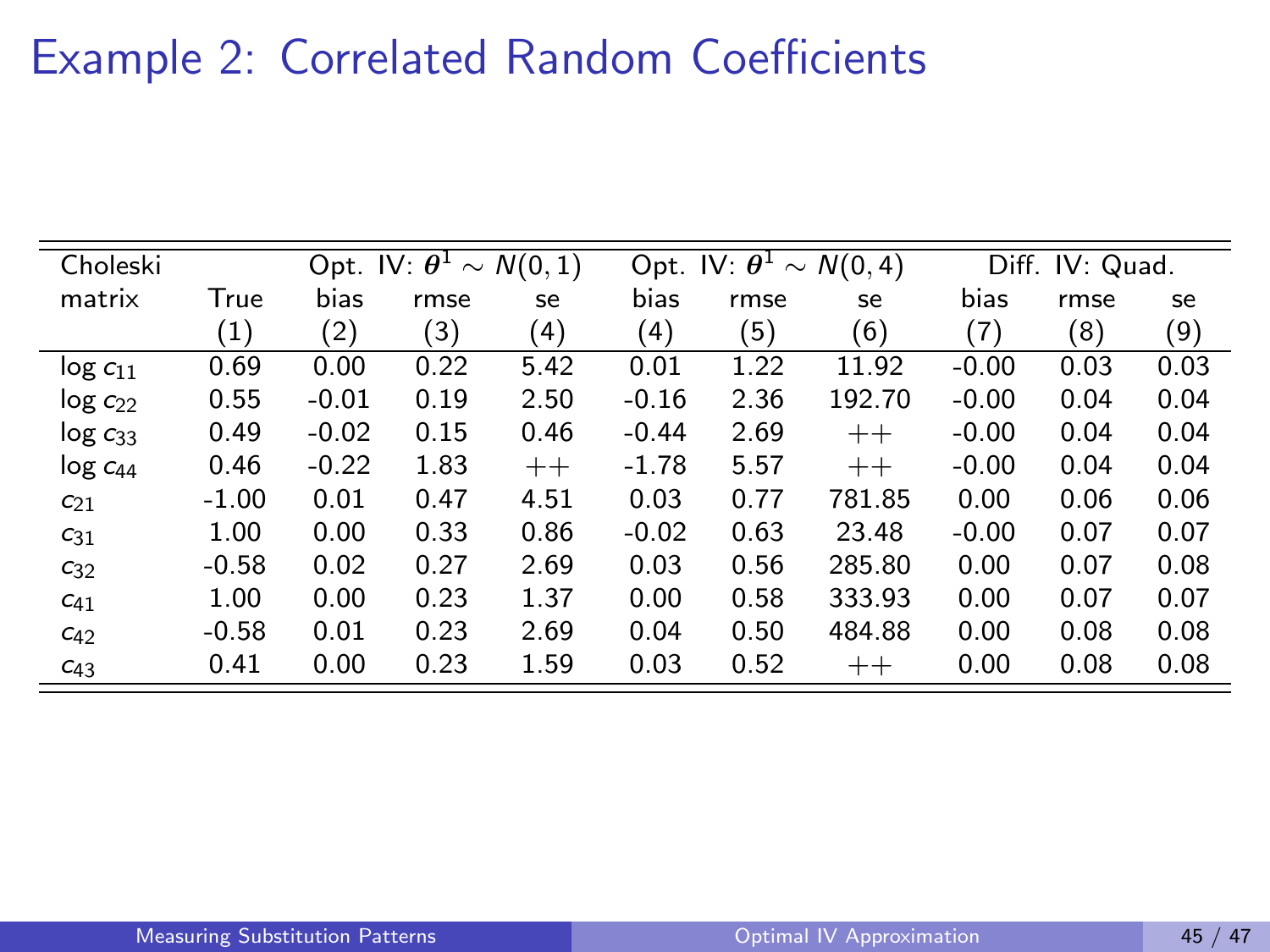## Example 3: Efficiency gains

Quality ladder model

|           |                               |        | Diff. $IV = Local$ |      |      | Diff. $IV = Quadratic$ |      |      | Diff. $IV = Sum$ |       |       |
|-----------|-------------------------------|--------|--------------------|------|------|------------------------|------|------|------------------|-------|-------|
|           |                               | True   | bias               | se   | rmse | bias                   | se   | rmse | bias             | se    | rmse  |
| 1st-stage | $\lambda_{\textit{p}}$        | -4     | 0.02               | 0.27 | 0.28 | 0.02                   | 0.53 | 0.55 | 1.01             | 2.66  | 2.09  |
|           | $\beta_0$                     | 50     | $-0.26$            | 3.92 | 3.92 | $-0.28$                | 7.36 | 7.45 | $-9.63$          | 26.48 | 20.46 |
|           | $\beta_{\mathsf{x}}$          | 2      | $-0.02$            | 0.46 | 0.45 | $-0.02$                | 0.47 | 0.47 | 0.34             | 1.11  | 0.83  |
|           | $\beta_{\textit{p}}$          | $-0.2$ | 0.01               | 0.37 | 0.37 | 0.01                   | 0.31 | 0.32 | $-0.66$          | 1.76  | 1.37  |
| 2nd-stage | $\lambda_p$                   | $-4$   | 0.00               | 0.24 | 0.23 | 0.00                   | 0.24 | 0.23 | 0.01             | 0.26  | 0.31  |
|           | $\beta_0$                     | 50     | $-0.07$            | 3.99 | 3.84 | $-0.06$                | 3.72 | 3.65 | 0.05             | 4.32  | 4.61  |
|           | $\beta_{\mathsf{x}}$          | 2      | $-0.01$            | 0.48 | 0.47 | $-0.01$                | 0.41 | 0.41 | 0.03             | 0.52  | 0.51  |
|           | $\beta_{\textit{\textbf{p}}}$ | $-0.2$ | 0.01               | 0.36 | 0.36 | 0.00                   | 0.31 | 0.32 | $-0.03$          | 0.40  | 0.40  |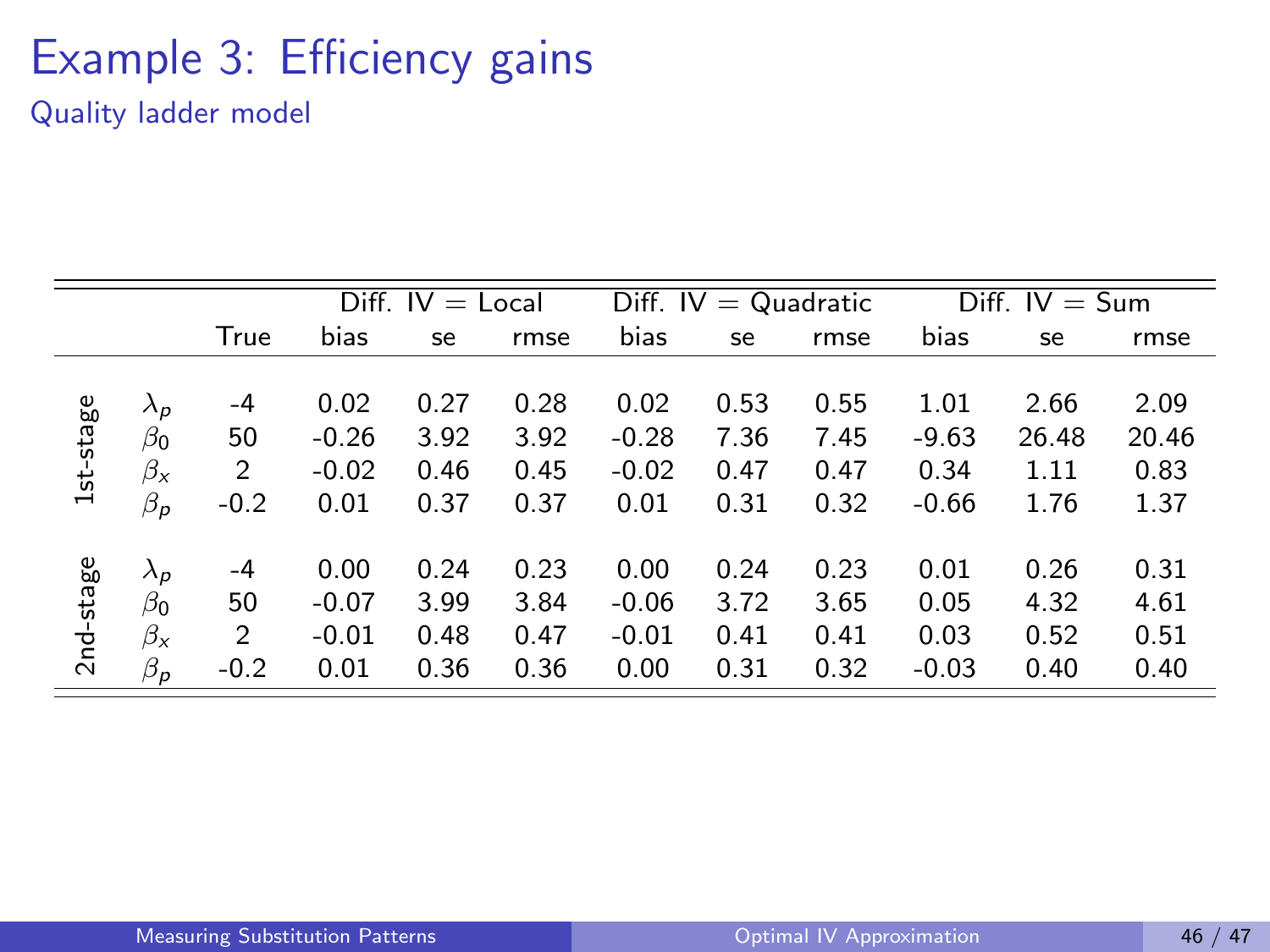## <span id="page-93-0"></span>Conclusion

- What did we do:
	- $\triangleright$  Show how that the characteristic model can be used to construct relevant instruments to identify substitution patterns
	- $\triangleright$  And, eliminate the weak IV problem that is present in applied work
	- $\triangleright$  Differentiation IV's: Capture the relative position of each product in the characteristic space.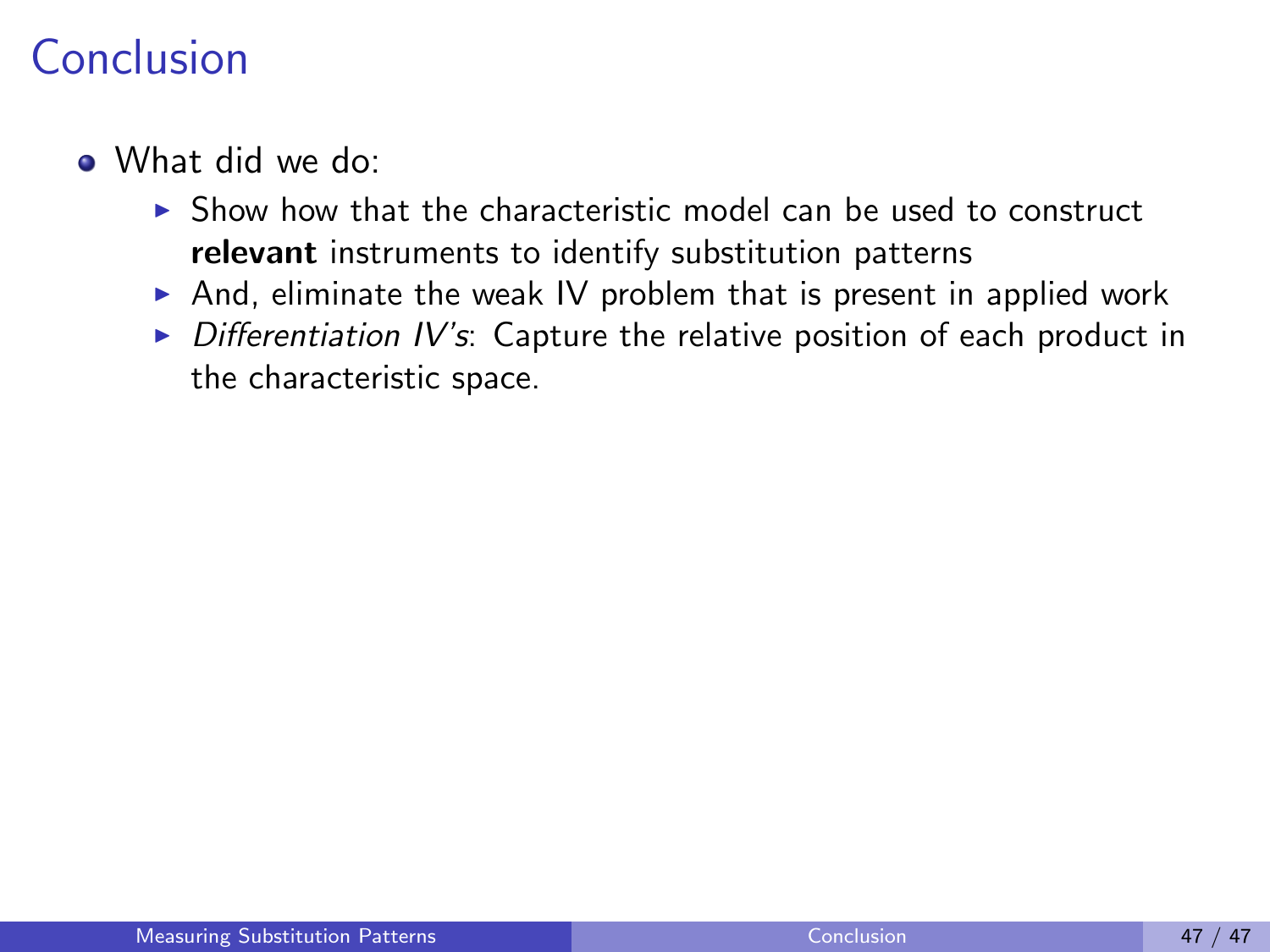## Conclusion

- What did we do:
	- $\triangleright$  Show how that the characteristic model can be used to construct relevant instruments to identify substitution patterns
	- $\triangleright$  And, eliminate the weak IV problem that is present in applied work
	- $\triangleright$  Differentiation IV's: Capture the relative position of each product in the characteristic space.
- **•** Extensions:
	- $\triangleright$  Optimal IV approximation (Reynaert and Verboven (2013))
	- $\blacktriangleright$  Natural experiments
	- Demographic variation
	- $\triangleright$  Weak IV tests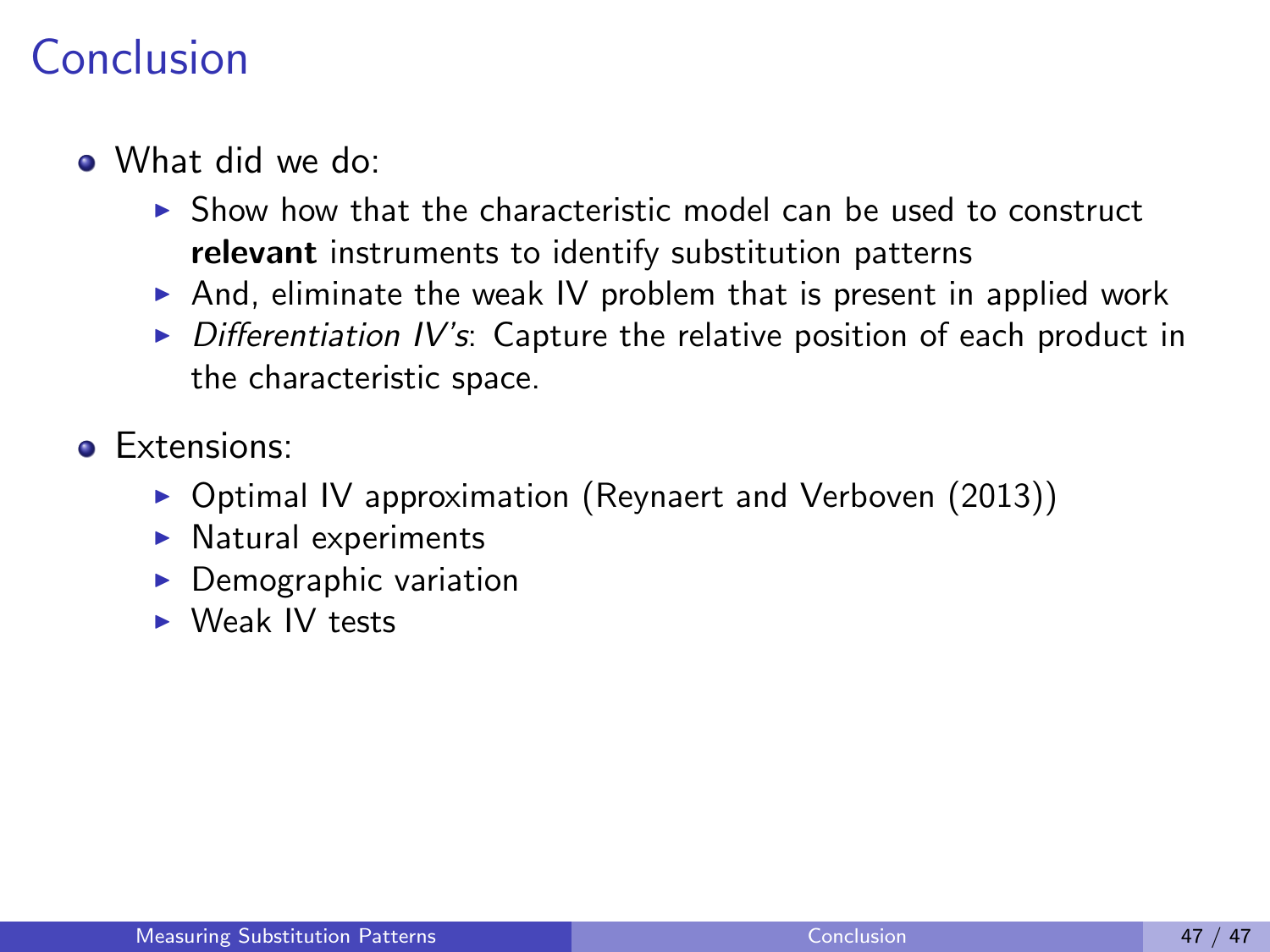## Conclusion

- What did we do:
	- $\triangleright$  Show how that the characteristic model can be used to construct relevant instruments to identify substitution patterns
	- And, eliminate the weak IV problem that is present in applied work
	- $\triangleright$  Differentiation IV's: Capture the relative position of each product in the characteristic space.
- **e** Extensions:
	- $\triangleright$  Optimal IV approximation (Reynaert and Verboven (2013))
	- $\blacktriangleright$  Natural experiments
	- $\blacktriangleright$  Demographic variation
	- $\triangleright$  Weak IV tests
- What's next?
	- $\blacktriangleright$  Higher-order basis: Lasso
	- $\blacktriangleright$  Conduct tests
	- $\blacktriangleright$  Non-parametric estimation